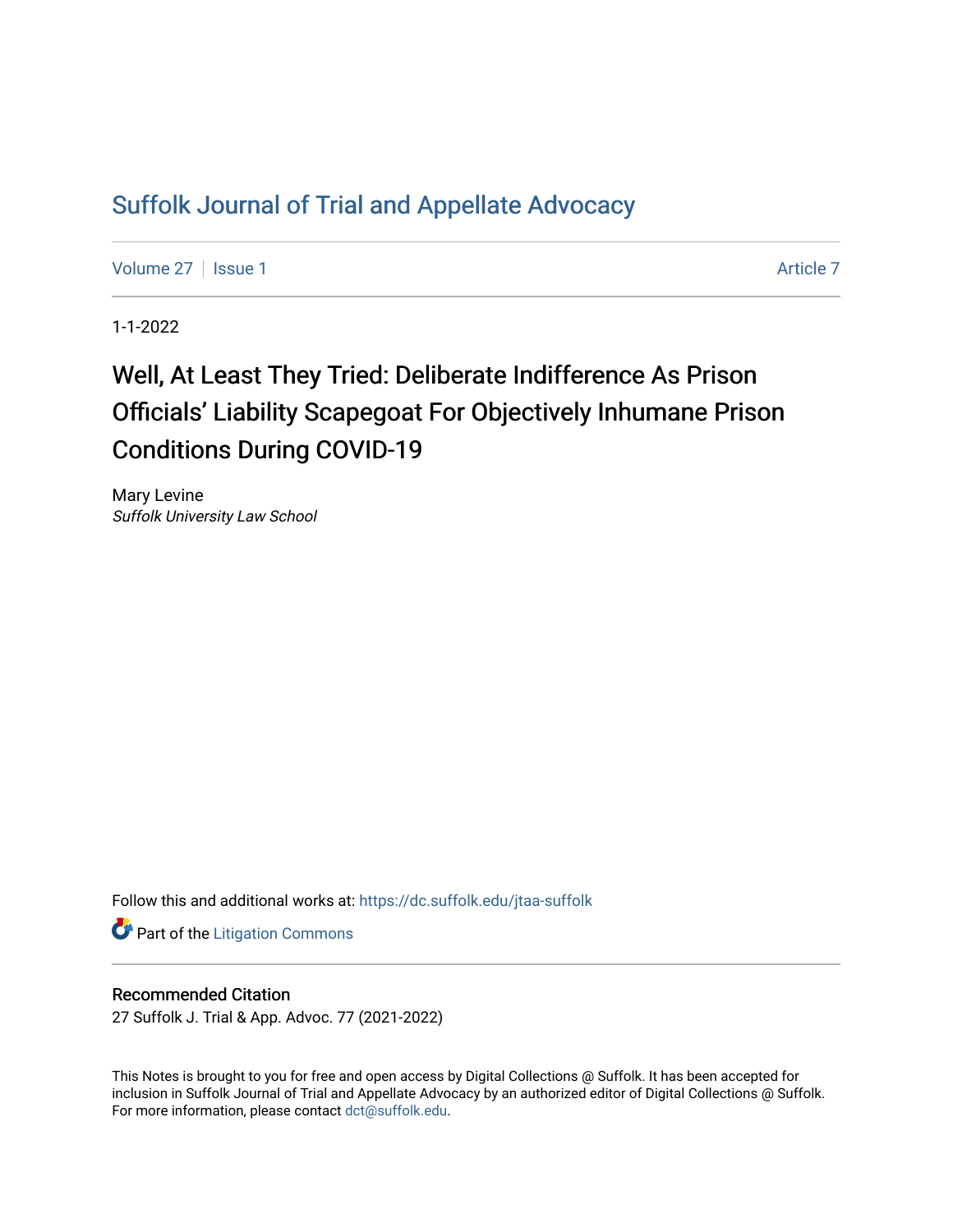## **WELL, AT LEAST THEY TRIED: DELIBERATE INDIFFERENCE AS PRISON OFFICIALS' LIABILITY SCAPEGOAT FOR OBJECTIVELY INHUMANE PRISON CONDITIONS DURING COVID-19<sup>1</sup>**

*"The Constitution requires that prison officials and governments protect incarcerated people from the inevitable continued spread of Covid-19 behind bars . . . . Some of the 95 percent of people in prisons who have been left behind have taken to the courts. While their options are generally to request release or seek improvements to conditions, they face a gauntlet of legal obstacles to enforce their constitutional rights in federal court."*<sup>2</sup>

#### I. INTRODUCTION

On March 15, 2020, Anthony Cheek—an incarcerated man having served eighteen years of his twenty-year sentence—suddenly passed out while in the gym.<sup>3</sup> Cheek called his mother only five days prior complaining of flu-like symptoms, but the forty-nine-year-old assured his mother he was on the mend.<sup>4</sup> That was the last time Cheek's mother ever heard from her son, as Cheek soon became the first incarcerated person<sup>5</sup> to die during

<sup>&</sup>lt;sup>1</sup> Given the ever-changing nature of the COVID-19 virus, this Note focuses exclusively on the height of the virus, specifically between March 2020 and January 2021. The rate of infection and death in prisons decreased dramatically following many states' issuance of the COVID-19 vaccine in prisons. As such, this Note will not address the conditions of confinement following the vaccination. For currently up to date statistics on COVID-19 in prisons, please see https://covidprisonproject.com/.

<sup>2</sup> Taryn A. Merkl & Brooks Weinberger, *What's Keeping Thousands in Prison During Covid-19*, BRENNAN CTR. FOR JUST. (July 22, 2020), https://www.brennancenter.org/ourwork/research-reports/whats-keeping-thousands-prison-during-covid-19 (describing cases brought to federal court resulting from inadequate medical conditions in prison).

<sup>3</sup> *See* Joshua Sharpe & Christian Boone, *Ga. inmate dies from COVID-19 as virus hits more prisons*, THE ATL. J.-CONST. (Mar. 27, 2020), https://www.ajc.com/news/local/breaking-inmatedies-from-covid-outbreak-worsens-prison/TzQZL4uXfK4GzH9ebSFNQN/ (reporting first incarcerated death during COVID-19).

<sup>4</sup> *See id.* (highlighting conversation between Cheek and mother before Cheek's death).

<sup>&</sup>lt;sup>5</sup> In conjunction with The Marshall Project's "The Language Project," this Note uses the term "incarcerated persons," or similar phrases, to refer to individuals currently in confinement. The Language Project is committed to using language intentionally to prevent the dehumanizing usage of terms such as "inmate," "felon," and "offender," which define human beings by their crimes and punishments. *See* Lawrence Bartley et al., *The Language Project*, THE MARSHALL PROJECT, https://www.themarshallproject.org/2021/04/12/the-language-project (last visited Aug. 8, 2021). The Language Project asserts that, "[w]ords like 'inmate,' 'prisoner,' 'convict,' 'felon'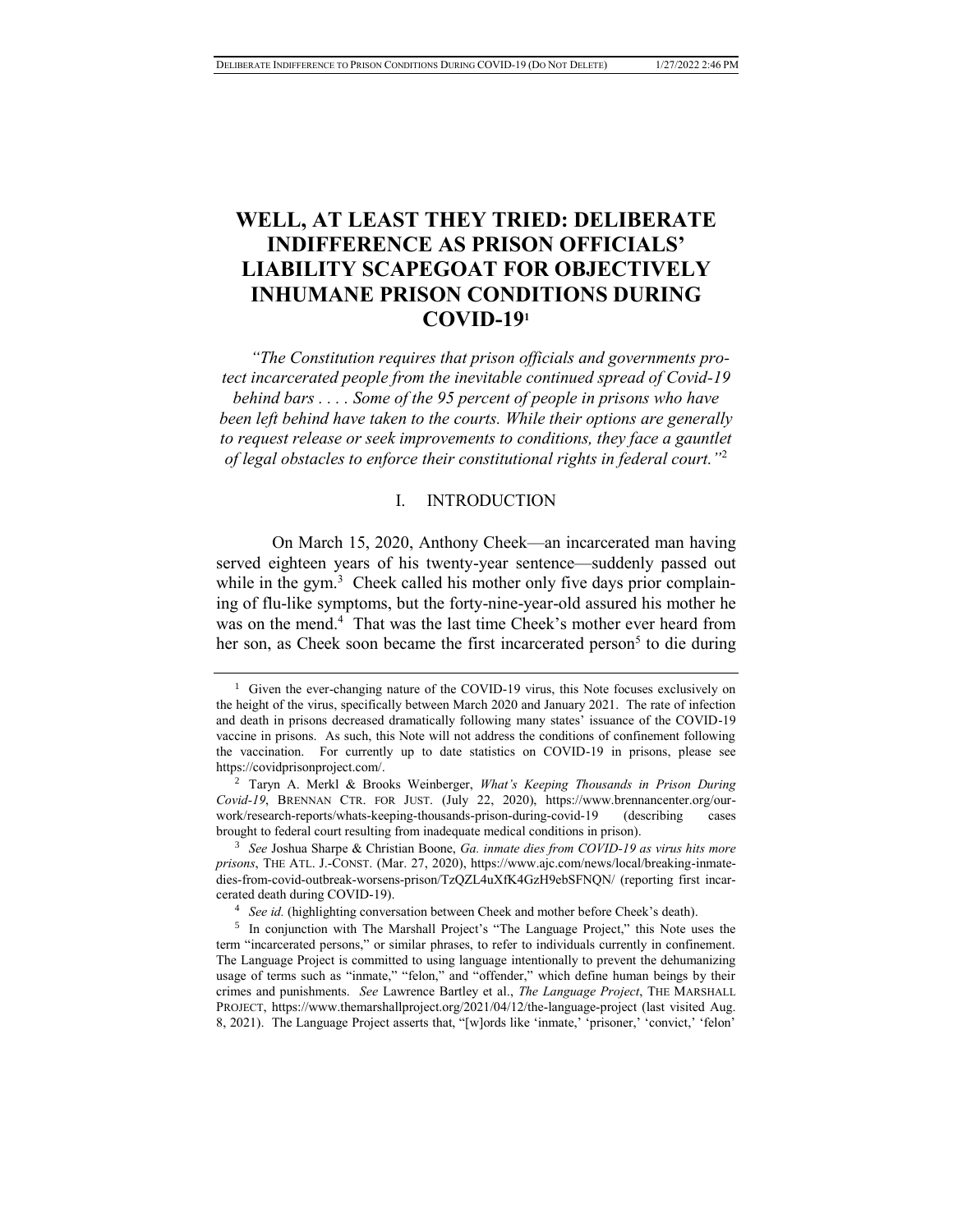the COVID-19 pandemic ("COVID-19").<sup>6</sup> At the time of Cheek's death, incarcerated persons at Lee State Prison in Georgia were regularly denied medical treatment for COVID-like symptoms, confined in cells with six other individuals, given "tiny" cups of anti-bacterial soap sporadically, and were only required to wear masks discretionarily.<sup>7</sup>

These types of conditions were not abnormal for detention facilities during COVID-19; thus, given the rapid deterioration of prison conditions the pandemic, the 2.12 million<sup>8</sup> incarcerated persons in the United States were routinely subjected to inadequate protection from illness and death during the height of the virus.<sup>9</sup> One incarcerated person writes,

> [t]o say that I am concerned about my health is an understatement. I feel trapped and helpless in this prison. No matter what I do to protect myself. I am at the mercy of others and can only hope they wear their masks and socially distance. Some [incarcerated persons] follow the rules.

and 'offender' are like brands. They reduce human beings to their crimes and cages." *See* Lawrence Bartley, *I am Not Your 'Inmate'*, THE MARSHALL PROJECT, https://www.themarshallproject.org/2021/04/12/i-am-not-your-inmate (last visited Aug. 8, 2021). Of note, the author has also altered all quotations in the piece to reflect this language adjustment.

<sup>6</sup> *See* Sharpe & Boone, *supra* note 3 (noting Cheek's death as first COVID-19 death).

<sup>7</sup> *See id.* (summarizing incarcerated persons complaints at Lee State Prison). Unsurprisingly, prison officials actively rejected the "inadequate conditions" narrative incarcerated persons at Lee State Prison attempted to paint; notably, the Georgia Department of Corrections spokeswoman pointed to the agency's website in denying this narrative, indicating that the website said the prison had increased soap supply, halted visitation, and eliminated the typical \$5 medical co-pay for inmates. *See id.* (providing agency response to incarcerated persons' complaints).

<sup>8</sup> *See Countries with the largest number of prisoners per 100,000 of the national population, as of May 2021*, STATISTA, https://www.statista.com/statistics/262962/countries-with-the-mostprisoners-per-100-000-inhabitants/ (last visited Nov. 15, 2021) (stating number of incarcerated persons in United States).

<sup>9</sup> *See The most significant criminal justice policy changes from the COVID-19 pandemic*, PRISON POL'Y INITIATIVE, https://www.prisonpolicy.org/virus/virusresponse.html (last updated Nov. 1, 2021) (reviewing jail and prison release conditions in wake of COVID-19 pandemic). Although many factors contribute to the increasingly worsening state of prisons and jails during COVID-19, the rapid deterioration and influx of cases in these facilities is often largely attributed to the concept of "jail churn." *See Local Jails: The real scandal is the churn*, PRISON POL'Y INITIATIVE, https://www.prisonpolicy.org/graphs/pie2019\_jail\_churn.html (last visited Oct. 10, 2021). "Jail Churn" refers to the rapid movement of individuals in and out of jails, largely related to the United States increased rates of mass incarceration. *Id.* This consistent introduction and removal of individuals in jails exposes incarcerated persons to additional modes of contraction, thereby promoting the rapid spread of COVID-19. *Id.*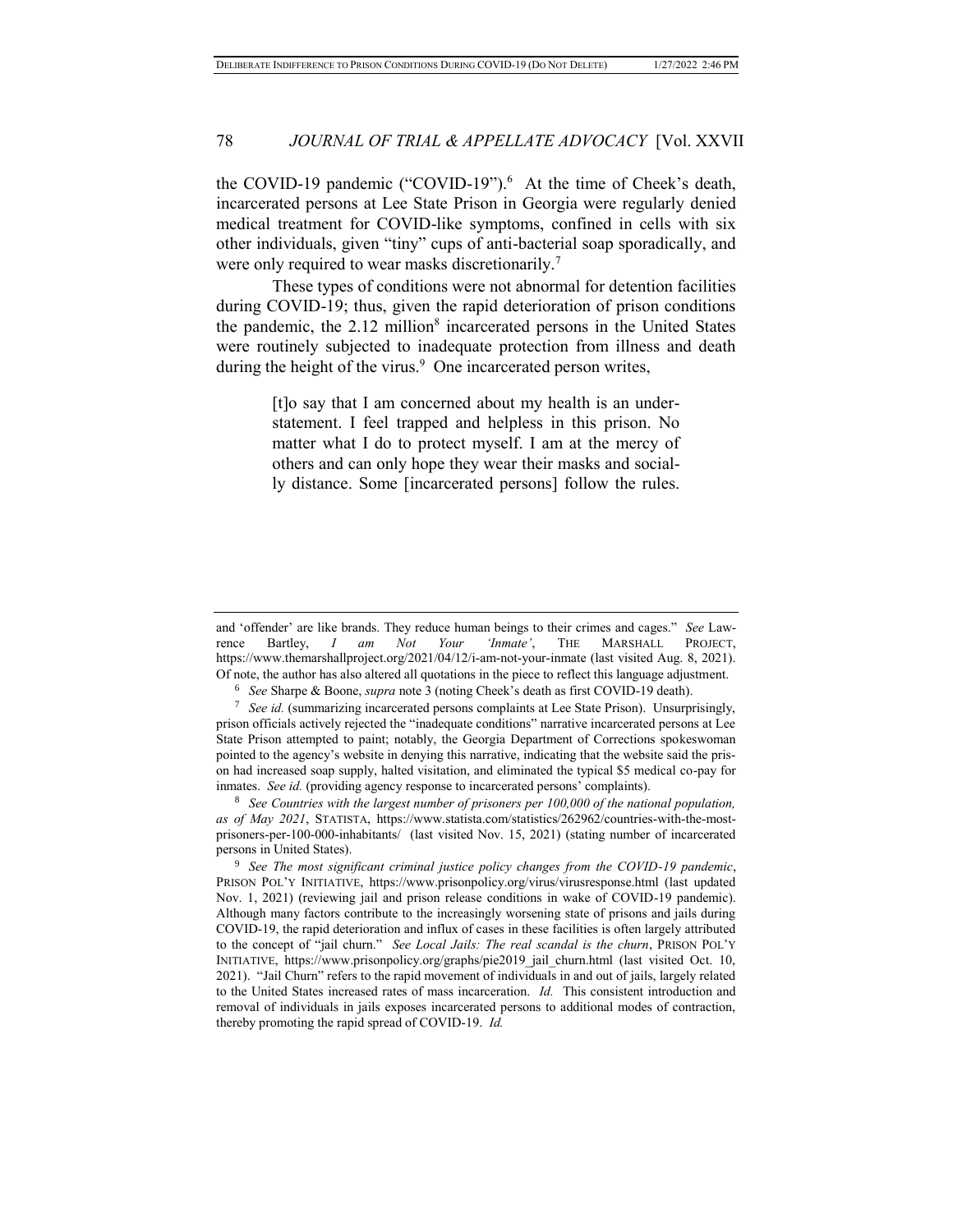Some do not. Some don't care because they are never going home. *But I am*. 10

Other incarcerated persons have commented on the poor living conditions during COVID-19—which further exacerbated the spread of the virus regionally—with one person writing to his wife, "I can tell you right now, with nearly 100% certainty, that I am going to get this virus."<sup>11</sup> He added that incarcerated persons' temperatures had not been checked in over two days, and that even once checked and determined feverish, the sick remained in dorms with dozens of other incarcerated persons, including those who were immunocompromised.<sup>12</sup> Unfortunately, lack of temperature checks and minimal accommodations for immunocompromised individuals were not the full extent of incarcerated persons' exposure while confined.<sup>13</sup> Of incarcerated persons' complaints, they noted that sick and healthy individuals were often haphazardly mixed, they were periodically shipped to different facilities without proper testing, they were refused consistent testing practices, healthy individuals were kept in close confinement with infected persons, and individuals were further exposed to dirty and

*Id.* Hernandez is not alone in his persistent fear of contracting COVID-19—and potential death due to inadequate protection by prison administrators—calling to attention the need for reform. *See id.* (indicating significant agreement among incarcerated persons regarding reform).

<sup>11</sup> *See* Jake Harper, *When Prisons Are 'Petri Dishes,' Inmates Can't Guard Against COVID-19, They Say*, KHN (May 6, 2020), https://khn.org/news/when-prisons-are-petri-dishes-inmatescant-guard-against-covid-19-they-say/ (introducing story of incarcerated person who has been adversely affected by COVID-19 with little remedy). This incarcerated person is currently suffering from chronic obstructive pulmonary disease (COPD)—the third leading cause of death in the United States—amplifying his constant fear of infection. *See id.*; *see generally* Linda Hepler, *COPD Life Expectancy and Outlook*, HEALTHLINE (Nov. 7, 2018), https://www.healthline.com/health/copd/life-expectancy#conclusion (discussing side effects and complications of COPD).

<sup>12</sup> *See* Harper, *supra* note 11 (articulating fears of contracting virus based on his current conditions).

<sup>10</sup> *See* Benny Hernandez, *Will I Die of Coronavirus Before My Release in 100 Days?*, PRISON WRITERS (emphasis added), https://prisonwriters.com/will-i-die-of-coronavirus/ (last visited Mar. 6, 2020). In his letter he adds:

I hope not to die in the next 145 days. Unfortunately, the possibility of death remains real. In the event of my demise, I ask that my story be told as an example of everything we have gotten wrong with mass incarceration policies. And that my death not be in vain, but serve as a rally cry for those seeking to repair a broken system that routinely discounts the lives of black and brown people. If I happen to make it to December, I look forward to joining the fray or voices as we remake and rebuild the criminal justice system that has too often failed us and our communities.

<sup>&</sup>lt;sup>13</sup> *See id.* (introducing problematic prison conditions during COVID-19).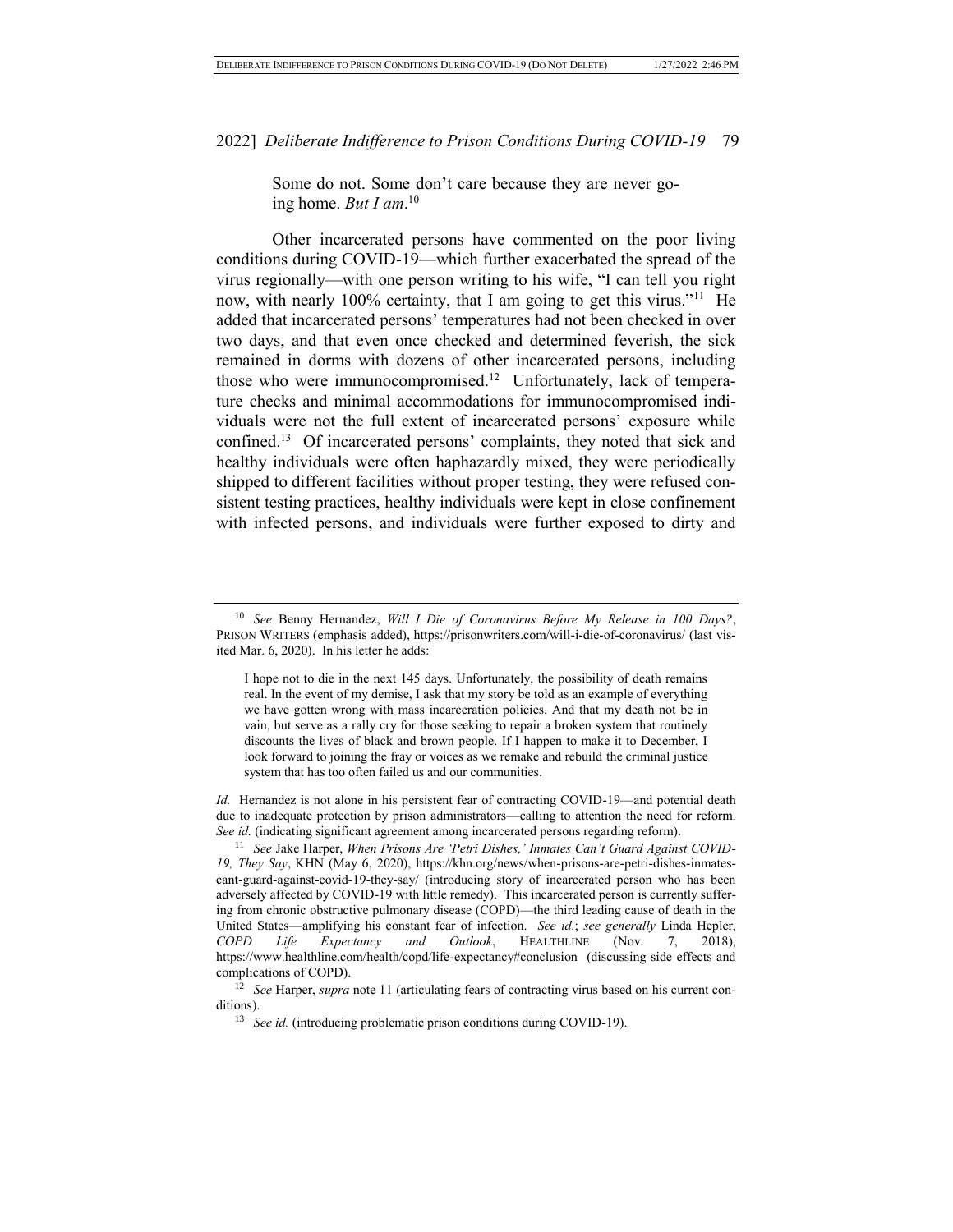unhygienic living conditions while confined.<sup>14</sup> Despite concerning conditions, however, prisons across the country refused to modify their confinement practices, and further prevented the release of individuals to slow the spread.<sup>15</sup>

<sup>&</sup>lt;sup>14</sup> *See id.* (describing current conditions of confinement as a result of COVID-19). Generally, within prisons, incarcerated persons often complain of dirty and inhumane living conditions. *See Prisons in the United States of America*, HUM. RTS. WATCH PRISON PROJECT, https://www.hrw.org/legacy/advocacy/prisons/u-s.htm (last visited Mar. 6, 2021). While this Note only briefly touches upon the inhumane conditions of confinement, chief complaints among incarcerated persons consist of overcrowding, violence, and sexual misconduct by incarcerated persons and prison staff, isolation, mental illness going untreated, and unhygienic conditions. *Id.* For instance, incarcerated persons have complained of "bugs swarming their food and showers, broken and overflowing toilets. . .being forced to sleep on the floor because of overcrowding. . .mold in the showers and cold food on trays that smelled of mildew." John Seewer, *Inmates sue over what they call inhumane conditions at jail*, AP NEWS (Apr. 24, 2019), https://apnews.com/article/6995620a208245a9a629dbff5ffdd2eb (discussing major complaints among incarcerated persons). Furthermore, incarcerated persons allege that they are "denied medication, personal hygiene items, accommodations for disabilities and medical visits." *Id.* "One [incarcerated person] diagnosed with several mental health disorders said he was denied all of his medication during the first month he was in jail and later received only one of them." *Id.*  Additionally, even after being offered medical treatment while incarcerated, incarcerated persons are also challenged to pay for these services. *See The most significant criminal justice policy changes from the COVID-19 pandemic*, *supra* note 9 (criticizing medical co-pay practice in prisons in various states).

In most states, incarcerated people are expected to pay \$2-\$5 co-pays for physician visits, medications, and testing in prisons. Because incarcerated people typically earn 14 to 63 cents per hour, these charges are the equivalent of charging a free-world worker \$200 or \$500 for a medical visit. The result is to discourage medical treatment and to put public health at risk. In 2019, some states recognized the harm and eliminated these co-pays in prisons.

*Id.* As a result of the unsanitary conditions coupled with relaxed guidelines, incarcerated persons are not only subjected to higher rates of disease—including COVID-19—but they can also be outwardly refused medical treatment based on an inability to pay. *See id.* (noting increased rates of disease given lack of access to medical care).

<sup>15</sup> *See* Harper, *supra* note 11 (outlining various state practices regarding release of incarcerated persons during pandemic). Prison Policy Initiative further notes that prisons "[are] releasing almost no one." *The most significant criminal justice policy changes from the COVID-19 pandemic*, *supra* note 9. Other commentators on the worsening state of prison conditions remark,

Despite advocates' early calls for a fast reduction of prison and jail populations, a recent study from the ACLU and Prison Policy Initiative found that the measures taken by governors, prisons officials, prosecutors, and law enforcement have resulted in only a small overall reduction in the prison population, but there have been larger reductions in jail populations. Among 49 states, the total prison population has been reduced by only around 5 percent. The jail population, however, showed a 20 percent median decrease nationwide. But even with people being released, safe social distancing in jail or prison is virtually impossible. And all states have failed to adequately implement policies necessary to prevent the transmission of Covid-19 among their incarcerated populations and staff.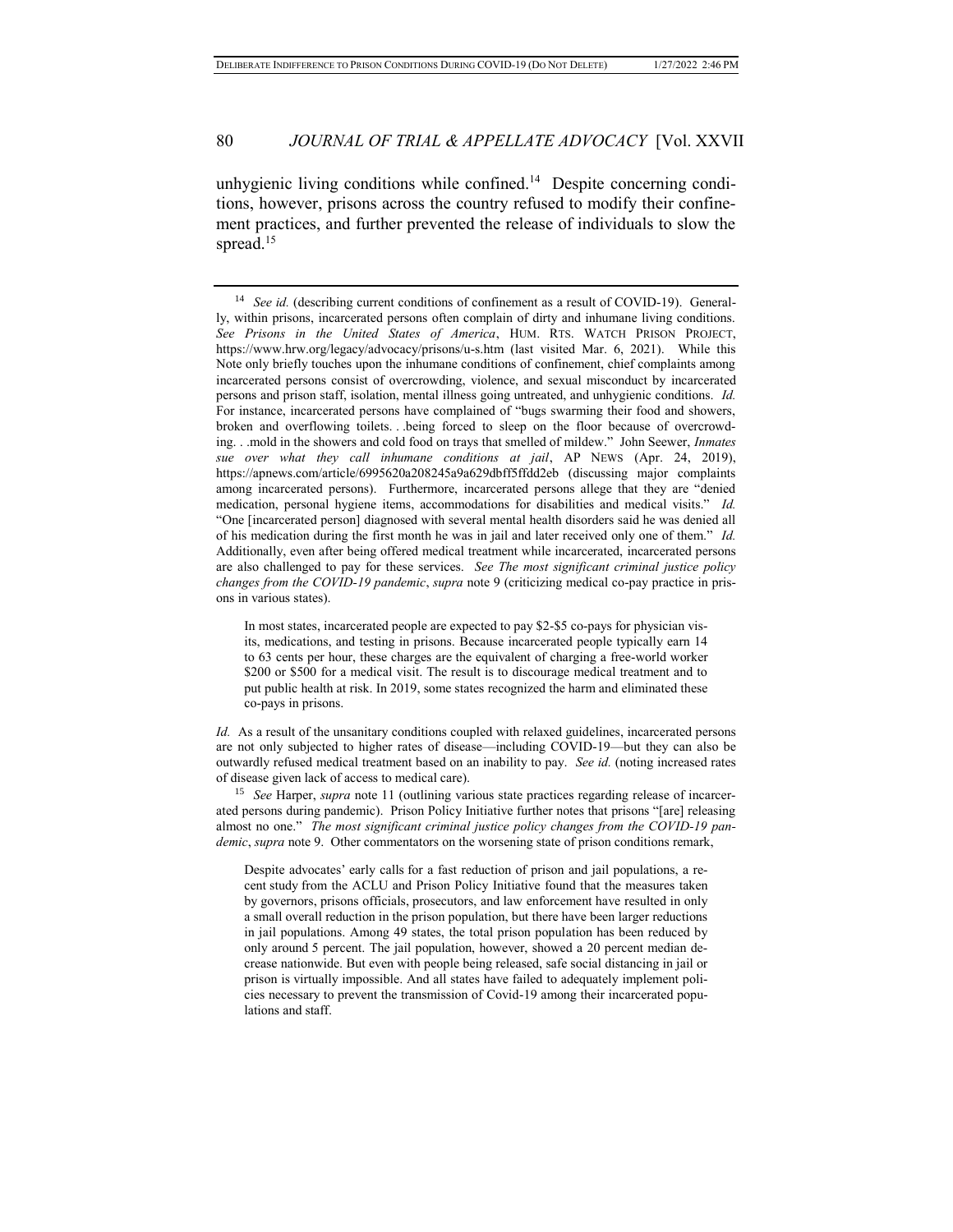As a result of the inhumane prison conditions maintained by prison administrators during the height of the virus, the rate of both infection and death for incarcerated persons and prison staff significantly increased between March 2020 and January 2021.<sup>16</sup> From March 2020 through January 2021, 366,121 incarcerated persons and prison staff tested positive for COVID-19, with 2,314 of these cases resulting in death.<sup>17</sup> In December of 2020, over four times as many incarcerated persons in the U.S. had COVID-19 as compared to the general population; this resulted in 1 in 5 incarcerated persons infected, while only 1 in 20 members of the general population infected.<sup>18</sup> The rate of infection showed few signs of decreasing during the height of the virus, with the positive test rates increasing by roughly 3% each week.<sup>19</sup> The same extended to the death rate of incarcerated persons, with the death rate increasing by 4% over one week.<sup>20</sup> Federal prisons experienced the highest number of deaths, reporting over 200

<sup>16</sup> *See* Keri Blakinger & Keegan Hamilton, *"I Begged Them To Let Me Die": How Federal Prisons Became Coronavirus Death Traps*, THE MARSHALL PROJECT (June 18, 2020, 7:00 AM), https://www.themarshallproject.org/2020/06/18/i-begged-them-to-let-me-die-how-federalprisons-became-coronavirus-death-traps (describing increased rate of infection in prisons due to poor response); *see also* Kim Bellware, *Prisoners and guards agree about federal coronavirus response: "We do not feel safe"*, WASH. POST (Aug. 24, 2020), https://www.washingtonpost.com/nation/2020/08/24/prisoners-guards-agree-about-federalcoronavirus-response-we-do-not-feel-safe/ (discussing prison staff effects of COVID-19).

<sup>17</sup> *See* Katie Parker & Tom Meagher, *A State-by-State Look at 15 Months of Coronavirus in Prisons*, THE MARSHALL PROJECT, https://www.themarshallproject.org/2020/05/01/a-state-bystate-look-at-coronavirus-in-prisons (last updated July 1, 2021) (recording and updating data on COVID-19 infection rates in federal and state correctional facilities). To illustrate the rapid nature of infection, between October 2020 and January 2021, the total number of infected incarcerated persons increased from 161,349 to 366,121. *Id.* 

<sup>18</sup> *See* Beth Schwartzapfel et al., *1 in 5 Prisoners in the U.S. has had COVID-19*, THE MARSHALL PROJECT (Dec. 18, 2020, 6:00 AM), https://www.themarshallproject.org/2020/12/18/1-in-5-prisoners-in-the-u-s-has-had-covid-19 (discussing inequities in prisons leading to increased rate of infection); *see also* Giles Clark, *1 in 5 prisoners in the U.S. has had COVID and 1,700 have died*, CNBC (Dec. 18, 2020, 6:31 AM), https://www.cnbc.com/2020/12/18/1-in-5-prisoners-in-the-us-has-had-covid-and-1700-have-died- .html (commenting on disproportionate COVID rate of infection for incarcerated persons).

<sup>19</sup> *See* Schwartzapfel, *supra* note 18 (providing statistical data relating to rate of infection and deaths of incarcerated persons).

<sup>20</sup> *See id.* (confirming death rate among incarcerated persons during COVID-19).

Merkl & Weinberger, *supra* note 2; *see also* Claudia Deane et al., *A Year of U.S. Public Opinion on the Coronavirus Pandemic*, PEW RES. CTR. (Mar. 5, 2021), https://www.pewresearch.org/2021/03/05/a-year-of-u-s-public-opinion-on-the-coronaviruspandemic/ (indicating public concern for conditions of confinement during COVID-19); Laura Crimaldi, *Advocates ask court to release inmates as COVID-19 sweeps through state prisons*, BOSTON GLOBE (Dec. 24, 2020 1:17 PM), https://www.bostonglobe.com/2020/12/24/metro/advocates-ask-court-release-inmates-covid-19 sweeps-through-state-prisons/ (suggesting worsening conditions require change in prison practices).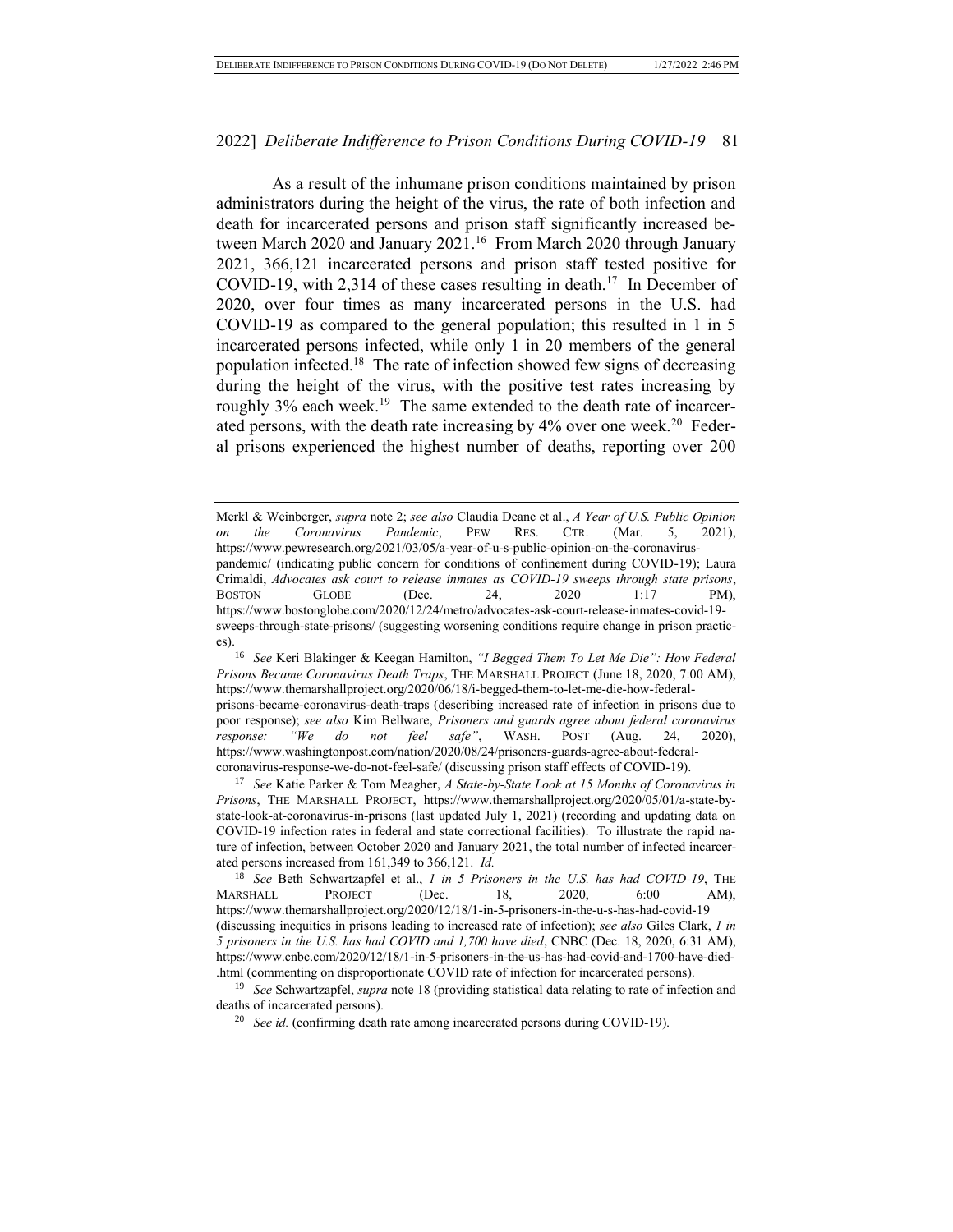deaths between March 2020 and January 2021.<sup>21</sup> Similarly, every state with the exception of Vermont—reported incarcerated deaths from COVID-19 during the height of the virus.<sup>22</sup> Of these states, Nevada and New Mexico had the highest rate of death, with both states averaging 43 deaths per 10,000 incarcerated persons in January 2021.<sup>23</sup>

These numbers resulted in higher likelihoods of infection, with incarcerated persons being 5.5 times more likely to contract COVID-19 and 3.3 times more likely to die from the virus, as compared to those who were not incarcerated.<sup>24</sup> In addition to causing higher COVID-19 infection rates in correctional facilities, the willful ignorance with regard to incarcerated persons' health and safety also increased the rate of infection in surrounding neighborhoods.<sup>25</sup> Despite these alarming rates of infection among incarcerated persons and prison staff, the only recourse for incarcerated persons seeking adequate medical care required meeting the Eighth

<sup>&</sup>lt;sup>21</sup> *See id.* (illustrating state-by-state review of COVID-19 in detention facilities). Interestingly, amidst COVID-19, the Federal Bureau of Prisons changed their policies relating to reporting incarcerated deaths in jails and prisons. Beath Healy, *As Feds Change Rules For Reporting Jail Deaths, Sheriffs Face Less Accountability*, WBUR (Jan. 21, 2021), https://www.wbur.org/news/2021/01/21/jails-deaths-in-custody-reporting-change (remarking on change in BOP policy and adverse effects on incarcerated persons). Under the new policy, the Bureau of Justice Assistance rather than the Bureau of Justice Statistics will track incarcerated deaths, sheriffs and prison officials will report deaths to the medical examiner's office rather than directly to the Department of Justice, and sheriffs will no longer have to file reports on incarcerated persons who die at the hospital. *Id.* These new policies have minimized sheriff accountability, as well as provided deference to prison officials on when to report to medical examiners. *Id.* In one Massachusetts case, an incarcerated person died due to COVID complications in April; however, the medical examiner was not notified until June  $5<sup>th</sup>$ —a month after the incarcerated person was buried. *Id.*

<sup>22</sup> *See* Schwartzapfel, *supra* note 18 (mentioning equally alarming infection and death rates in state prison facilities).

<sup>23</sup> *See* Parker & Meagher, *supra* note 17 (providing infographics charting infection rate by state).

<sup>24</sup> *See* Alexandra Sternlicht, *Prisoners 550% More Likely to Get Covid-19, 300% More Likely to Die, New Study Shows*, FORBES (July 8, 2020, 5:35 PM), https://www.forbes.com/sites/alexandrasternlicht/2020/07/08/prisoners-550-more-likely-to-getcovid-19-300-more-likely-to-die-new-study-shows/?sh=7367f3593a72 (discussing recent data revealed by UCLA prison study). "Close confinement, limited PPE and increased risk of cardiac and respiratory conditions makes prison populations especially vulnerable to coronavirus, says the report." *Id.*

<sup>&</sup>lt;sup>25</sup> *See* Michael Ollove, *How COVID-19 in Jails and Prisons Threatens Nearby Communities*,<br>PEW (July 1. 2020). https://www.pewtrusts.org/en/research-and-(July 1, 2020), https://www.pewtrusts.org/en/research-andanalysis/blogs/stateline/2020/07/01/how-covid-19-in-jails-and-prisons-threatens-nearbycommunities (presenting increased infection rates among populations in nearby areas of prisons with high COVID-19 rates).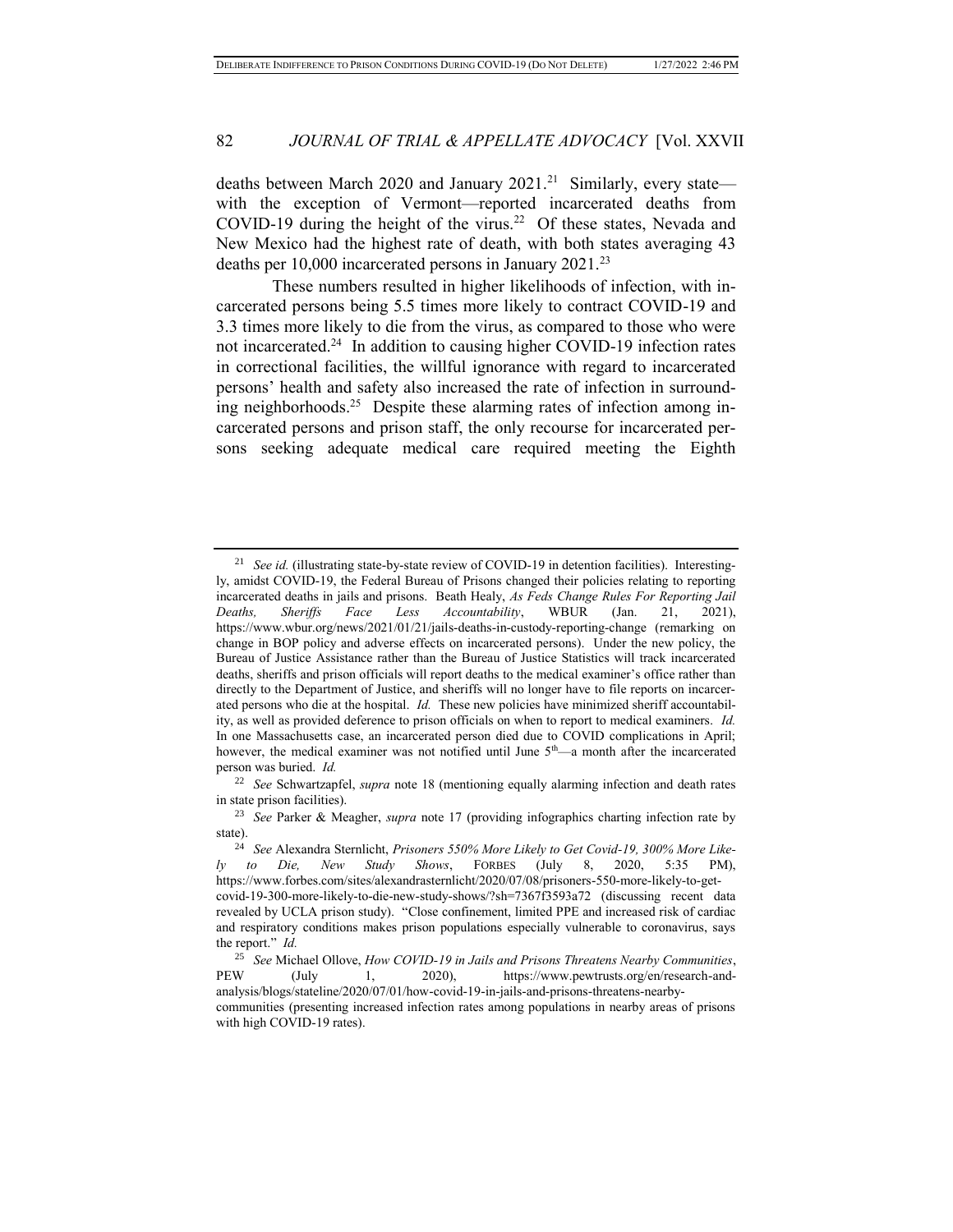Amendment's stringent deliberate indifference standard—a near impossible feat—thereby resulting in a lack of any sufficient remedy.<sup>26</sup>

In order to address alleged inhumane medical conditions while confined, incarcerated persons must raise an Eighth Amendment cruel and unusual punishment claim, arguing that prison officials were "deliberately indifferent" to their serious medical needs.<sup>27</sup> To make this determination, courts will apply a two-pronged deliberate indifference test, requiring an objective and subjective assessment of the prison officials' conduct.<sup>28</sup> This two-pronged test, however, has created an inconsistent and arbitrary deliberate indifference standard, effectuating a near impossible burden for incarcerated persons to overcome.<sup>29</sup> As a result of the inconsistent application of this standard throughout federal courts, incarcerated persons are yet again presented with an additional barrier.<sup>30</sup> Through review of historical and modern Eighth Amendment jurisprudence, this Note seeks to assess the federal courts' approach to the deliberate indifference standard when evaluating prison conditions—particularly during unprecedented public health emergencies.<sup>31</sup> After a review of current practices, this Note will propose a new standard for the deliberate indifference test, one that abolishes its subjective element and instead requires an exclusively objective analysis.<sup>32</sup>

<sup>26</sup> *See The most significant criminal justice policy changes from the COVID-19 pandemic*, *supra* note 9 (analyzing lack of response and its implications). The Eighth Amendment requires both an objective and subjective showing of deliberate indifference, meaning that incarcerated persons must offer evidence of a prison official's "actual knowledge" of the serious medical condition; this often results in a "he said, she said" scenario between incarcerated persons and prison officials. *See* sources cited *infra* notes 63-69 and accompanying text (discussing subjective and objective elements of Eighth Amendment test). As discussed in the foregoing pages, this creates an impossible burden for incarcerated persons, requiring evidence of a subjective disregard for human life, despite objectively inhumane conditions and treatment. *See* sources cited *infra* notes 150-163 and accompanying text (considering practicality of deliberate indifference test). This is particularly difficult given the recency of COVID-19 and the lack of consensus as to appropriate responses. *See* sources cited *infra* note 164-166 and accompanying text (mentioning difficulties of subjective standard during a novel disease).

<sup>27</sup> *See* 1 CIVIL ACTIONS AGAINST STATE AND LOCAL GOVERNMENT – ITS DIVISIONS, AGENCIES AND OFFICERS § 7:69. INADEQUATE MEDICAL CARE – DELIBERATE INDIFFERENCE STANDARD (2021) (describing requirements of Eighth Amendment conditions of confinement requirements).

<sup>28</sup> *See id.* (elaborating further on courts' analyses of deliberate indifference standard).

<sup>29</sup> *See* Merkl & Weinberger, *supra* note 2 (noting difficulties in proving deliberate indifference under subjective standard based on Supreme Court precedent).

<sup>30</sup> *See* INADEQUATE MEDICAL CARE – DELIBERATE INDIFFERENCE STANDARD, *supra* note 27 (outlining inconsistent practices in applying standard among circuit courts).

<sup>31</sup> *See* sources cited *infra* notes 33-43 and accompanying text (providing historical overview of Eighth Amendment).

<sup>32</sup> *See* INADEQUATE MEDICAL CARE – DELIBERATE INDIFFERENCE STANDARD, *supra* note 27 (adding that removal of a subjective analysis will provide for more equitable results).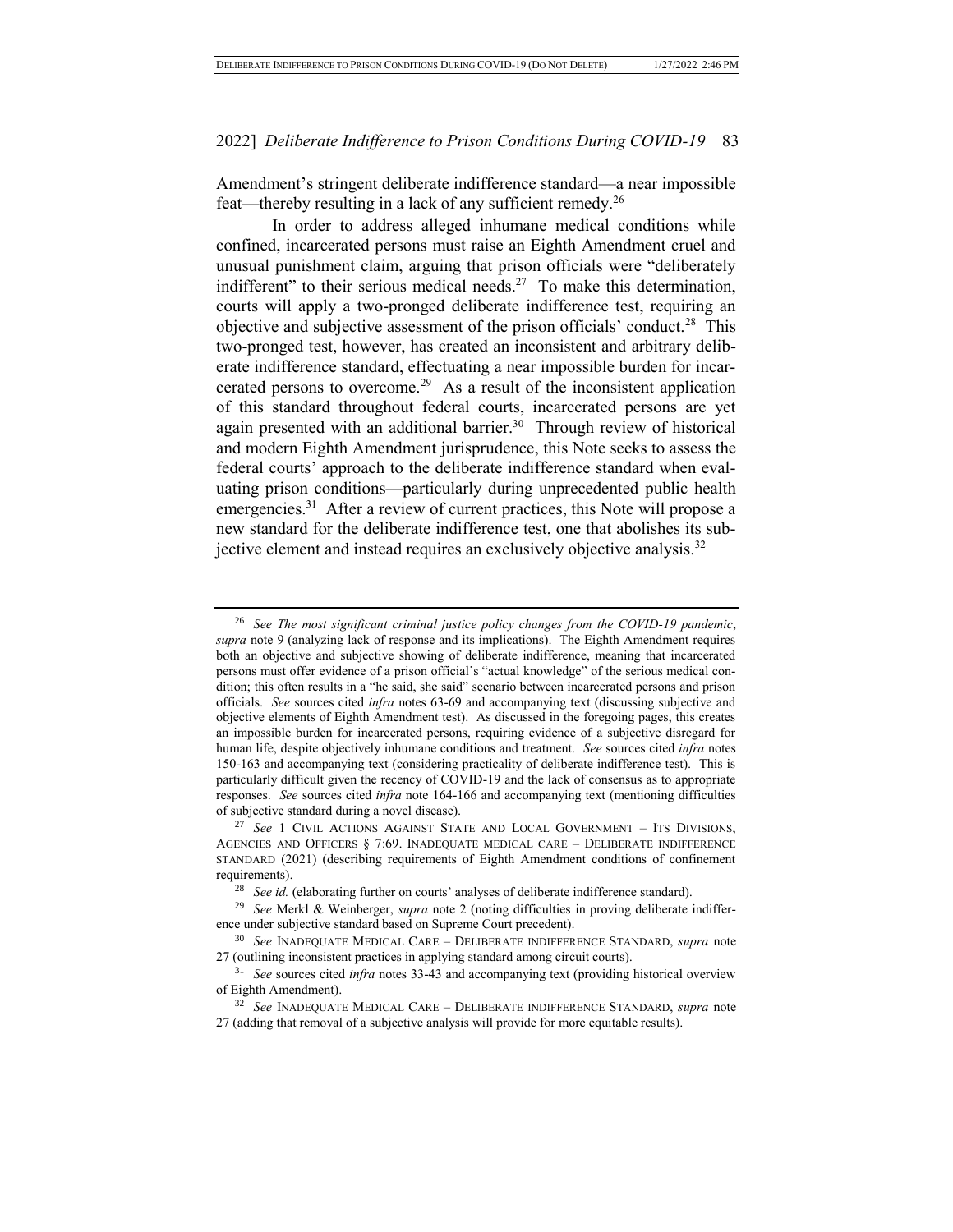#### II. HISTORY

The Eighth Amendment to the United States Constitution provides, "[e]xcessive bail shall not be required, nor excessive fines imposed, *nor cruel and unusual punishments inflicted*."<sup>33</sup> Generally, the Eighth Amendment seeks to prevent government officials from issuing punishments that are "barbaric" or severely disproportionate to the crime committed.<sup>34</sup> Despite this general assessment of the Amendment, the Supreme Court has often referenced the difficulty in properly defining its scope, with Justice Burger noting, "of all our fundamental guarantees, the ban on 'cruel and unusual punishments' is one of the most difficult to translate into judicially manageable terms."<sup>35</sup> As such, the historical origins and development are particularly acute in defining the Amendment's scope today.<sup>36</sup>

#### *A. British Protections and Formative American History*

The concept of protection against cruel and unusual punishment dates long before the founding of the U.S. Constitution, with roots in early British governmental structure.<sup>37</sup> Following the tyrannical leadership of King James II in England, the English Parliament ratified a declaration of rights that provided "nor cruell and unusuall Punishments inflicted."<sup>38</sup> Many scholars argue that the inclusion of this language largely stemmed from the trial of Titus Oates, in which the government sought to limit postconviction sentences.<sup>39</sup> However, other scholars suggest that historical ev-

<sup>33</sup> *See* U.S. CONST. amend. VIII (emphasis added) (providing protections against cruel and unusual punishment).

<sup>34</sup> *See* Micah Schwartzbach, *The Meaning of "Cruel and Unusual Punishment*," NOLO, https://www.nolo.com/legal-encyclopedia/the-meaning-cruel-unusual-punishment.html (last visited Mar. 6, 2021) (discussing overarching purpose of Eighth Amendment).

<sup>35</sup> *See* Furman v. Georgia, 408 U.S. 238, 376 (1972) (Burger, C.J., dissenting) (noting difficulties in applying Eighth Amendment standards); *see also* Celia Rumann, *Tortured History: Finding Our Way Back to the Lost Origins of the Eighth Amendment*, 31 PEPP. L. REV. 661, 665 (2004) (discussing Supreme Court's inability to properly define Eighth Amendment protections).

<sup>36</sup> *See* Schwartzbach, *supra* note 34 (suggesting Eighth Amendment's historical roots require more in-depth interpretation).

<sup>37</sup> *See* Rumann, *supra* note 35, at 670 (discussing British origins of Eighth Amendment in U.S. Constitution).

<sup>38</sup> *See id.* (providing context for introduction of Eighth Amendment and prohibition on cruel and unusual punishment).

<sup>39</sup> *See id.* at 670-71 (indicating trial of Titus Oates as formative event in Eighth Amendment adoption). Titus Oates was convicted in 1685 for perjury that led to numerous executions of people Oates wrongfully accused. *See id.* at 668-71; *see also* Harmelin v. Michigan, 501 U.S. 957, 969 (1991) (presenting historical origins of Eighth Amendment principles); John D. Bessler, *A Century In The Making: The Glorious Revolution, The American Revolution, And The Origins of the Constitution's Eight Amendment*, 27 WM. & MARY BILL OF RTS. J. 989, 1018-19 (2019) (de-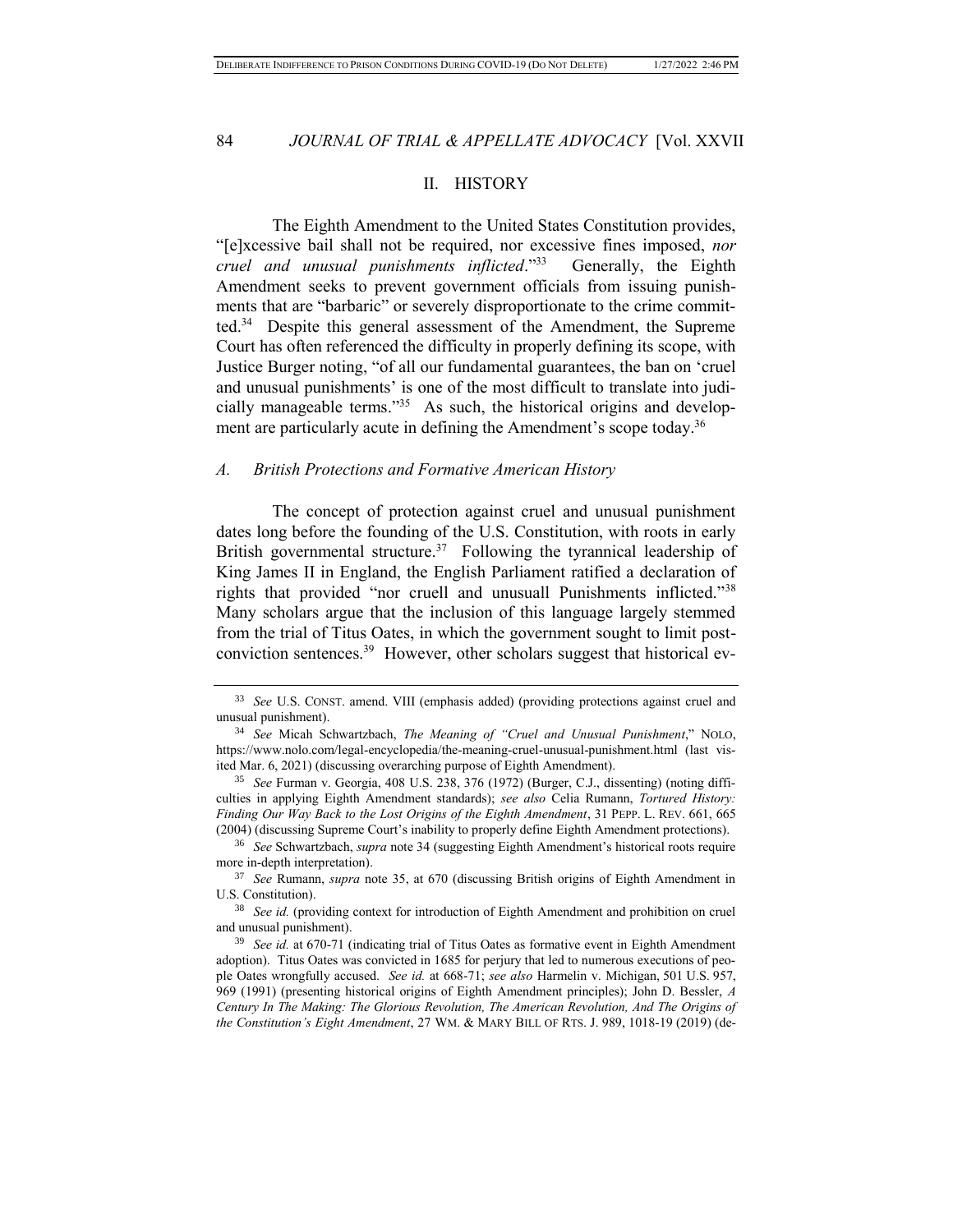idence points towards inclusion of this language as an effort to prevent torturous methods used to extract confessions.<sup>40</sup>

Predominantly inspired by the English Bill of Rights, Virginia adopted a similar punishment provision in the Virginia Declaration of Rights in 1776.<sup>41</sup> As much of the U.S. Constitution was influenced by the colonies' independent constitutions, Virginia's inclusion of a cruel and unusual punishment clause resulted in the addition of the Eighth Amendment to the federal Bill of Rights during the Constitutional Convention.<sup>42</sup> Since the Bill of Rights' adoption, the Supreme Court has wrestled with determining whether prison conditions, specifically confinement, are considered "punishment" under the Eighth Amendment.<sup>43</sup>

<sup>40</sup> *See* Rumann, *supra* note 35, at 668-70 (considering historical intent of language proposed in Eighth Amendment).

<sup>41</sup> *See id.* at 670 (introducing Virginia's influence on construction and implementation of Eighth Amendment).

scribing trial of Titus Oates and its Eighth Amendment influences). As a result of Oates' perjury, over twelve Catholic men were executed, and Oates was coined, "the Blackest of Villains that ever lived upon the face of the Earth." *See* Bessler, *supra*, at 1018. However, the judge in Oates' case feared the implications of an execution, considering that a death imposition may deter even honest witnesses from testifying in later cases. *See Harmelin*, 501 U.S. at 970. As a result, Oates was sentenced to imprisonment and an annual public whipping while tied to a moving cart, along with numerous other barbaric punishments. *See* Bessler, *supra*, at 1021-22. Despite the severity of Oates' conduct, his punishments are still cited for their barbarity in contemporary Eighth Amendment jurisprudence. *See, e.g.*, Weems v. United States, 217 U.S. 349, 390 (1910) (discussing scope and power of Eighth Amendment originating from Titus Oates); Ingraham v. Wright, 430 U.S. 651, 665 (1977) (noting "exclusive concern of English version was conduct of judges enforcing criminal law"); Furman v. Georgia, 408 U.S. 238, 274 n.17 (1972) (Brennan, J., concurring) (explaining English provision was intended to restrain the judicial and executive power).

<sup>42</sup> *See id.* (outlining timeline for adoption of Eighth Amendment in Bill of Rights). Historically, the inclusion of the Eighth Amendment was also proposed by Virginia during the Virginia Convention, which ratified the U.S. Constitution in 1788. *See* BERNARD SCHWARTZ, THE GREAT RIGHTS OF MANKIND: A HISTORY OF THE AMERICAN BILL OF RIGHTS 170 (Rowman & Littlefield 1992). Two notable Virginians, George Mason and Patrick Henry, were loud advocates for the inclusion of a cruel and unusual punishment limitation on Congress. *See* JOHN PATTERSON, THE BILL OF RIGHTS: POLITICS, RELIGION, AND THE QUEST FOR JUSTICE 84 (2004). Henry added, "[w]hat has distinguished our ancestors?—That they would not admit of tortures, or cruel and barbarous punishment. But Congress may introduce the practice of the civil law, in preference to that of the common law. They may introduce the practice of France, Spain, and Germany. . . ." *See Debate in Virginia Ratifying Convention*, THE FOUNDER'S CONST., https://press-pubs.uchicago.edu/founders/documents/amendVIIIs13.html (last visited Oct. 21, 2021).

<sup>43</sup> *See* Jeffrey D. Bukowski, *The Eighth Amendment and Original Intent: Applying the Prohibition Against Cruel and Unusual Punishment to Prison Deprivation Cases is Not Beyond the Bounds of History and Precedent*, 99 DICK. L. REV. 419, 419 (1994) (rejecting Justice Thomas' assertion that conditions of confinement are outside bounds of Eighth Amendment protection).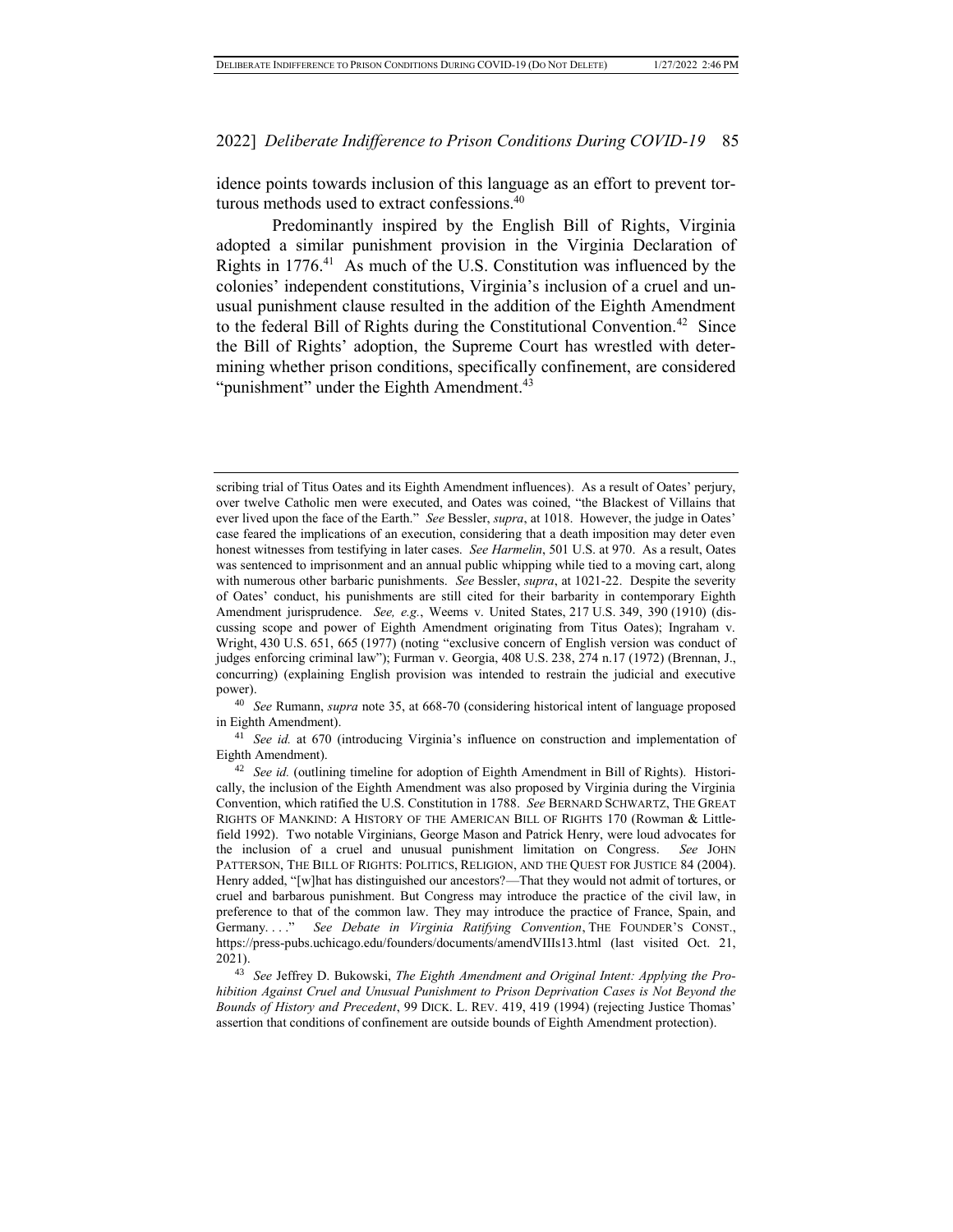#### *B. Current Eighth Amendment Interpretations: Evolving Standards of Decency*

As noted by Justice Burger above, defining the scope of what constitutes a "cruel" *and* "unusual" punishment under the Eighth Amendment has been particularly difficult for federal courts.<sup>44</sup> In 1910, the Supreme Court recognized that "[w]hat constitutes a cruel and unusual punishment has not been exactly decided."<sup>45</sup> The Supreme Court has grappled with the term "unusual," having difficulty applying the logic that even if a punishment is inhumane, it may be permissible if it is deemed a "normal" punishment.<sup>46</sup> The Court has since excluded the interpretation of "unusual" in its caselaw, suggesting that the term may have been unintentionally added to the Amendment by the Framers.<sup>47</sup>

Today, the Court is left to determine what constitutes "cruel" under the Eighth Amendment, especially in light of historical punishments that are now seen as inhumane to contemporary society.<sup>48</sup> While many Justices differ, in 1958, the Court adopted an "evolving standards of decency" test, with Justice Burger holding that the cruel and unusual punishment clause "must draw its meaning from the evolving standards of decency that mark the progress of a maturing society."<sup>49</sup> In applying the "evolving standards" of decency" test, the court assesses the proposed punishment by reviewing both objective and subjective indicia.<sup>50</sup> The "objective indicia" prong re-

<sup>44</sup> *See* Schwartzbach, *supra* note 34 (mentioning historical difficulties in interpreting terms "cruel" and "unusual" together).

<sup>45</sup> *See* Weems v. United States, 217 U.S. 349, 368 (1910) (acknowledging holes in Eighth Amendment jurisprudence); *see also* Schwartzbach, *supra* note 34 (reviewing early discussions of Eighth Amendment).

<sup>46</sup> *See* Schwartzbach, *supra* note 34 (outlining Court's difficulties in defining term "unusual").

<sup>47</sup> *See* Furman v. Georgia, 408 U.S. 238, 331 (1972) (Marshall, J., concurring) (reiterating term "unusual" was inadvertently included in English Bill of Rights); *see also* Schwartzbach, *supra* note 34 (commenting on early theories of Eighth Amendment interpretation).

<sup>48</sup> *See* Schwartzbach, *supra* note 34 (reviewing historical backdrop of Eighth Amendment tests).<br> $49$ 

<sup>49</sup> *See* Trop v. Dulles, 356 U.S. 86, 100-01 (1958) (introducing restructuring of Eighth Amendment analysis); *see also* Schwartzbach, *supra* note 34 (discussing new Eighth Amendment test).

<sup>50</sup> *See* William W. Berry III, *Evolved Standards, Evolving Justices? The Case for a Broader Application of the Eighth Amendment*, 96 WASH. U. L. REV. 105, 117 (2018) (explaining scope of evolving standards of decency test). In adopting this test, the Court placed significant emphasis on judicial deference to states and allowing state legislatures to determine appropriate punishments. *See id.* at 116 (outlining history of deference to state legislatures for Eighth Amendment jurisprudence). One scholar argues that this deference was likely afforded to states following the *Furman* decision, where the Supreme Court faced severe backlash for outlawing the death penalty rather than affording states the opportunity to make that determination themselves. *See id.* at 117.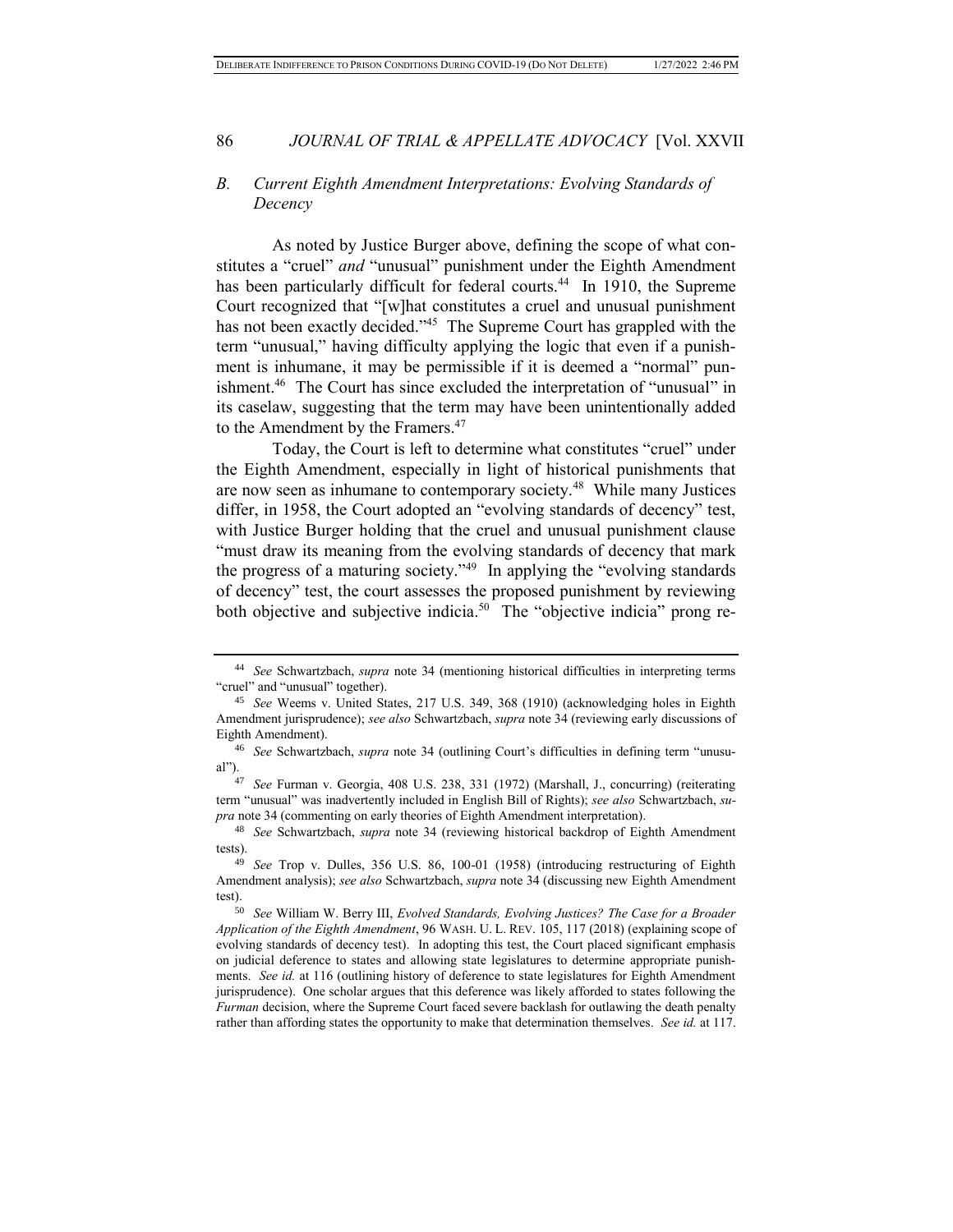quires the court review societal consensus, namely the number of state and federal governments that permit the punishment.<sup>51</sup> The "subjective indicia" prong utilizes the Court's "own judgment," whereby Justices assess whether the use of punishment at issue may be justified by any theory of punishment (retribution, deterrence, incapacitation, or rehabilitation).<sup>52</sup> Justices place an emphasis on proportionality in their assessments, determining whether they believe that "the punishment is excessive in light of the characteristics of the offender and nature of the crime."<sup>53</sup>

Conversely, originalists on the Court have attempted to interpret the Eighth Amendment as limited to punishments that were historically unacceptable because of their "inherent brutality."<sup>54</sup> Despite this proposed historical approach, the Court has remained consistent with its adherence to

<sup>52</sup> *See* Berry, *supra* note 50, at 117 (citing Coker v. Georgia, 433 U.S. 584, 597 (1977)) (providing "subjective indicia" analysis utilized by the Court).

<sup>53</sup> *See id.* at 118 (citing Kennedy v. Louisiana, 554 U.S. 407 (2008)) (indicating theories of punishment most utilized by the Court, particularly proportionality). Under this test, the Court has deemed unconstitutional the death penalty for "rapes, for some felony murder crimes, or where the offender is intellectually disabled or a juvenile." *See id.* (listing unconstitutional punishments under evolving standards of decency test).

<sup>54</sup> *See* Schwartzbach, *supra* note 34 (introducing originalist approach to Eighth Amendment analysis); *see also* John F. Stinneford, *The Original Meaning of "Unusual": The Eighth Amendment as a Bar to Cruel Innovation*, 102 N.W. U. L. REV. 1739, 1742 (2008) (remarking on Scalia's approach to Eighth Amendment assessments as prohibiting "only certain inherently cruel forms of punishment"). Many scholars, in following an originalist interpretation to the Constitution, argue that the "evolving standards of decency" test promotes far too much inconsistency in the Eighth Amendment jurisprudence. *See* Stinneford, *supra*, at 1741.

The Court's decisions with respect to the death penalty have been no more consistent than its non-death penalty proportionality jurisprudence. In Stanford v. Kentucky, for example, the Court ruled that execution of sixteen-or seventeen-year-old murderers was not cruel and unusual punishment per se. Sixteen years later, in Roper v. Simmons, the Court ruled that it was. Similarly, in Penry v. Lynaugh, the Court held that execution of the mentally retarded was not necessarily cruel and unusual. Thirteen years later, in Atkins v. Virginia, the Court held that it was. As these results indicate, in recent decades, the *Supreme Court's prior decisions as to the scope and application of the Cruel and Unusual Punishments Clause have been poor indicators of what the Court will do in the future.*

*Id.* (emphasis added) (critiquing inconsistent application of evolving standards of decency test).

This background has prompted the Court to adopt the evolving standards of decency test, as it allows for an acknowledgment of state practices. *See id.*

<sup>51</sup> *See id.* at 116 (citing Atkins v. Virginia, 536 U.S. 304, 311-17 (2002)) (describing what Court will review to determine objective indicia). The author notes that this has seemingly resulted in the practice of simply counting the number of state jurisdictions that authorize the punishment, and if less than half authorize the punishment, then it is often considered not in accordance with societal standards. *Id.* The Court has also incorporated international norms in their considerations, but this is frequently met with backlash by originalist Justices. *See id.* at n.58; *see also* Roper v. Simmons, 543 U.S. 551, 625-28 (Scalia, J., dissenting) (discussing improper use of international norms in Eighth Amendment analysis).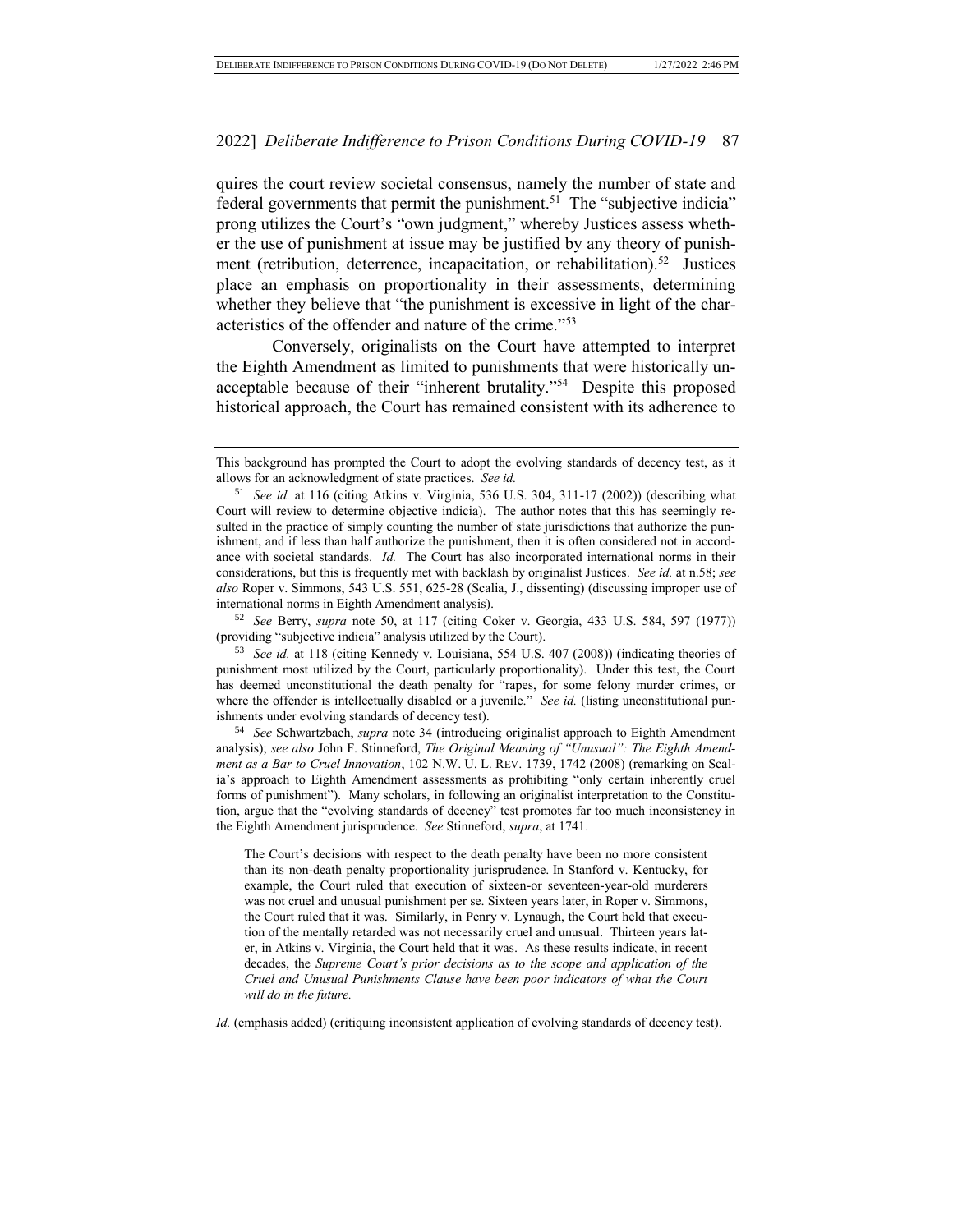the evolving standards of decency test, oftentimes applying modern public opinion to its Eighth Amendment interpretations.<sup>55</sup> Thus, in applying Eighth Amendment protections today, the Court has placed a particular emphasis on ensuring that basic dignity, considering the time period, is respected.<sup>56</sup>

## *C. The Eighth Amendment in Prisons: The Court's Construction of the "Deliberate Indifference" Test*

The Supreme Court's Eighth Amendment jurisprudence has frequently evolved over time, periodically widening its latitude to restrict inhumane practices by government officials.<sup>57</sup> The Supreme Court has been expansive in their definition of punishment, determining that the scope of the Eighth Amendment may extend beyond the mere infliction of punishment, and instead holding that the Eighth Amendment may also be implicated based on the conditions of confinement.<sup>58</sup> Unsurprisingly, the Supreme Court has qualified this expansion, noting that "harsh conditions of confinement may constitute cruel and unusual punishment, *unless such conditions are a part of the penalty that criminal offenders pay for their offenses against society*."<sup>59</sup>

<sup>59</sup> *See* Whitley v. Albers, 475 U.S. 312, 319 (1986) (emphasis added) (cleaned up) (providing exception to conditions of confinement protections). The Court continues to emphasize that Eighth Amendment protections are relaxed in the prison context, stating that "[*a*]*fter incarceration*, only the 'unnecessary and wanton infliction of pain' . . . constitutes cruel and unusual pun-

<sup>55</sup> *See, e.g.*, *Coker*, 433 U.S. at 597 (holding death penalty as punishment for rape unconstitutional because only one state authorized that sentence); *Atkins*, 536 U.S. at 311-12 (holding death penalty for intellectually disabled unconstitutional based on modern trend); *Roper*, 543 U.S. at 578 (holding death penalty for minors unconstitutional based on trend towards death penalty abolition).

<sup>56</sup> *See* Schwartzbach, *supra* note 34 (assessing importance of context and time period in Eighth Amendment analyses).

<sup>57</sup> *See id.* at 424-29 (establishing jurisprudential history of Eighth Amendment claims).

<sup>58</sup> *See*, *e.g.*, Estelle v. Gamble, 429 U.S. 97, 106 (1976) (expanding scope of Eighth Amendment to consider conditions of punishment); Hutto v. Finney, 437 U.S. 678, 686-87 (1978) (incorporating conditions of confinement into deliberate indifference assessment); Brown v. Plata, 563 U.S. 493, 511 (2011) (finding extreme prison overcrowding warrants judicial remedy under Eighth Amendment); *see also* Bukowski, *supra* note 43, at 424-25 (introducing Eighth Amendment's expanded scope under *Estelle*); Joel H. Thompson, *Today's Deliberate Indifference: Providing Attention Without Providing Treatment to Prisoners with Serious Medical Needs*, 45 HARV. CIV. LIB. L. REV. 635, 637 (2010) (laying out *Estelle* and *Farmer* progression under Eighth Amendment jurisprudence). The Supreme Court further emphasized the Eighth Amendment's protection of incarcerated persons, holding that conditions of incarceration are distinct from punishments in a school setting. *See* Ingraham v. Wright, 430 U.S. 651, 669-70 (1977) (affirming principles established in *Estelle*); *see also* Bukowski, *supra* note 43, at 425 (discussing jurisprudential progression of incarcerated person's conditions of confinement).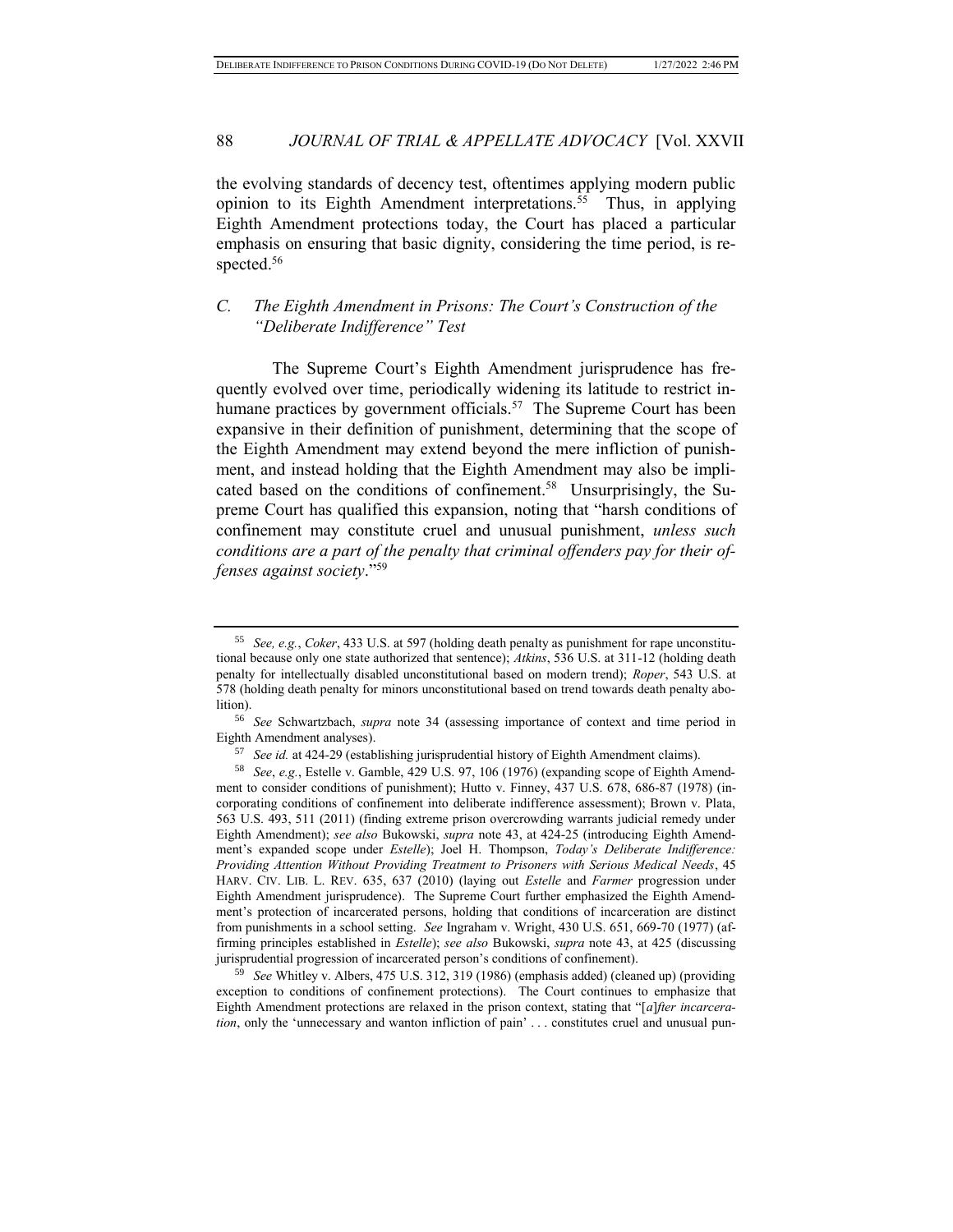In defining what would constitute an Eighth Amendment violation based on conditions of confinement, the Court determined that prison officials' conduct must demonstrate "deliberate indifference" to the serious medical needs of incarcerated persons, holding that mere negligence alone is not enough.<sup>60</sup> Despite its commitment to protection against inadequate prison conditions, the Supreme Court ruled that prison officials must inflict "unnecessary or wanton" pain to constitute cruel and unusual punishment.<sup>61</sup> The Court continued to refine this interpretation, holding that prison officials will only violate the Eighth Amendment when their conduct is malicious with the purpose of causing harm, and that lack of due care for an incarcerated person's interests or safety is not enough to warrant remedy.<sup>62</sup>

The Supreme Court subsequently worked to define the requisite standards under the newly proposed "deliberate indifference" test, including determining whether an objective or subjective assessment of a prison official's conduct would be appropriate.<sup>63</sup> In the seminal *Farmer v. Bren*nan,<sup>64</sup> the Supreme Court set forth the two-pronged test to be applied to Eighth Amendment deliberate indifference claims, including the use of both an objective and subjective analysis.<sup>65</sup> Under this test, a prison official will be held liable under either § 1983 or *Bivens* for violations of the Eighth Amendment when the plaintiff establishes: (1) there was an objectively serious medical need; and (2) prison officials were deliberately indif-

<sup>62</sup> *See Whitley*, 475 U.S. at 324 (holding that prison official's intentional shooting of incarcerated person during riot was not cruel and unusual). Affording prison administrators significant deference when security risks are implicated, the Court in *Whitley* concluded that even though prison officials could have handled the response better, there was no "wantonness" necessary to offend the Eighth Amendment. *Id.* "The infliction of pain in the course of a prison security measure, therefore, does not amount to cruel and unusual punishment simply because it may appear in retrospect that the degree of force authorized or applied for security purposes was unreasonable, and hence unnecessary in the strict sense." *Id.* at 319.

<sup>63</sup> *See* Bukowski, *supra* note 43, at 427 (discussing Court's shift to include objective and subjective analysis).

<sup>64</sup> Farmer v. Brennan, 511 U.S. 825, 826 (1994) (stating court's disposition).

<sup>65</sup> *See id.* at 836 (outlining use of two-prong deliberate indifference test). *Farmer* dealt with a preoperative transsexual with feminine characteristics incarcerated in a male prison who alleged, among other things, that the prison official's failure to segregate her resulted in her subsequent rape and beatings, thereby making prison officials liable for deliberate indifference. *Id.* at 829. The plaintiff in Farmer asserted that the prison officials were deliberately indifferent because they were aware of the facility's violent tendencies and that the plaintiff would be susceptible to attack based on her particular characteristics. *Id.*

ishment . . . ." *See Ingraham*, 430 U.S. at 670 (emphasis added) (describing scope of Eighth Amendment protections in prison).

<sup>60</sup> *See Whitley*, 475 U.S. at 319 (noting Eighth Amendment requires "more than ordinary lack of due care for the [incarcerated person's] interests or safety.")

<sup>61</sup> *See Ingraham*, 430 U.S. 651 at 669-70 (establishing unnecessary and wanton infliction of pain threshold); Rhodes v. Chapman, 452 U.S. 337, 348 (1981) (holding double celling does not constitute cruel and unusual punishment without unnecessary or wanton pain).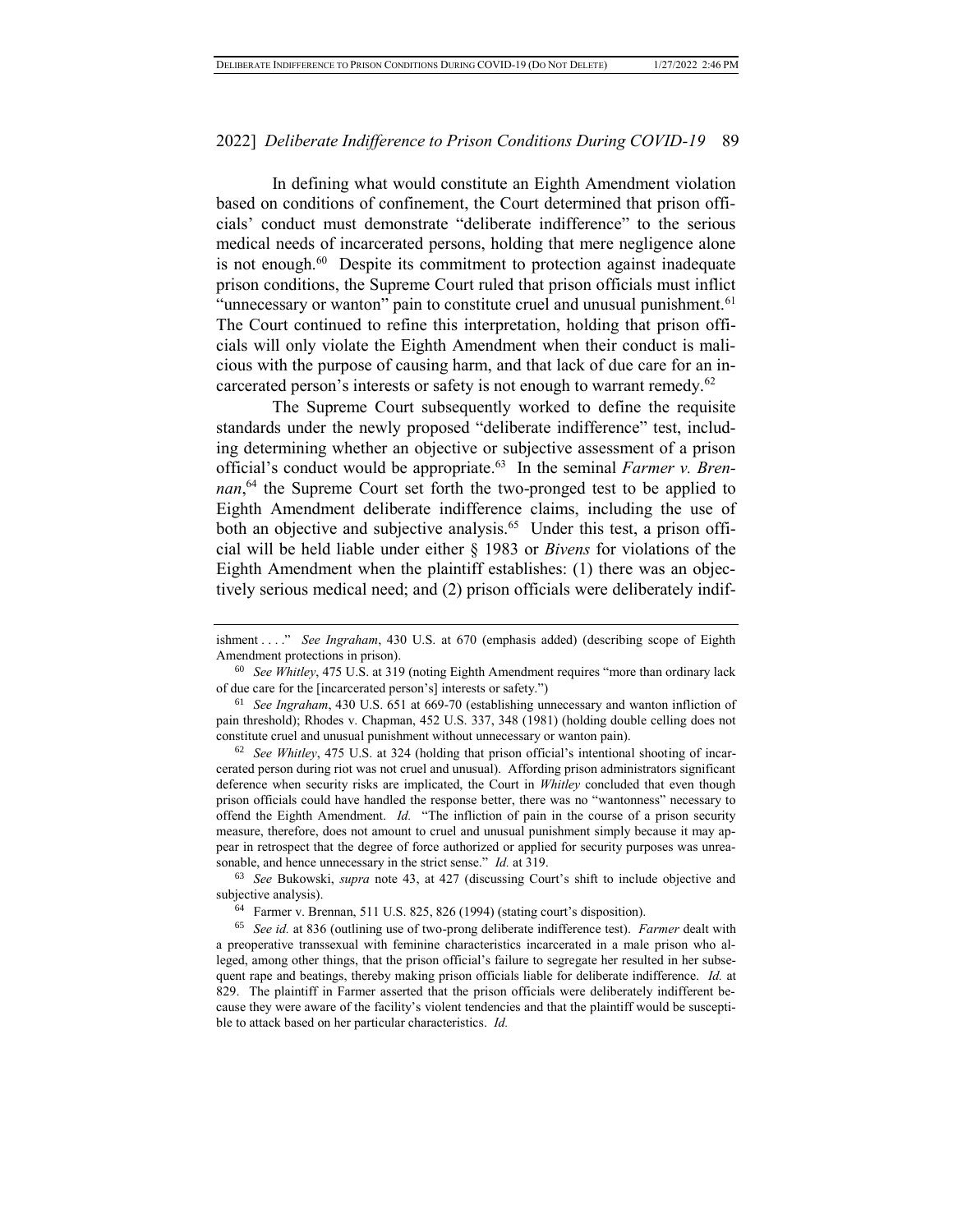ferent to that need.<sup>66</sup> As to the second prong, the Supreme Court thereafter held that deliberate indifference must be assessed subjectively; the court determined that objectively inhumane prisons conditions are not enough to establish liability, but rather, the Court must review the prison official's state of mind.<sup>67</sup> Consequently, the Supreme Court noted that even obvious risks will not implicate a prison official, so long as the prison official was not subjectively aware of the risk.<sup>68</sup> Therefore, as a result of this ruling, prison officials whom the Supreme Court Justices deem to have acted "reasonably" in response to a risk may still avoid liability under the Eighth Amendment.<sup>69</sup>

## *D. Relevant Prerequisite Hurdles to an Eighth Amendment Claim: § 1983, Bivens, and the PLRA*

While the Eighth Amendment is explicit in its protections against inhumane treatment, incarcerated persons must first surpass a series of hurdles before properly asserting a meritorious Eighth Amendment analysis in federal court.<sup>70</sup>

<sup>70</sup> *See* sources cited *infra* notes 75-83 and accompanying text (providing several instances of procedural hurdles for incarcerated litigants).

<sup>66</sup> *See id.* at 837 (laying out Eighth Amendment test). Depending on whether an incarcerated person is in state or federal prison, in order to reach this Eighth Amendment test, an incarcerated person must first allege a § 1983 (state or local prison) or *Bivens* (federal) claim alleging that a state or federal official violated their Eighth Amendment rights while acting "under the color of law." *See* sources cited *infra* notes 71, 75 and accompanying text (describing initial bases for raising Eighth Amendment violations).

<sup>67</sup> *See Farmer*, 511 U.S. at 838 (discussing necessity of subjective test for deliberate indifference).

<sup>68</sup> *See id.* (adding detail to use of subjective test). The Court in *Farmer* elaborated further by adding that a prison official cannot be required to "anticipate" victims, and that even plaintiffs who are especially susceptible to injury will not alter the Court's requirement that a prison official must be *aware* of the risk. *Id.* at 844. Moreover, the *Farmer* Court provided additional scapegoats for prison officials, as they articulated that prison officials who were aware of the risk to incarcerated persons may still escape liability if they can show that they "respond[ed] reasonably to a risk, even if the harm was not ultimately avoided." *See id.* (elaborating on prison official's liability in this context).

<sup>69</sup> *See id.* (adding prison official's duty is to ensure "reasonable safety"). The Court rejected the plaintiff's argument that a subjective test would "unjustly" require physical injury prior to suit, holding that incarcerated persons may still seek injunctions under the subjective test, and that this test does not require an injury to occur prior to suit. *Id.* at 845; *see also* Brief for the Petitioner, *Farmer*, 511 U.S. 825, No. 92-7247 (Nov. 16, 1993) (introducing physical injury requirement to court). Some commentators have critiqued the use of a subjective analysis within this context, arguing that "[t]he conditions of  $a[n]$  [incarcerated person]'s confinement are part of his punishment regardless of a prison official's state of mind." *See* Jason D. Sanabria, Note and Comment, *Farmer v. Brennan: Do Prisoners Have Any Rights Left Under the Eighth Amendment?*, 16 WHITTIER L. REV. 1113, 1142-43 (1995).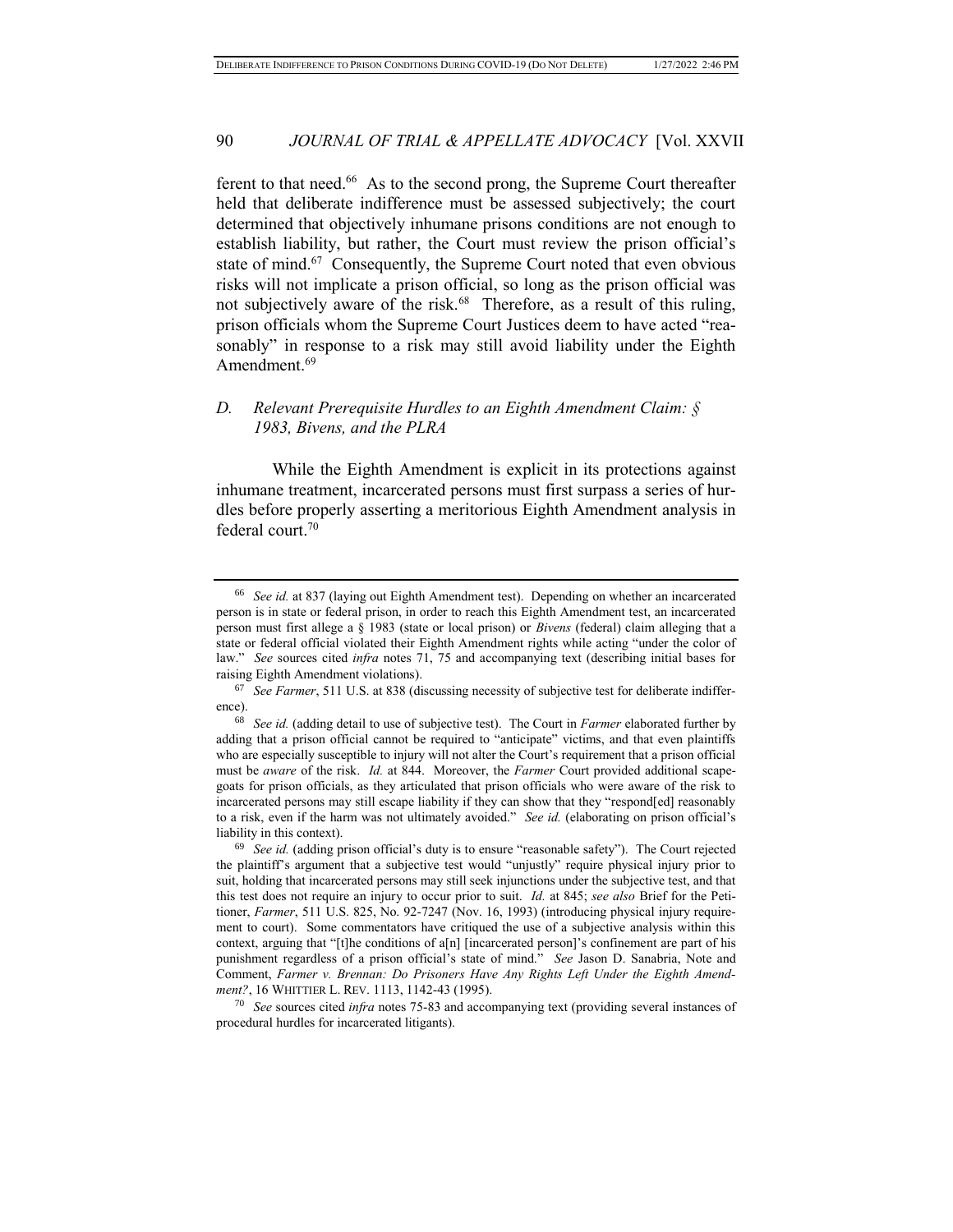To pursue an Eighth Amendment violation by state or local actors in federal court, incarcerated persons must first raise a § 1983 civil rights claim, which holds state and local government officials working "under the color of law" tortiously liable for violations of "immunities secured by the Constitution."<sup>71</sup> Practically, though, § 1983 serves as a procedural device, giving claimants jurisdiction to bring civil rights suits against state and local actors in federal court.<sup>72</sup> Since it is a procedural device, however, allegations are ancillary in nature, that is, claimants must allege a violation of another federal law in order to obtain relief.<sup>73</sup> Further,  $\S$  1983 claims apply exclusively to state and local actors, and do not typically reach federal officials unless they act alongside state or local officials.<sup>74</sup>

However, if a federal prison official was acting independently, incarcerated persons instead must raise a *Bivens* claim.<sup>75</sup> Similar to § 1983 claims, a *Bivens* claim is a civil rights lawsuit, holding federal officials "acting under the color of authority" personally liable for violations of constitutional rights, such as the Eighth Amendment.<sup>76</sup> However, in obtaining

<sup>71</sup> *See* 42 U.S.C. § 1983 (laying out liability for federal officials who violate protected rights). In addition, the term "color of law" has often raised significant discourse among federal courts. *See* Gonzaga University v. Doe, 536 U.S. 273, 277 n.1 (2002) (declining to review whether petitioners acted "under color of state law"). Ultimately, "under color of law" has most often been interpreted to hold government actors liable when they act with the power "possessed by virtue of state law and made possible only because the wrongdoer is clothed with the authority of state law." *See* West v. Atkins, 487 U.S. 42, 49 (1988) (defining "under the color of law" for deliberate indifference). Thus, police officers and prison officials will be acting "under the color of law" when acting within the scope of their employment. *Id.*

<sup>72</sup> *See* Martin A. Schwartz & Kathryn R. Urbonya, *Section 1983 Litigation*, FED. JUD. CTR., 7-8 (2008), https://www.fjc.gov/sites/default/files/2012/Sec19832.pdf. Historically, § 1983 was adopted under the Civil Rights Act of 1871, seeking to provide freed slaves the opportunity to bring suit against southern law enforcement officials in federal court, avoiding biases likely present in state courts. *Id.* at 1-2. Thus, the federal government adopted § 1983 exclusively as a procedural remedy, hoping to provide freed slaves the opportunity to address civil rights claims in a more impartial court. *Id*. at 2-3; *see also* Theodore Eisenberg, *Section 1983: Doctrinal Foundations and an Empirical Study*, 67 CORNELL L. REV. 482, 485 (1982) (detailing historical adoption of § 1983).

<sup>73</sup> *See* Schwartz & Urbonya*, supra* note 72, at 7-8 (explaining functional and procedural use of § 1983 claims).

<sup>74</sup> *See* Wheeldin v. Wheeler, 373 U.S. 647, 652 (1963) (holding § 1983 claims do not apply to federal officials); Tongol v. Usery, 601 F.2d 1091, 1099 (9th Cir. 1979) (holding federal officials liable under § 1983 when working alongside state actor).

<sup>75</sup> *See* Bivens v. Six Unknown Named Agents of Fed. Bureau of Narcotics, 403 U.S. 388, 397 (1971) (holding federal officials may be liable for monetary damages resulting from violation of constitutional tort).

<sup>76</sup> *See id*. at 389 (describing appropriateness of monetary damages against federal officials where cause of action is proven). *Bivens* claims were adopted to provide relief for litigants where negligent acts by government officials were not covered by the Federal Torts Claims Act (FTCA). *See id.* at 392 (offering *Bivens* as additional source of remedy where FTCA will not apply); *see also* Federal Torts Claim Act, 28 U.S.C. § 1346 (providing relief only where the ac-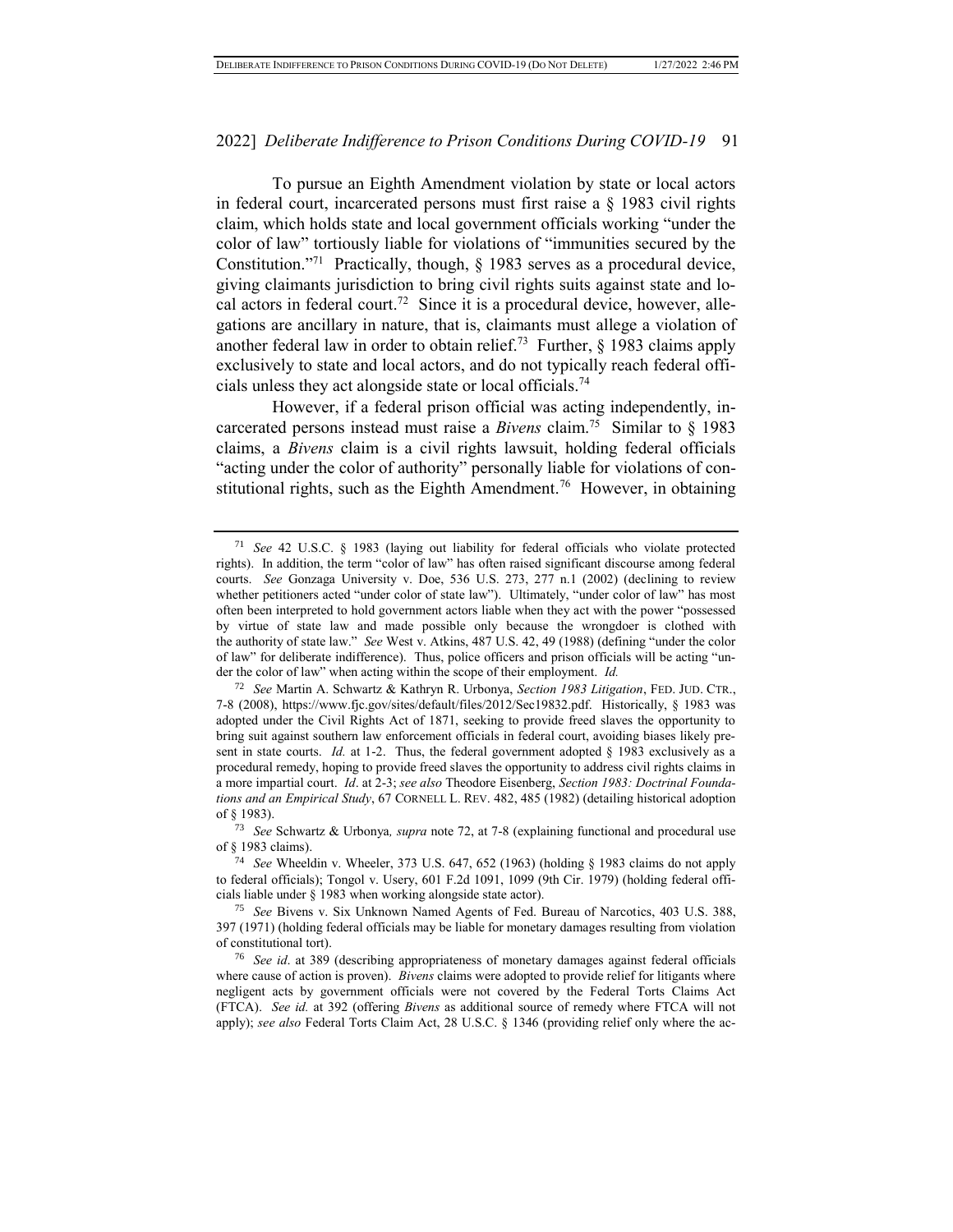its basis through common law, *Bivens* claims are implied causes of actions, meaning incarcerated persons must demonstrate that there is no other statutory remedy available for their claim.<sup>77</sup> In addition, since it is an implied cause of action, courts have upheld the discretionary authority to refuse to imply a cause of action if there are other concerns, such as national security considerations.<sup>78</sup>

In another series of hurdles, even after alleging inadequate confinement under the Eighth Amendment's cruel and unusual punishment, based on either § 1983 or *Bivens*, incarcerated persons must further meet the stringent requirements of the Prison Litigation Reform Act ("PLRA").<sup>79</sup> Notably, Congress adopted the PLRA in response to the surplus of § 1983 claims, with its overall purpose to avoid "meritless" incarcerated person lawsuits.<sup>80</sup> Much like several other litigation prerequisites, the PLRA requires incarcerated persons to first exhaust all administrative remedies prior to bringing a claim in federal court.<sup>81</sup> Having surpassed the base-level PLRA requirements, incarcerated persons may allege civil complaints in

<sup>79</sup> *See* 18 U.S.C. § 3626 (articulating process for incarcerated persons to adjudicate claims in federal court). Typically, in § 1983 and *Bivens* claims, there are no exhaustion requirements. *See id.* However, because incarcerated persons have been subjected to the PLRA, they have to overcome an additional hurdle before their civil rights claims may be redressed in court. *See id.*

<sup>80</sup> *See* Ethan Rubin, Comment, *Unknowable Remedies: Albino v. Baca, The PLRA Exhaustion Requirement, and the Problem of Notice*, 56 B.C. L. REV. E-SUPPLEMENT 151, 151 (2015) (introducing context of PLRA adoption). This comment further discusses the inequities surrounding the PLRA's exhaustion requirement, noting that the administrative exhaustion requirement applies to all incarcerated persons regardless of whether they have been notified of this requirement. *Id.*

tion is brought against the United States). *Bivens* actions are not prohibited by the federal government's "sovereign immunity" doctrine because the officials are acting in their personal capacities and are therefore not considered "the United States." *See* 28 U.S.C. § 1346(a)(1) ("Any civil action *against the United States*" (emphasis added)).

<sup>77</sup> *See* Bush v. Lucas, 462 U.S. 367, 374-75 (1983) (holding Civil Service Reform Act permitted statutory remedy for wrongful termination by federal agencies).

<sup>78</sup> *See* Ziglar v. Abbasi, 137 S. Ct. 1843, 1861 (2017) (holding *Bivens* did not extend to Plaintiffs' Fifth Amendment claims). The Court has also refused to acknowledge a *Bivens* claim when injuries were suffered during military service. *See* Chappell v. Wallace, 462 U.S. 296, 305 (1983) (holding enlisted military service members cannot bring *Bivens* actions against their superior officers).

<sup>81</sup> *See* 42 U.S.C. 1997(e) (describing requirement for exhaustion of administrative remedies); 18 U.S.C. § 3626(a)(3)(A)(i)-(ii) (refusing prison release orders unless administrative remedies exhaustion); *see also* Ross v. Blake, 136 S. Ct. 1850, 1857 (2016) (holding available remedies prevent incarcerated persons from bringing claim in court). This requirement has also been applied arbitrarily during the COVID-19 pandemic, with some courts claiming that the exhaustion requirement is disregarded because of the severe circumstances of the pandemic, whereas others contend that an exhaustion of administrative remedies remains necessary. *See* McPherson v. Lamont, 457 F. Supp. 3d 67, 81 (D. Conn. 2020) (holding COVID-19 risks are so dire that exhaustion requirement is not necessary); *see also Blake*, 136 S. Ct. at 1857 (holding "special circumstances" do not preclude incarcerated persons from meeting exhaustion requirement).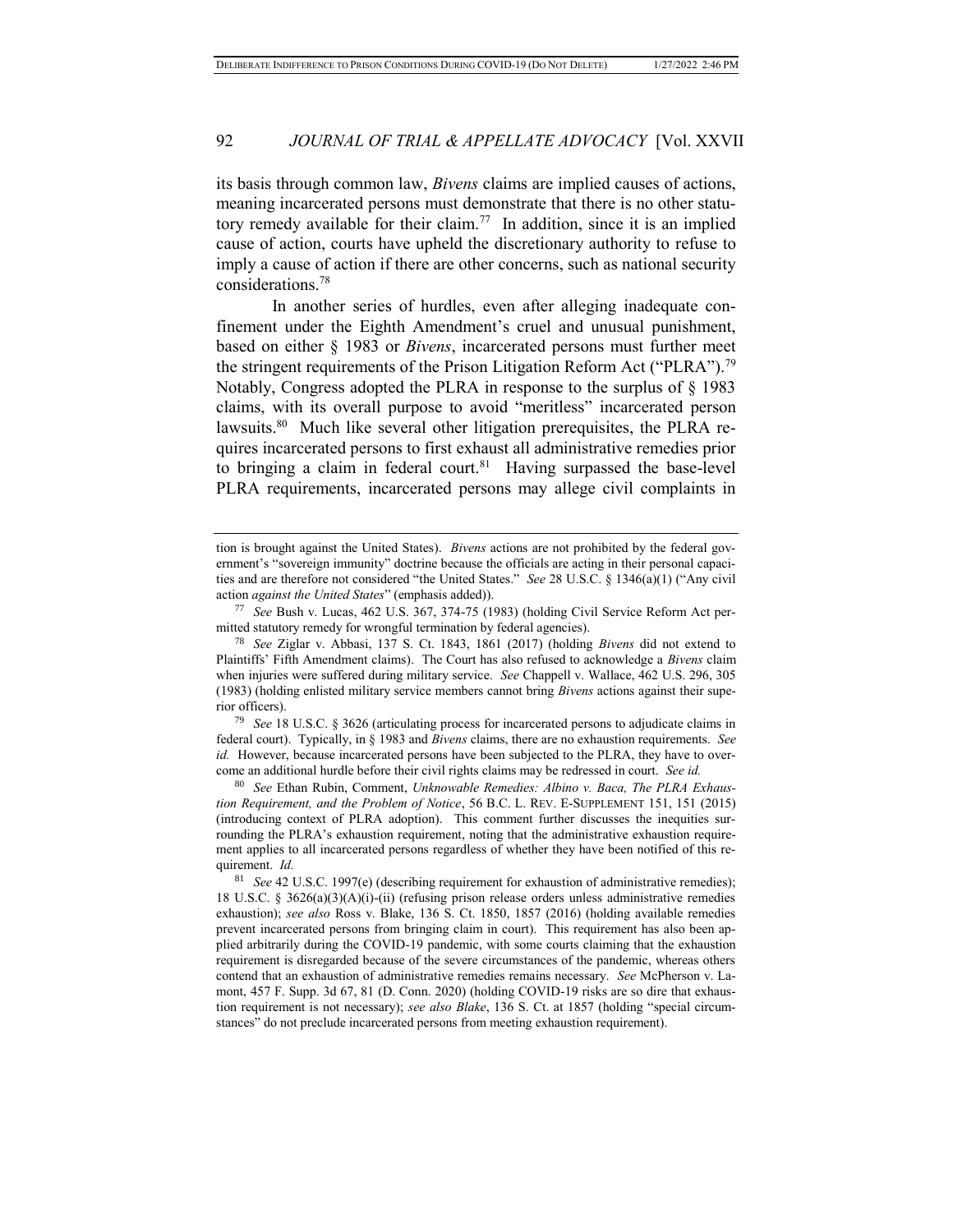federal courts.<sup>82</sup> Thus, before incarcerated persons may even address the requisite analysis under the Eighth Amendment, they must first convince a federal court that they have met the exhaustive requirements in the PLRA, among others, and that they have sufficient basis under either § 1983 or *Bivens*. 83

## *E. Deference to Prison Administrators and Its Added Burden on Incarcerated Litigants*

While litigating, incarcerated persons are next challenged to overcome the long-held deference afforded to prison administrators by the Court.<sup>84</sup> The Supreme Court has maintained that "[p]rison administrators . . . should be accorded wide-ranging deference in the adoption and execution of policies and practices that in their judgment are needed to preserve internal order and discipline and to maintain institutional security."<sup>85</sup> Not only does this deference exist, but subsequent Supreme Court cases have instructed that this deference be "substantial," providing prison administrators with the ability to "defin[e] legitimate goals of corrections systems and determin[e] most appropriate means to accomplish them."<sup>86</sup>

This general standard has been extended to deliberate indifference cases, with the Supreme Court specifically recognizing the competing interests of Eighth Amendment protections for incarcerated persons and security risks in prisons.<sup>87</sup> The Court, in fact, emphasizes just how important

<sup>87</sup> *See Whitley*, 475 U.S. at 320-21 (discussing balancing interests between incarcerated persons and prison officials in Eighth Amendment context). The Court adopted a new test under *Whitley* regarding disturbances and deliberate indifference, stating that

<sup>82</sup> *See* 18 U.S.C. § 3626 (providing implications of failure to meet requirements of PLRA).

<sup>83</sup> *See* sources cited *supra* note 81 and accompanying text (discussing exhaustion requirements under PLRA).

<sup>84</sup> *See* sources cited *infra* notes 85-90 and accompanying text (commenting on substantial deference afforded to prison administrators).

<sup>85</sup> *See* Bell v. Wolfish, 441 U.S. 520, 547-48 (1979) (introducing concept of deference to prison administrators).

<sup>86</sup> *See* Overton v. Bazzetta, 539 U.S. 126, 132 (2003) (holding "legitimate penological interests" were alleged by restricting visitation of children to prison). The Court in *Overton* discusses the four key factors in evaluating prison regulations and whether they would pass constitutional scrutiny, namely: (1) "whether the regulation has a 'valid, rational connection' to a legitimate governmental interest;" (2) "whether alternative means are open to [incarcerated persons] to exercise the asserted right;" (3) "what impact an accommodation of the right would have on guards and [incarcerated persons] and prison resources;" and (4) "whether there are 'ready alternatives' to the regulation." *Id.* at 132; *see also* Turner v. Safley, 482 U.S. 78, 89-91 (1987) (establishing four-factor test utilized in assessing prison regulations and appropriate deference).

<sup>[</sup>w]here a prison security measure is undertaken to resolve a disturbance . . . we think the question whether the measure taken inflicted unnecessary and wanton pain and suf-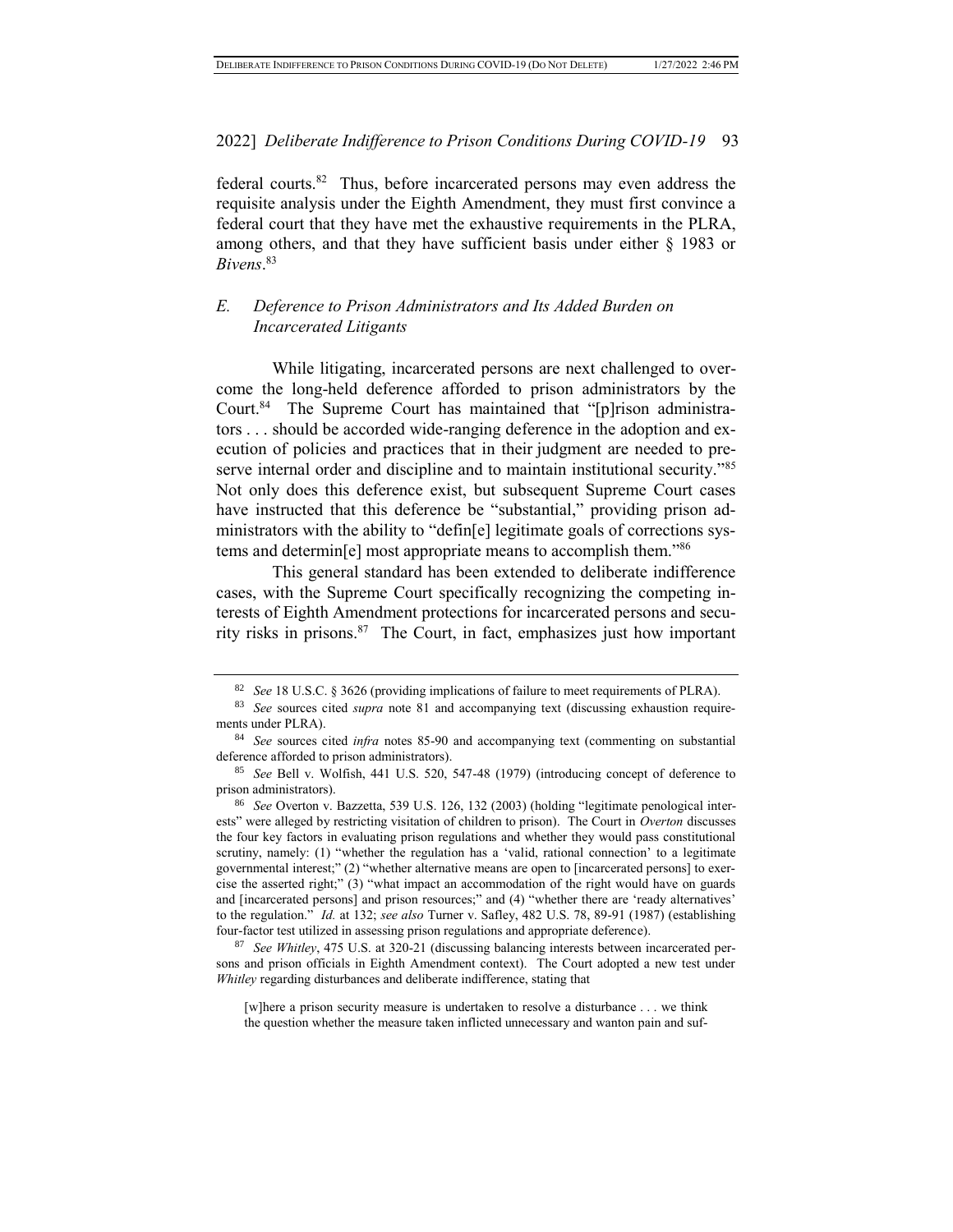deference to prison administrators is, stating, "a deliberate indifference standard does not adequately capture the importance of such competing obligations, or convey the appropriate hesitancy to critique in hindsight decisions necessarily made in haste, under pressure, and frequently without the luxury of a second chance."<sup>88</sup>

In facing these series of hurdles, incarcerated persons will be required to surpass the Supreme Court's explicit trust in prison administrators' decisions regarding safety.<sup>89</sup> Incarcerated persons will thus face a final presumption against them when arguing the merits of their claim, in addition to an already challenging subjective element to establish under the deliberate indifference test.<sup>90</sup>

## *F. Final PLRA Limitations on Relief*

Finally, even if incarcerated persons somehow manage to surpass the above hurdles, incarcerated persons again must return to the PLRA, as it provides applicable limitations on available relief for individuals.<sup>91</sup> The PLRA provides that any federal court prospective relief order that results from an incarcerated person's successful deliberate indifference claim must be "narrowly drawn" and be the "least intrusive means necessary" to correct prison officials' apparent violation.<sup>92</sup> The rule also adds that "[t]he

*Id.*

<sup>90</sup> See Bianco*,* supra note 89, at 20 ("[T]he courts are inclined to defer to the prison administrator's judgment regardless of whether a[n] [incarcerated person] claims that a policy is in violation of the [incarcerated person's] rights, or that the regulated material is appropriate.")

<sup>91</sup> *See* 18 U.S.C. § 3626 (establishing requisite elements incarcerated persons must establish to warrant judicial relief).

fering ultimately turns on 'whether force was applied in a good faith effort to maintain or restore discipline or maliciously and sadistically for the very purpose of causing harm.

<sup>&</sup>lt;sup>88</sup> *See id.* at 320 (reviewing appropriate deference in a deliberate indifference setting).

<sup>89</sup> *See* Alicia Bianco, Article*, Prisoners' Fundamental Right to Read: Courts Should Ensure that Rational Basis is Truly Rational*, 21 ROGER WILLIAMS U. L. REV. 1, 19 (2016) (arguing "the level of deference afforded to prison administrators causes the purported balancing test in *Turner*  to be heavily slanted against [incarcerated persons].") Notably, this deference also extends to medical opinions received by prison administrators in evaluating the subjective understandings for deliberate indifference. *See* Westlake v. Lewis, 537 F.2d 857, 860 n.5 (applying medical deference in deliberate indifference assessment).

<sup>92</sup> *See id.* § 3626(a)(1)(A) (providing requirements for prospective relief for incarcerated persons). "The court shall not grant or approve any prospective relief unless the court finds that such relief is narrowly drawn, extends no further than necessary to correct the violation of the Federal right, and is the least intrusive means necessary to correct the violation of the Federal right." *Id.* Additionally, the PLRA requires that a release order be issued by a three-panel bench, further illustrating the stringent and arbitrary requirements of this rule. *Id.*  $\S 3626(a)(3)(B)$  ("In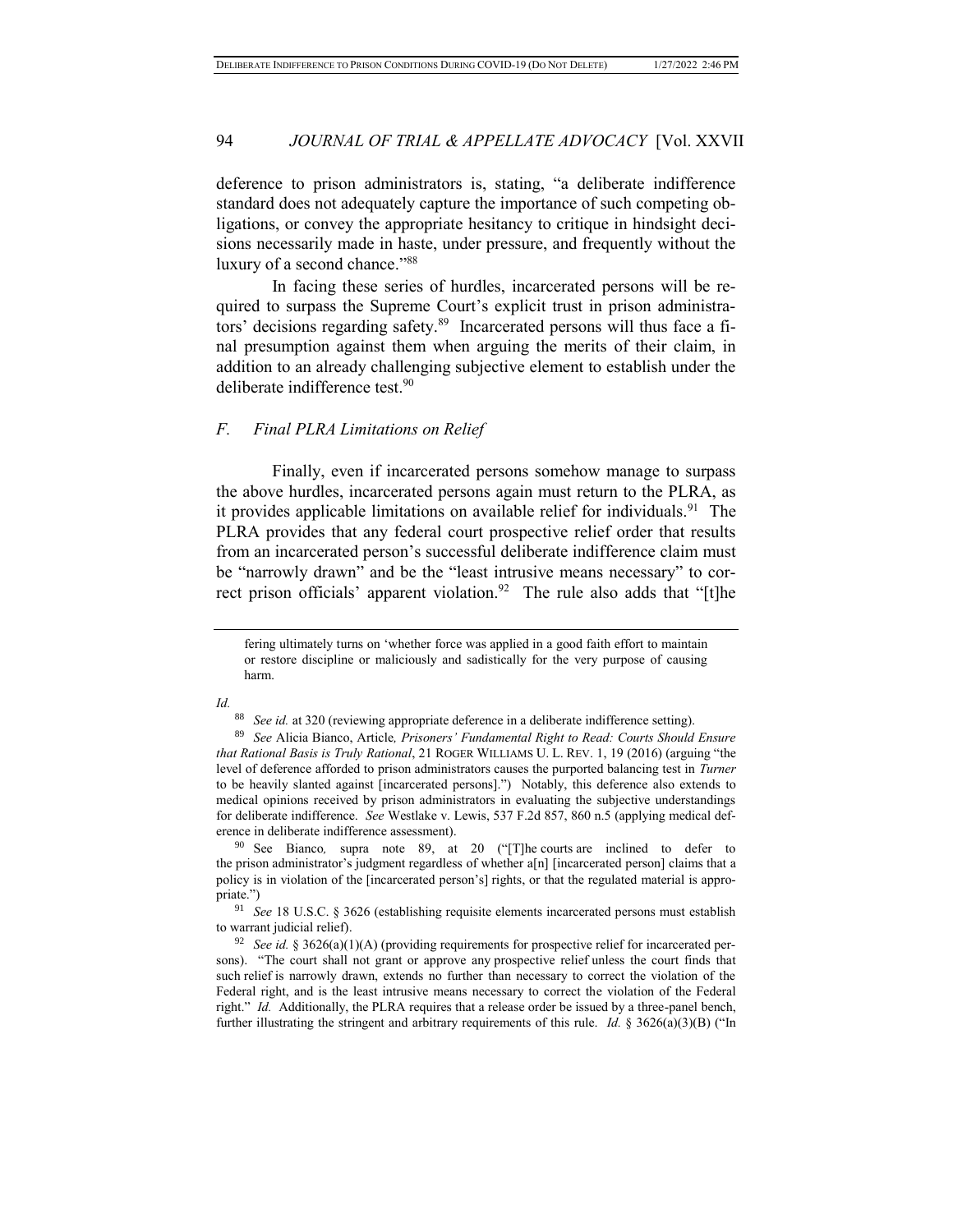court shall give substantial weight to any adverse impact on public safety or the operation of a criminal justice system caused by the relief," granting federal courts and prison officials additional discretion to avoid resolving Eighth Amendment violations in the name of public safety.<sup>93</sup> Thus, incarcerated persons face a steep uphill battle in obtaining relief for the potential violations of their constitutional rights.<sup>94</sup>

#### III. FACTS

#### *A. Circuit Splits*

As a result of the adherence to a subjective analysis, federal courts' application of the deliberate indifference test often varies in its results.<sup>95</sup> Several circuit courts are split as to both parts of the test, namely what constitutes a serious medical need, and whether a prison official was subjectively indifferent to this medical need.<sup>96</sup> For example, circuit courts have been unable to come to a consensus regarding whether refusal to provide surgery for transgender incarcerated persons' gender dysphoria—distress caused by discrepancy between person's sex and gender—constitutes deliberate indifference under the Eighth Amendment.<sup>97</sup> In addition to contradictions among circuits regarding the standard for "serious medical need," federal courts across the country have been inconsistently applying the subjective test, ranging in decisions as to what constitutes deliberate indifference based on a prison official's conduct.<sup>98</sup>

any civil action in Federal court with respect to prison conditions, a[n incarcerated person] release order shall be entered only by a three-judge court . . . .")

<sup>93</sup> *See* 18 U.S.C. § 3626(a)(1)(A) (describing discretion afforded to courts to assess public safety).

<sup>&</sup>lt;sup>94</sup> *See id.* (establishing hurdles for incarcerated persons in litigation); Farmer v. Brennan, 511 U.S. 825, 835-36 (1994) (outlining deliberate indifference test); *see also* Merkl and Weinberger, *supra* note 2 (discussing inability for incarcerated persons to meet these high burdens).

<sup>95</sup> *See* INADEQUATE MEDICAL CARE – DELIBERATE INDIFFERENCE STANDARD, *supra* note 27 (emphasizing inconsistent application among circuit courts).

<sup>96</sup> *See id.* (discussing inconsistent approaches among both circuit and district courts).

<sup>97</sup> *See* Gibson v. Collier, 920 F.3d 212, 221 (5th Cir. 2019) (holding lack of medical consensus regarding gender dysphoria prevented denial of procedure from being a deliberate indifference subjective violation). The Ninth Circuit, by comparison, held that the lack of treatment was deliberately indifferent because the surgery was medically necessary. *See* Edmo v. Corizon, Inc., 935 F.3d 757, 793 (9th Cir. 2019) (holding medical necessity rendered the prison official's denial of the procedure deliberately indifferent).

<sup>98</sup> *See*, *e.g.*, Lowrance v. Coughlin, 862 F. Supp. 1090, 1119 (S.D.N.Y. 1994) (holding refusal to give physician-prescribed operation constitutes deliberate indifference); Meadows v. Huttonsville Corr. Ctr., 793 F. Supp. 684, 688 (N.D.W. Va. 1992), *order aff'd* 991 F.2d 790 (4th Cir. 1993) (holding forced operation despite lack of permission does not constitute deliberate indifference); Mendoza v. Lynaugh, 989 F.2d 191, 195 (5th Cir. 1993) (finding forcing incarcerated per-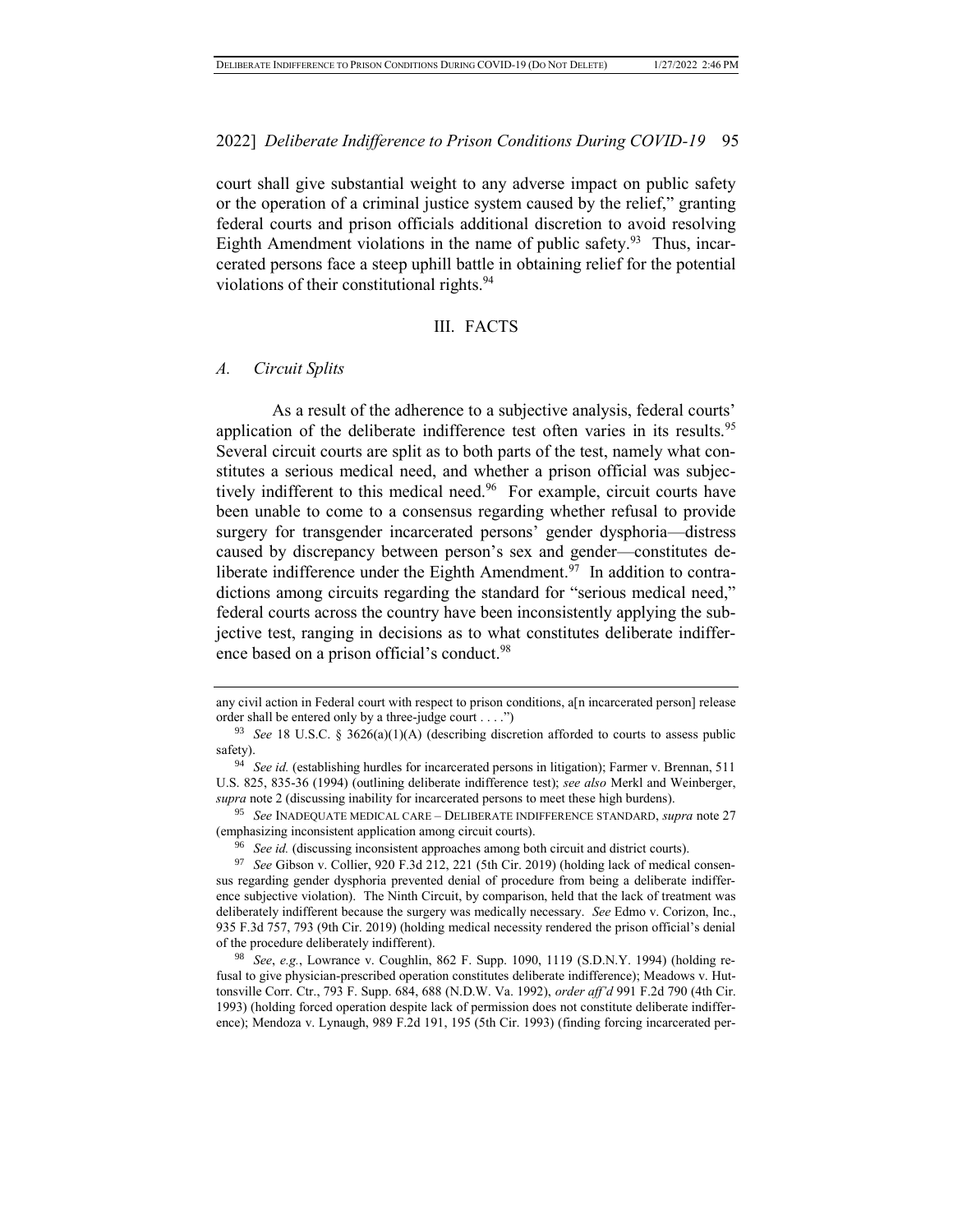#### *B. Deliberate Indifference During Public Health Emergencies*

#### 1. H1N1

Nevertheless, federal courts have previously been prompted to assess deliberate indifference claims during public health emergencies, particularly during the  $H1N1^{99}$  pandemic in 2009.<sup>100</sup> Federal courts primarily avoided resolving inadequate medical condition claims during the H1N1 epidemic by holding that unless prison officials blatantly ignored the H1N1 virus in its entirety, prison facilities' sanitation practices will not amount to a subjective deliberate indifference to a serious medical condition, regardless of their actual adherence to medical guidelines.<sup>101</sup>

Of their notable holdings, federal courts have determined that failing to provide incarcerated persons with necessary vaccinations to prevent diseases does not constitute deliberate indifference under the Eighth Amendment, instructing that this practice does not amount to a "subjective" disregard of known medical risks.<sup>102</sup> Furthermore, federal courts have at times indicated that the mere exposure to the deadly disease does not constitute "a deprivation of basic human needs that was objectively sufficiently

son to work with fractured spine not deliberately indifferent); Aaron v. Finkbinder, 793 F. Supp. 734, 737-38 (E.D. Mich. 1992), *order aff'd* 4 F.3d 993 (6th Cir. 1993) (concluding failure to record incarcerated person needed insulin on medical chart not deliberately indifferent); Koehl v. Dalsheim, 85 F.3d 86, 88 (2d Cir. 1996) (holding failure to provide prescription glasses to incarcerated person was sufficiently deliberately indifferent); Ruarck v. Drury, 21 F.3d 213, 217-18 (8th Cir. 1994) (holding delay in calling ambulance for incarcerated person experiencing discomfort not deliberately indifferent); McElligott v. Foley, 182 F.3d 1248, 1260 (11th Cir. 1999) (delaying medical treatment for severe pain can constitute deliberate indifference).

<sup>99</sup> *See H1N1 flu (swine flu)*, MAYO CLINIC, https://www.mayoclinic.org/diseasesconditions/swine-flu/symptoms-causes/syc-20378103 (last visited Oct. 10, 2021) (explaining symptoms of H1N1 or swine flu). H1N1—often referred to as "swine flu"—is a combination of the H1N1 and H3N2 strains of influenza. *2009 H1N1 Pandemic*, CENTERS FOR DISEASE CONTROL AND PREVENTION, https://www.cdc.gov/flu/pandemic-resources/2009-h1n1 pandemic.html (last visited Nov. 19, 2021). In 2009, the H1N1 infected 60.8 million people around the world, thereby resulting in the World Health Organization ("WHO") declaring H1N1 a pandemic. *Id.*

<sup>100</sup> *See*, *e.g.*, Ayala v. NYC Dep't of Corr., No. 10 Civ. 6295, 2011 WL 2015499, at \*1 (S.D.N.Y. May. 9, 2011) (evaluating deliberate indifference during swine flu); Jackson v. Rikers Island Facility, No. 11 Civ. 285, 2011 WL 3370205, at \*1 (S.D.N.Y. Aug. 2, 2011) (analyzing whether swine flu constitutes serious medical risk); Freeman v. Quinn, No. 09-cv-1055, 2010 WL 2402917, at \*2-3 (S.D. Ill. June 15, 2010) (declining to acknowledge prison official's response to swine flu as deliberate indifference).

<sup>101</sup> *See Ayala*, 2011 WL 2015499, at \*2 ("Absent any indication that the defendants ignored willfully the swine flu outbreak in their facilities, the plaintiff's infection, though unfortunate, is insufficient to support an Eighth Amendment claim.")

<sup>102</sup> *See Freeman*, 2010 WL 2402917, at \*3 ("Freeman makes no allegation that any of the named defendants . . . acted with deliberate indifference in denying him access to the vaccine.")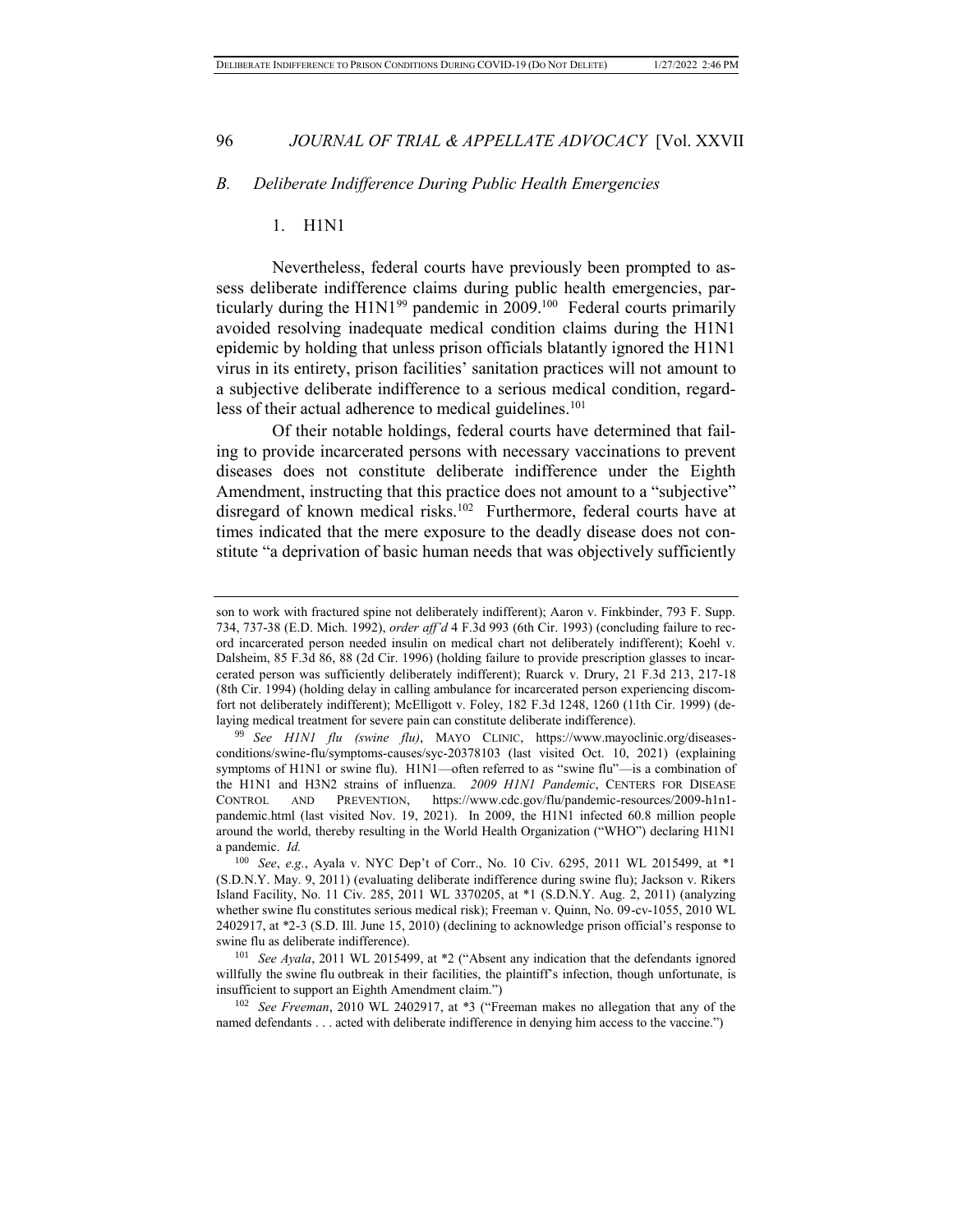serious."<sup>103</sup> However, public health officials have frequently cited major distinctions between the COVID-19 virus and the H1N1 virus, leaving open the question of how courts should resolve deliberate indifference claims in the context of COVID-19.<sup>104</sup>

#### 2. COVID-19

Moreover, given the obtrusive nature of COVID-19,<sup>105</sup> federal courts have been tasked with resolving a significant number of deliberate indifference claims brought by incarcerated persons.<sup>106</sup> As a result of this litigation influx, the Supreme Court has since been petitioned with the question of whether prison conditions during COVID-19 violate constitutional protections against cruel and unusual punishment.<sup>107</sup>

Of the hundreds of COVID-19 related cases brought in both state and federal court, most are class actions filed by civil rights and advocacy groups on behalf of incarcerated persons.<sup>108</sup> These plaintiffs typically re-

<sup>105</sup> See COVID-19, CENTERS FOR DISEASE CONTROL AND PREVENTION, https://www.cdc.gov/dotw/covid-19/index.html (last visited Nov. 19, 2021) (noting COVID-19's infectiousness); *Coronavirus and COVID-19: What You Should Know*, WEBMD, https://www.webmd.com/lung/coronavirus#:~:text=There%20is%20more%20than%20one,all%2 0came%20from%20bats (last visited Jan. 30, 2021) (explaining symptoms of COVID-19). "COVID-19 is a disease caused by SARS-CoV-2 that can trigger what doctors call a respiratory tract infection . . . SARS-CoV-2 is one of seven types of coronavirus . . . ." *Coronavirus and COVID-19: What You Should Know*, *supra*.

<sup>103</sup> *See Jackson*, 2011 WL 3370205, at \*2-3 (holding "[e]xposure to swine flu, in and of itself, does not involve an 'unreasonable risk of serious damage to future health.'")

<sup>104</sup> *See Similarities and Differences between Flu and COVID-19*, CENTERS FOR DISEASE CONTROL AND PREVENTION, https://www.cdc.gov/flu/symptoms/flu-vs-covid19.htm (last updated June 7, 2021) (discussing differences in severities between common influenza and COVID-19 virus). "COVID-19 seems to spread more easily than the flu . . . . Compared to flu, COVID-19 can cause more serious illnesses in some people . . . ." *Id.*; *see also* Kimberly Hickok, *How does the COVID-19 pandemic compare to the last pandemic?*, LIVE SCI. (Mar. 18, 2020), https://www.livescience.com/covid-19-pandemic-vs-swine-flu.html (outlining key distinctions between swine flu and COVID-19). Officials cite COVID-19's higher rates of infection and mortality, as well as its significantly more deadly impact on older and immunocompromised individuals as other notable distinctions between the COVID-19 virus and the H1N1 virus. *See* Hickok, *supra* (noting mortality difference of .02% for swine flu and 2% for COVID-19 virus).

<sup>106</sup> *See* Carolyn Casey, *Dozens of Prisons Now Face COVID-19-Related Civil Rights Lawsuits*, EXPERT INST., https://www.expertinstitute.com/resources/insights/dozens-of-prisons-nowface-covid-19-related-civil-rights-lawsuits/ (last updated Aug. 9, 2021) (discussing prevalence of COVID-19 lawsuits).

<sup>107</sup> *See* Ariane de Vogue, *Supreme Court denies Texas inmates' appeal in case over Covid-19 protections*, CNN POLITICS (May 14, 2020, 8:02 PM), https://www.cnn.com/2020/05/14/politics/supreme-court-texas-inmates-coronavirusprotections/index.html (introducing various cases regarding prison conditions).

<sup>108</sup> *See* Burton Bentley II, *The Growing Litigation Battle Over COVID-19 in the Nation's Prisons and Jails*, LEXIS+, https://plus.lexis.com/search?pdsearchterms=LNSDUID-ALM-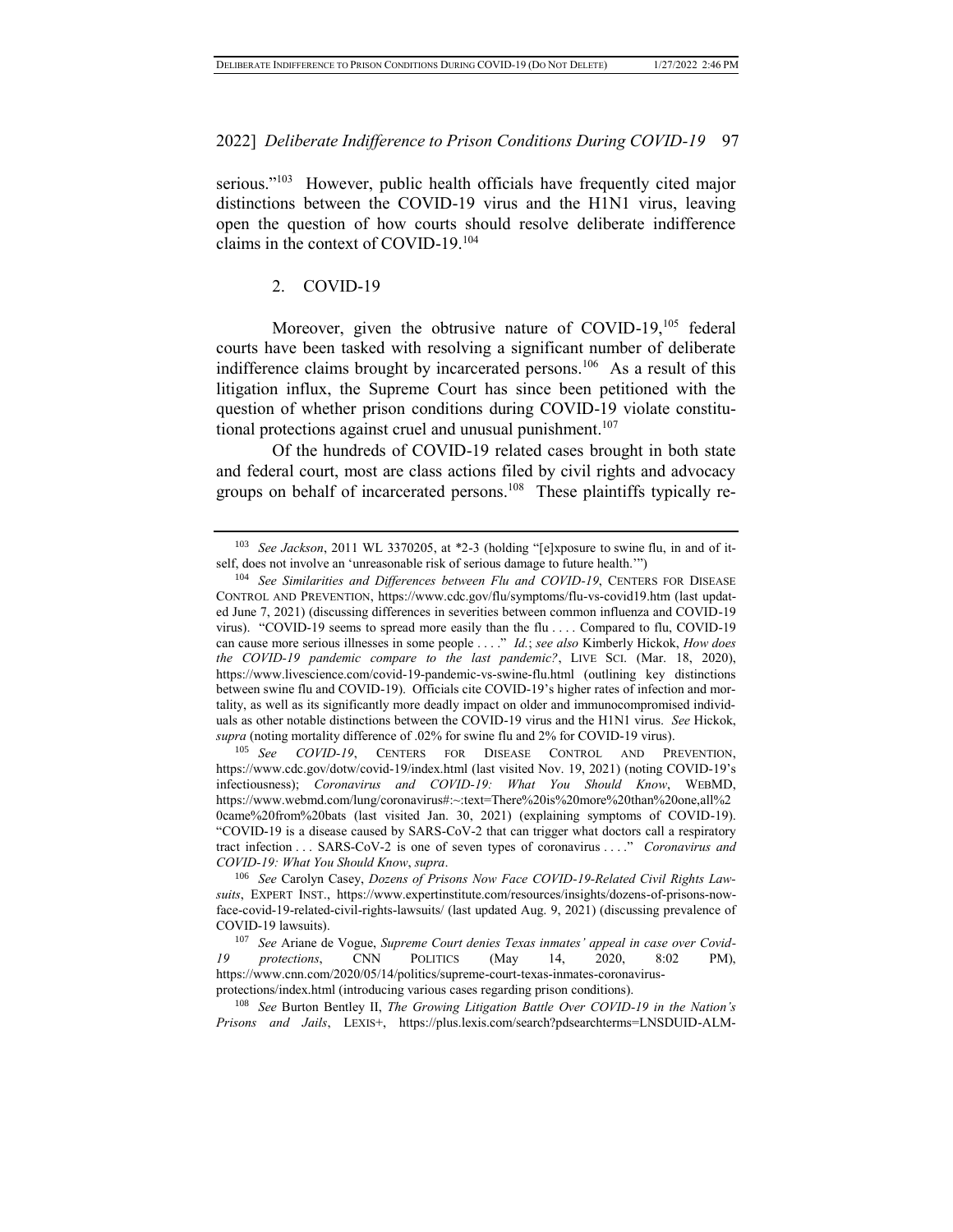quest improved conditions that mirror the Centers for Disease Control and Prevention's (CDC) requisite protocols.<sup>109</sup> In addition, these advocacy groups frequently request compassionate release for sick or vulnerable incarcerated persons.<sup>110</sup> Despite viable arguments advocating for improved conditions, prison authorities have been able to successfully dismiss many of these claims, arguing that their responses are severely limited when balanced against the fast-paced nature of the virus, public safety concerns, and budget limitations.<sup>111</sup>

## *C. The Supreme Court and Recent Developments in Deliberate Indifference*

In Texas, two incarcerated persons filed a class action lawsuit on behalf of high-risk incarcerated persons, alleging that prison officials' deliberate indifference to their medical needs resulted in the death of a fellow

With the onset of the COVID-19 pandemic and its prevalence in prison facilities, many federal courts have held that the conditions of confinement during the pandemic contribute to the extraordinary and compelling reasons justifying compassionate release. For example, courts have observed that prisons are "powder kegs for infection" due to "greater risks of infectious disease spread within detention facilities." Data kept by the Bureau of Prisons confirm these concerns, as more than 46,000 federally incarcerated people—approximately one third of people in federal custody—have tested positive for COVID-19.

*Id.* Despite some courts providing compassionate release for incarcerated persons, many motions are still denied, thus elevating incarcerated persons' exposure to the virus. *See id.* (discussing how compassionate release denial is directly linked to increase in COVID-19 cases).

<sup>111</sup> *See* Bentley II, *supra* note 108 (noting frequency of dismissals of incarcerated persons' actions); *see also* sources cited *supra* notes 84-90 and accompanying text (discussing deference afforded to prison officials to maintain order and discipline).

AMLAWR-

<sup>20200825</sup>THEGROWINGLITIGATIONBATTLEOVERCOVID19INTHENATIONSPRISONS ANDJAILS&pdbypasscitatordocs=False&pdsourcegroupingtype=&pdisurlapi=true&pdmfid=153 0671&crid=c4151adc-2301-486a-88bb-dddc74606a76 (last visited Oct. 10, 2021) (summarizing influx of incarcerated persons' COVID-19 class actions).

<sup>109</sup> *See* Burton Bentley II, *supra* note 108 (outlining causes of actions raised by incarcerated persons in class action suits regarding COVID-19).

<sup>110</sup> *See* Meghan Downey, *Compassionate Release During COVID-19*, THE REG. REV. (Feb. 22, 2021), https://www.theregreview.org/2021/02/22/downey-compassionate-release-duringcovid-19/ (outlining process for applying compassionate release standard to requests made by individuals due to COVID-19pandemic). Downey further discusses the procedure of compassionate release, noting the difficulty in obtaining these requests. *Id.* Downey notes that the request initially goes to a warden, who, statistically, deny most requests for release. *Id.* When raising compassionate release requests during an appeal process or during sentencing, individuals must still exhaust all administrative remedies. *Id.*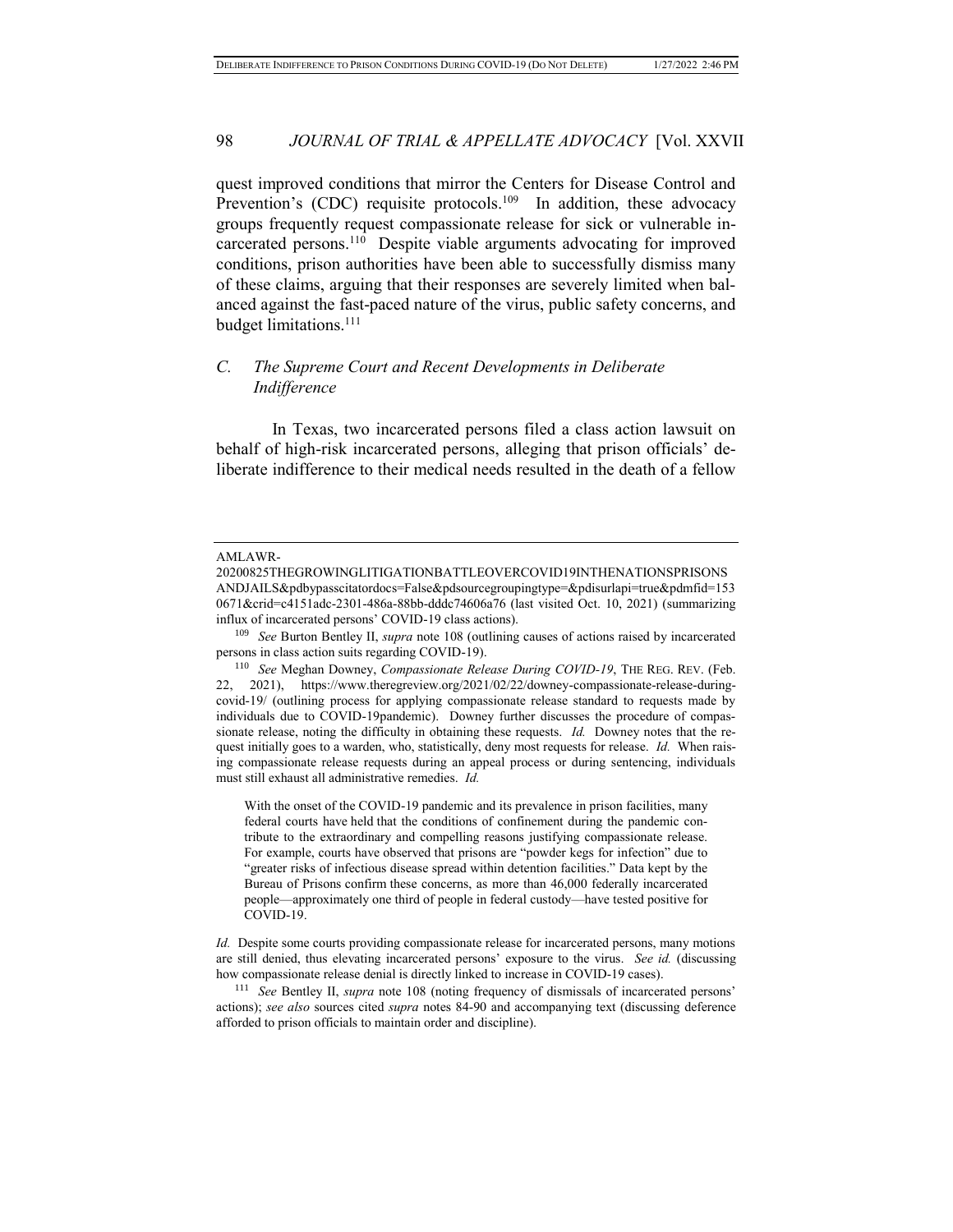incarcerated person.<sup>112</sup> The Fifth Circuit overruled the district court's finding of deliberate indifference, holding that the requirements went further than applicable CDC guidelines, and as such, prison officials were not subjectively aware of the apparent risk.<sup>113</sup> The plaintiffs subsequently petitioned the Supreme Court, but their writ was denied.<sup>114</sup> While ultimately agreeing with the Court's decision to deny the appeal, Justice Sotomayor, joined by the late Justice Ginsburg, concurred separately to discuss the prevalence of this issue and the necessary adjustments that must be made to adequately respond to the mistreatment of incarcerated persons.<sup>115</sup> Justice Sotomayor writes,

> It has long been said that a society's worth can be judged by taking stock of its prisons. That is all the truer in this pandemic, where [incarcerated persons] everywhere have been rendered vulnerable and often powerless to protect themselves from harm. May we hope that our country's facilities serve as models rather than cautionary tales.<sup>116</sup>

Justice Sotomayor also explicitly "encouraged lower courts to ensure that prisons are not deliberately indifferent in the face of danger and death."<sup>117</sup> Harsh prison conditions during COVID-19, alongside increased

<sup>112</sup> *See* Valentine v. Collier, 140 S. Ct. 1598, 1598 (2020) (describing factual background of case and incarcerated persons' allegations); *see also* de Vogue, *supra* note 107 (detailing facts of suit and reason for filing). The district court held that prison officials were deliberately indifferent based on inadequate conditions of confinement, requiring prison officials to "provid[e] unrestricted access to hand soap and hand sanitizer that contains 60% alcohol in public areas . . . educate and inform [incarcerated persons] about the pandemic . . . provide a detailed plan to test all [incarcerated persons]" and were ordered to do "extensive cleaning and disinfecting protocols." *See* Valentine v. Collier, 956 F.3d 747, 802 (5th Cir. 2020), *aff'd Valentine*, 140 S. Ct. at 1598 (outlining district court's order for relief).

<sup>113</sup> *See Valentine*, 956 F.3d at 802 (describing justification for disposition); *see also* de Vogue, *supra* note 107 (discussing decision on appeal).

<sup>114</sup> *See* Valentine v. Collier, 140 S. Ct. 1598, 1598 (2020) (Sotomayor, J., concurring) (statement respecting denial of application to vacate stay); *see also* de Vogue, *supra* note 107 (noting results of appeal).

<sup>115</sup> *See Valentine*, 140 S. Ct. at 1598-1601 (Sotomayor, J., concurring) (writing separately to stress health concerns for incarcerated persons); *see also* de Vogue, *supra* note 107 (elaborating on Justice Sotomayor's and Ginsburg's concurrence).

<sup>116</sup> *See Valentine*, 140 S. Ct. at 1601 (Sotomayor, J., concurring) (drawing attention to incarcerated persons' vulnerabilities); *see also* de Vogue, *supra* note 107 (illustrating Justice Sotomayor's concern in protecting incarcerated persons under Eighth Amendment jurisprudence).

<sup>117</sup> *See Valentine*, 140 S. Ct. at 1599 (Sotomayor, J., concurring) (stressing prison officials' obligations); *see also* Bentley II, *supra* note 108 (referencing Justice Sotomayor's contention regarding prison's management of COVID-19 under deliberate indifference standard).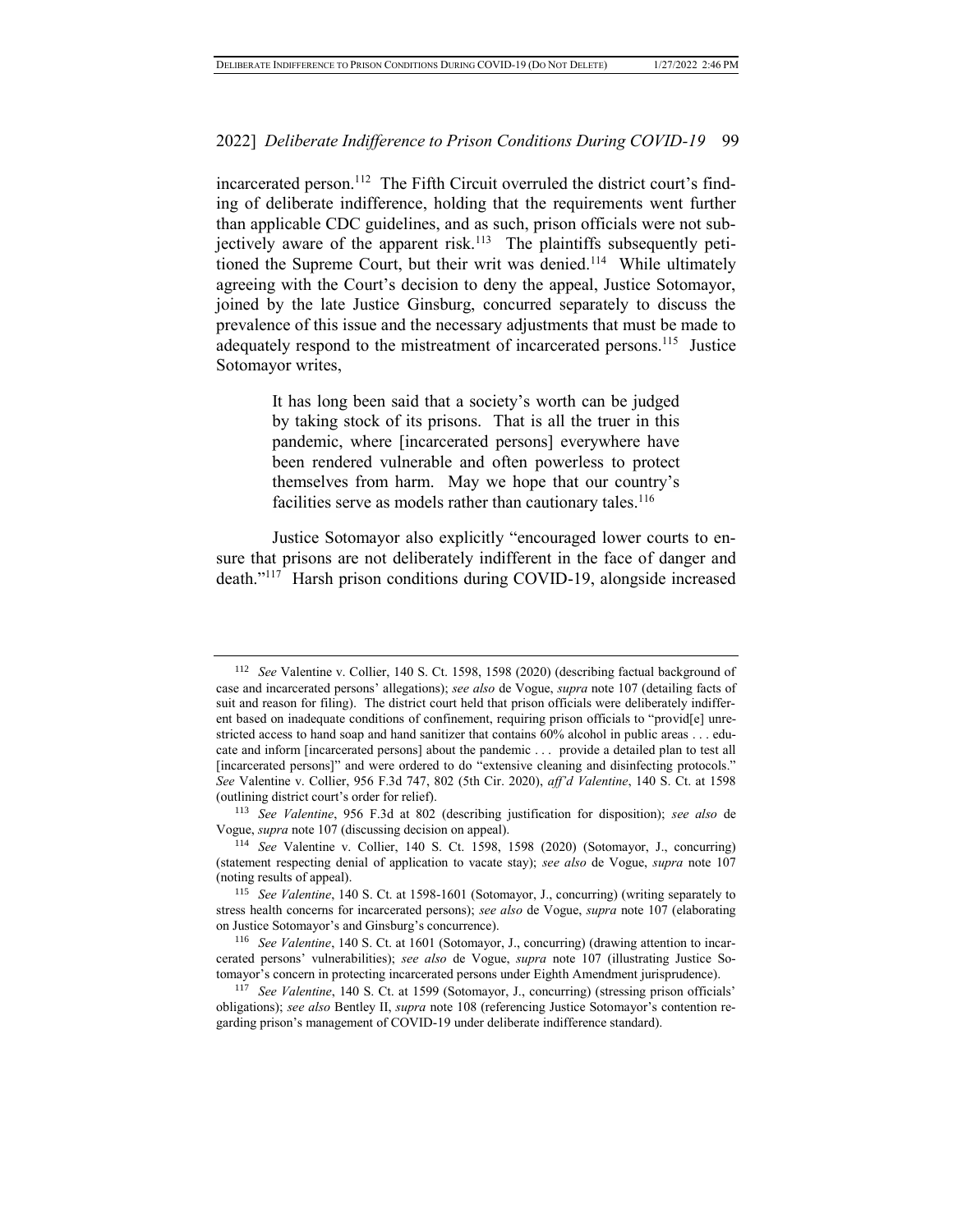litigation alleging deliberate indifference, warrants a review of whether the subjective test should still stand.<sup>118</sup>

The Court recently readdressed deliberate indifference in prisons during COVID-19 in *Barnes v. Ahlman*.<sup>119</sup> In *Barnes*, a group of incarcerated persons brought suit against jail officials, alleging that the officials failed to meet CDC guidelines by not following social distancing standards and mixing healthy and sick incarcerated persons.<sup>120</sup> Among other allegations, the incarcerated plaintiffs alleged that they "were required to clean the bedding of detainees who tested positive for COVID-19."<sup>121</sup> A California district court judge issued a preliminary injunction in response to the petition, requiring the jail to, at minimum, meet relevant CDC guidelines.<sup>122</sup> Jail officials appealed and requested a stay on the injunction; however, the Ninth Circuit swiftly denied this request.<sup>123</sup> Relying on prison administrative deference, the jail again appealed to the Supreme Court, alleging that they had "largely implemented" CDC guidelines "to the extent possible."<sup>124</sup> In a 5-4 decision in favor of the jail officials, the Supreme Court granted a stay on the injunction; however, the Court failed to provide an explanation of their reasoning.<sup>125</sup> Justice Sotomayor, joined by Justice

<sup>122</sup> *See id.* (summarizing *Barnes*' lower court determinations and describing initial order to remedy COVID-19 mismanagement).

<sup>118</sup> *See* Wilson v. Williams, 961 F.3d 829, 844 (6th Cir. 2020) (finding failure to establish subjectively unreasonable response fails deliberate indifference test); Swain v. Junior, 961 F.3d 1276, 1289 (11th Cir. 2020) (determining subjective response by prison official warrants denial of injunctive relief); *see also* Merkl and Weinberger, *supra* note 2 (alluding to necessity of review of the subjective element by critiquing deliberate indifference standard).

<sup>119</sup> *See* Barnes v. Ahlman, 140 S. Ct. 2620, 2620 (2020) (granting stay for preliminary injunction).

<sup>&</sup>lt;sup>120</sup> *See* Petition for Writ of Habeas Corpus and Complaint for Injunctive and Declaratory Relief at 1-6, Ahlman v. Barnes, 445 F. Supp. 3d 671, No. 8:20-cv-835 (C.D. Cal. Apr. 30, 2020) (seeking injunction for inhumane conditions of confinement); *see also* James Romoser, *Siding with jail officials, court lifts injunction that imposed coronavirus safety measures*, SCOTUSBLOG (Aug. 5, 2020, 11:57 PM), https://www.scotusblog.com/2020/08/siding-with-jail-officials-courtlifts-injunction-that-imposed-coronavirus-safety-measures/ (introducing basis for action in *Barnes*).

<sup>121</sup> *See* Romoser, *supra* note 120 (quoting Petition for Writ of Habeas Corpus and Complaint for Injunctive Relief at 1-6, Ahlman v. Barnes, 445 F. Supp. 3d 671, No. 8:20-cv-835 (C.D. Cal. Apr. 30, 2020)) (discussing allegations raised in incarcerated persons' complaint).

<sup>123</sup> *See id.* (outlining *Barnes*' procedural history).

<sup>&</sup>lt;sup>124</sup> *See id.* (quoting Emergency Application for Stay of Injunctive Relief Pending Appeal of Denial of Stay Application in the United States Court of Appeals for the Ninth Circuit at 2, Barnes v. Ahlman, 140 S. Ct. 2620, No. 20A19 (July 21, 2020)) (summarizing arguments in *writ of certiorari* filed by prison officials).The jail officials also argued that injunction required measures not mandated by the CDC and that it was a "micromanagement of local jail procedure." *Id.* 

<sup>125</sup> *See id.* at 2620 (granting stay of preliminary injunction); *see also* Romoser, *supra* note 120 (referencing holding of Barnes case).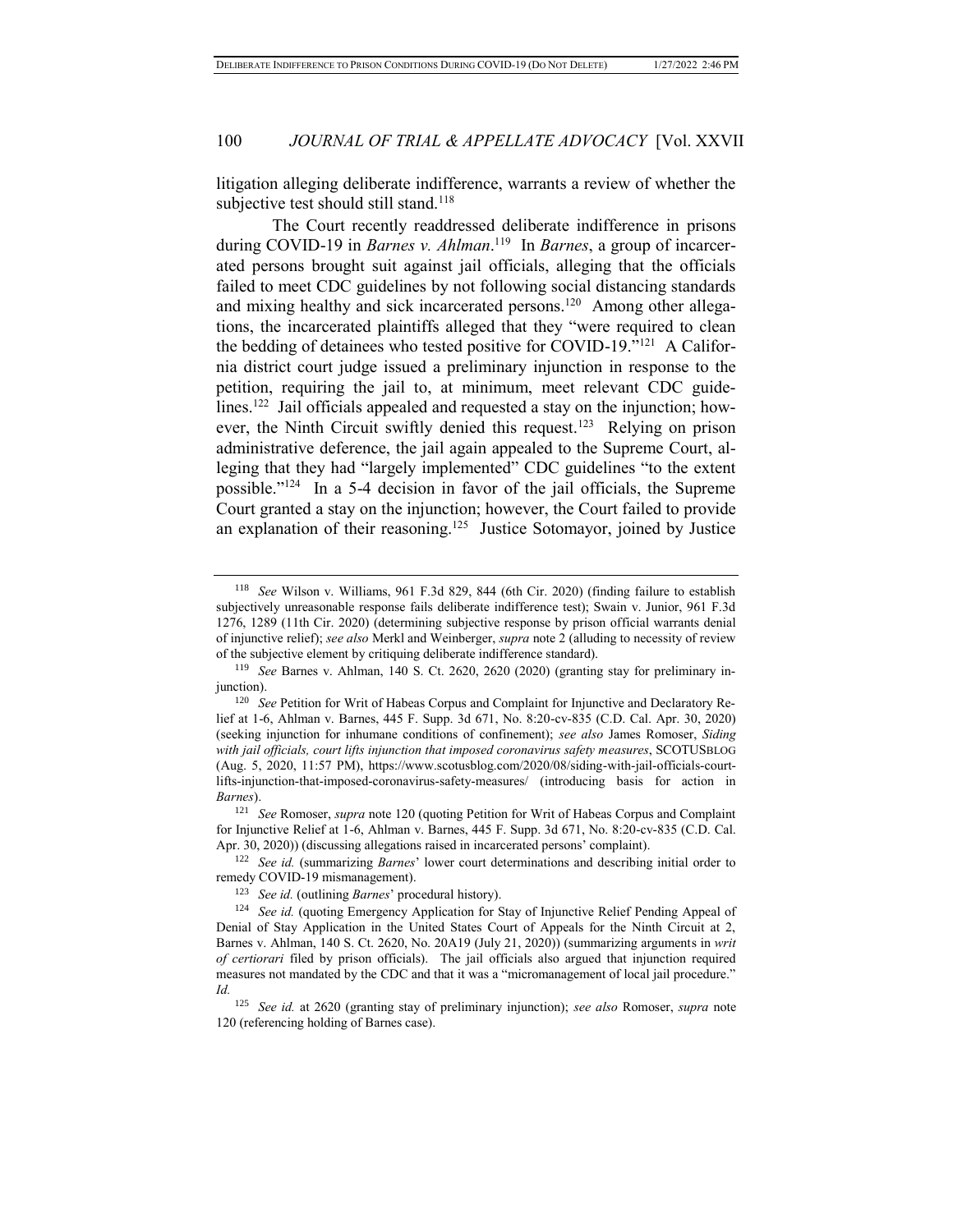Ginsburg, vehemently dissented, writing that the decision to grant the stay was an "extraordinary intervention" of the Court.<sup>126</sup> Thus, while touching on the issue of deliberate indifference and its increasingly concerning impacts on incarcerated persons, the Supreme Court has yet to substantively address the merits of these claims.<sup>127</sup>

## IV. ANALYSIS

As discussed above, alarming rates of infection and death within prisons between March 2020 and January 2021 gave legitimacy to many lawsuits brought by incarcerated persons.<sup>128</sup> In March of 2020, the World Health Organization (WHO) released a statement on COVID-19's impact on incarcerated persons and surrounding communities, adding that "prisons, jails, and similar settings. . .may act as a source of infection, amplification, and spread of infectious diseases," and that "[p]rison health is, therefore, critical to public health," and requires a "whole-of-government and whole-of-society approach."<sup>129</sup> Thus, to explicitly disregard the conditions of incarcerated persons not only violates basic civil rights, but it also endangers surrounding communities and innocent prison officials.<sup>130</sup>

In addition, the Eighth Amendment has repeatedly been interpreted to consider conditions of confinement as a part of the cruel and unusual punishment analysis.<sup>131</sup> The Supreme Court noted that "[c]onfinement in a prison . . . is a form of punishment subject to [judicial] scrutiny under

<sup>126</sup> *See Barnes*, 140 S. Ct. at 2621 (Sotomayor, J., dissenting) (arguing Court improperly intervened on behalf of jail officials). Overall, Justice Sotomayor perceived the majority's decision to be ignorant to the District Court's valid findings that the staff fell "well short" of implementing the CDC guidelines. *Id.*; *see also* Romoser, *supra* note 120 (discussing Justice Sotomayor's issues with grant of stay).

<sup>127</sup> *See* sources cited *supra* notes 112-127 and accompanying text (commenting on Supreme Court's inaction in relation to recent remarks on deliberate indifference in prisons).

<sup>128</sup> *See* Harper, *supra* note 11 (analyzing lack of response and its implications).

<sup>129</sup> *See* Burton Bentley II, *supra* note 108 (describing importance of societal change regarding protection of incarcerated persons during COVID-19).

<sup>130</sup> *See* Ollove, *supra* note 25 (discussing high infection rates in prisons and dangers to surrounding communities).

<sup>131</sup> *See* Hutto v. Finney, 437 U.S. 678, 686-87 (1978) (holding inhumane conditions of confinement supported finding of deliberate indifference). The Court noted: "It is equally plain, however, that the length of confinement cannot be ignored in deciding whether the confinement meets constitutional standards. A filthy, overcrowded cell and a diet of "grue" might be tolerable for a few days and intolerably cruel for weeks or months." *Id.*; *see also* Rhodes v. Chapman, 452 U.S. 337, 347 (1981) (finding "[Eighth Amendment] principles apply when the conditions of confinement compose the punishment at issue. Conditions must not involve the wanton and unnecessary infliction of pain, nor may they be grossly disproportionate to the severity of the crime warranting imprisonment.")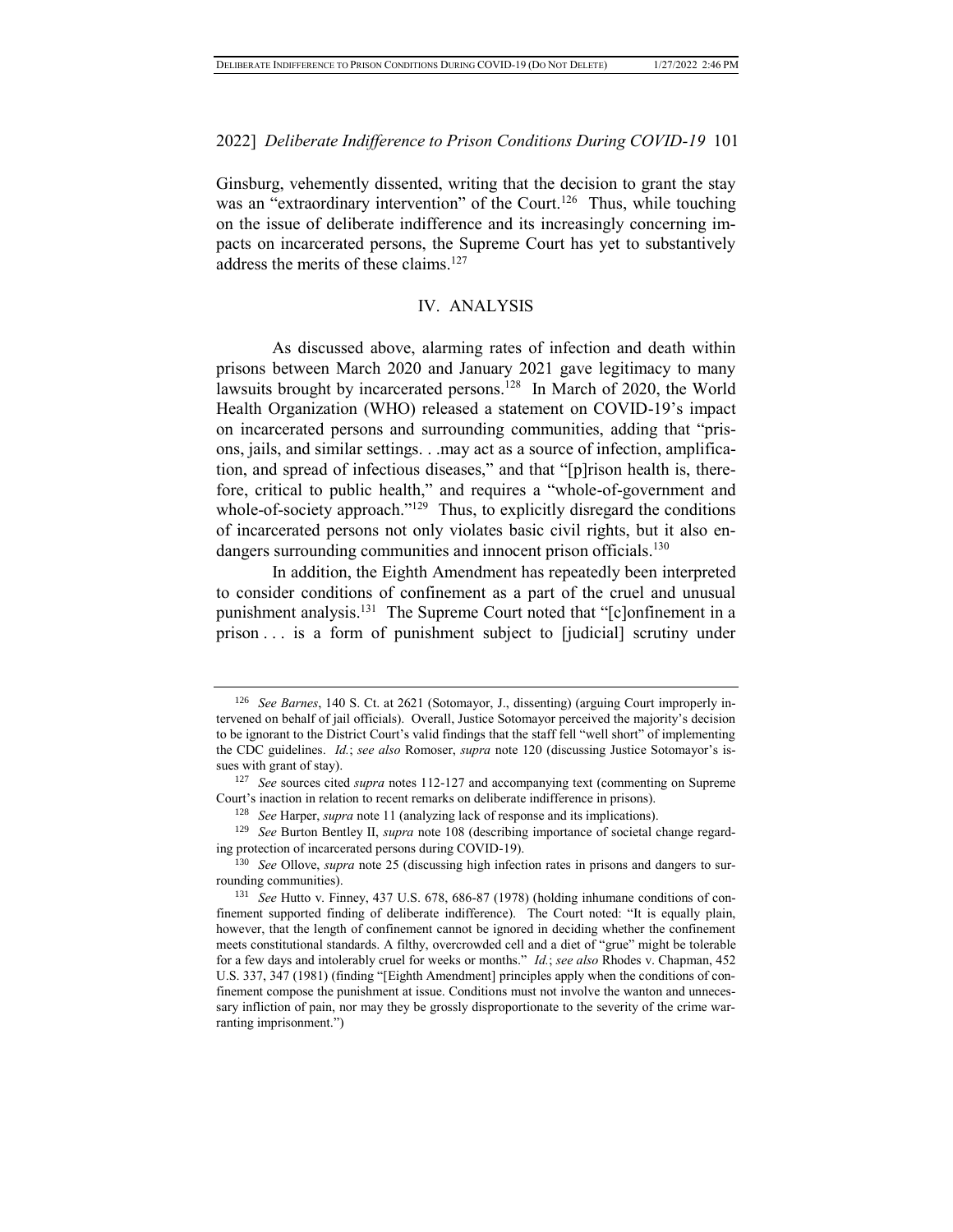Eighth Amendment standards."<sup>132</sup> The Supreme Court elaborated on this determination in *Hutto*, holding that prison conditions may result in violations of basic human rights and must comport with "contemporary standards of decency."<sup>133</sup>

By refusing to reflect the minimum standards of decency within prisons, the judicial system has permitted an explicit disregard for incarcerated persons health and safety.<sup>134</sup> First, incarcerated persons face a litany of procedural battles before being able to argue the merits of their claim in court.<sup>135</sup> Moreover, incarcerated persons are next challenged to face a court that affords significant discretion to prison administrators, and further assess a prison administrators subjective understandings before finding a constitutional violation.<sup>136</sup> As a result of this focus on subjectivity, incarcerated persons are continually denied relief for objectively inhumane treatment while incarcerated.<sup>137</sup> Therefore, instead of the two-part deliberate indifference test requiring a subjective assessment of prison officials' understandings, the Court must adopt a test that exclusively uses an objective approach in order to adequately reflect the Court's adherence to minimum standards of decency in confinement.<sup>138</sup>

#### *A. Practical Issues with Deliberate Indifference*

As a result of the *Farmer* decision, incarcerated persons are now required to prove that prison officials had "actual knowledge" of "subjective recklessness" before effectively establishing an Eighth Amendment violation.<sup>139</sup> Thus, despite being presented with objectively inhumane prison conditions, prison officials may curb liability based on a lack of "actual

<sup>132</sup> *See Rhodes*, 452 U.S. at 345 (quoting *Hutto*, 437 U.S. at 685) (stating confinement is form of punishment governed by Eighth Amendment).

<sup>&</sup>lt;sup>133</sup> See Hutto, 437 U.S. at 685 (citing *Estelle*, 429 U.S. at 102) (maintaining Eighth Amendment interpretations must evolve with time). The Court in *Hutto* determined that prolonged stays in isolation confinement cells may constitute cruel and unusual punishment. *Id.* at 680.

<sup>134</sup> *See* sources cited *supra* notes 16-23 and accompanying text (charting disproportionate impact on incarcerated persons during COVID-19).

<sup>135</sup> *See* sources cited *supra* notes 70-83, 91-94 and accompanying text (outlining various procedural and administrative prerequisites to Eighth Amendment claims).

<sup>136</sup> *See* sources cited *supra* notes 85-90 and accompanying text (describing "substantial deference" afforded to prison officials and subjective element under deliberate indifference test).

<sup>137</sup> *See* sources cited *infra* note 160 and accompanying text (displaying how objectively meritorious claims fail for inability to overcome subjectively determined "reasonable responses").

<sup>138</sup> *See* sources cited *infra* notes 167-178 and accompanying text (discussing adoption of exclusively objective test for deliberate indifference).

<sup>139</sup> *See* Farmer v. Brennan, 511 U.S. 825, 843 (quoting Brief for Petitioner at 27, Farmer v. Brennan 511 U.S. 825, 843 (1993) (No. 92-7247)) (internal quotation marks omitted) (holding two-part test is necessary for deliberate indifference).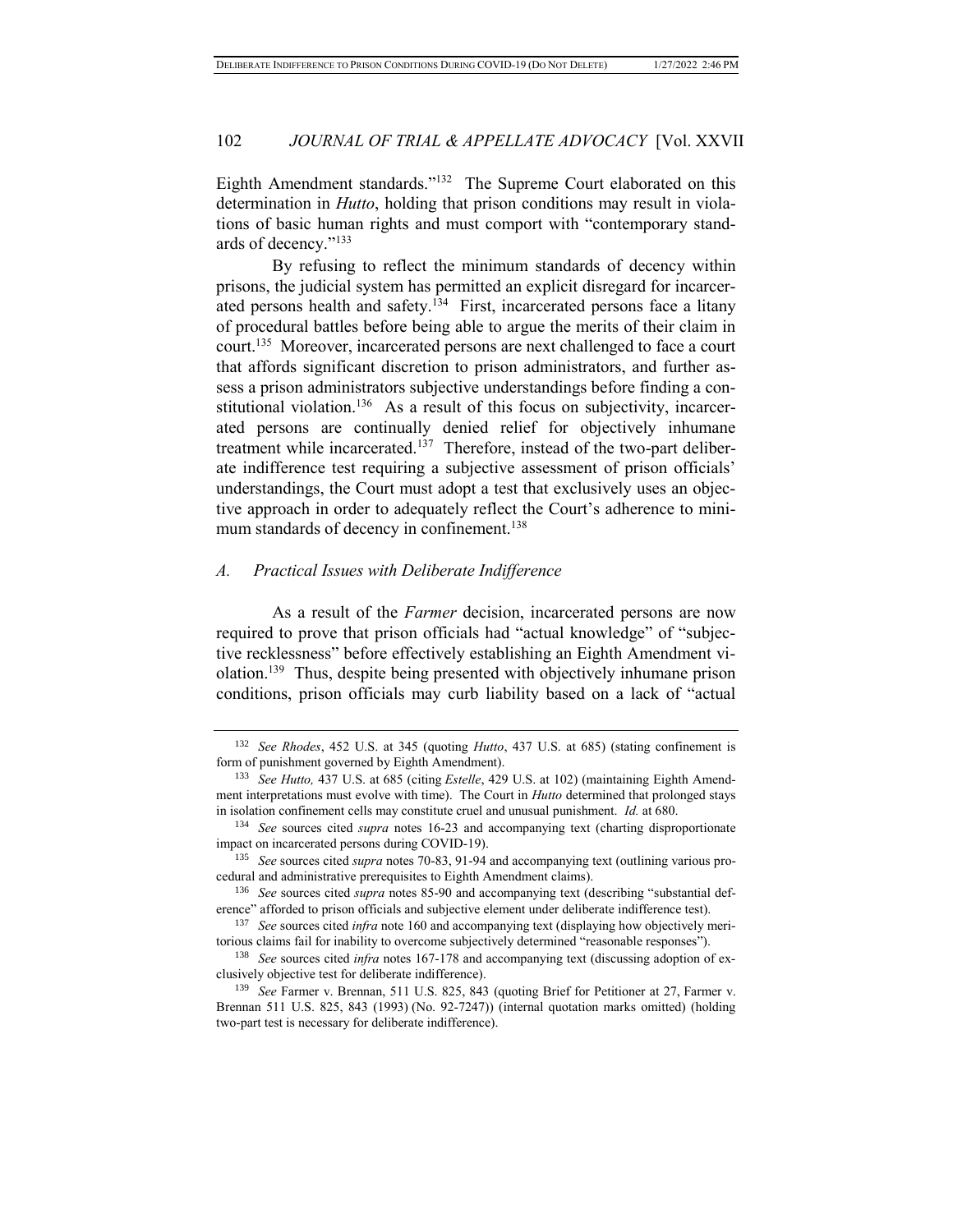knowledge."<sup>140</sup> The Court in *Farmer* rejected the notion that a subjective approach would permit prison officials "to take refuge in the zone between ignorance of obvious risks and actual knowledge of risks," holding that a fact finder could instead determine the official had "actual knowledge" because it was obvious.<sup>141</sup> Accordingly, incarcerated persons must prove that prison officials actually knew of a risk, rather than that prison officials should have known of a risk.<sup>142</sup> Not only is this test plainly illogical considering the Court's commitment to human decency, but it also perpetuates an ambiguous test with varying results for litigants.<sup>143</sup>

#### 1. State of Mind and Congressional Intent

When adopting § 1983, both Congress and the Court recognized the incumbent need for a judicial remedy to inhumane and problematic conduct by government officials.<sup>144</sup> However, little Congressional evidence suggests that an "actual knowledge" consideration was intended when evaluating prison official conduct.<sup>145</sup> Upon examining Congress' legislative history in adopting § 1983, the record is void of concern regarding government officials' *actual* knowledge of wrongful conduct; rather, the legislative history suggests that Congress' intention in adopting  $\S$  1983 was to limit discretionary abuse by government officials that either deliberately or inadvertently infringed upon an individual's constitutional rights. $146$ 

<sup>144</sup> *See* 42 U.S.C. § 1983 (outlining grounds to bring civil cause of action for deprivation of rights by the State); *see also* Sanabria, *supra* note 69, at 1135 (mentioning adoption of § 1983 to respond to mistreatment by government officials).

<sup>145</sup> *See* Eisenberg, *supra* note 72, at 485 (providing historical overview of § 1983 adoption). Eisenberg suggests that while government sought to limit § 1983, their primary focus was curbing misconduct, writing, ". . . although the 1871 Act dealt with a limited problem, its history suggests a firm congressional resolve that the problem feel the full effect of federal power, without regard to traditional limitations." *Id.* (outlining main takeaways from article).

<sup>146</sup> *See id.* at 485-86 (assessing historical backdrop of § 1983). To the contrary, a historical analysis suggests that § 1983 was drafted to aggressively resolve government mistreatment, as it was adopted under the Civil Rights Act of 1871. *Id.* at 484-85. Of mention on the floor of Congress,

<sup>140</sup> *See* Sanabria, *supra* note 69, at 1135 (noting jurisprudential evolution for Eighth Amendment deliberate indifference claims).

<sup>141</sup> *See Farmer*, 511 U.S. at 843 (quoting Brief for Petitioner at 22, 27, Farmer v. Brennan, 511 U.S. 825, 843 (1993) (No. 92-7247)) (internal quotation marks omitted) (justifying use of subjective prong in deliberate indifference test).

<sup>&</sup>lt;sup>142</sup> *See id.* (emphasis added) (mandating "actual knowledge" test as opposed to objective understandings).

<sup>143</sup> *See* sources cited *infra* notes 167-178 and accompanying text (discussing adoption of exclusively objective test for deliberate indifference); see Hill, *supra* note 96 (discussing circuit court splits under current deliberate indifference test).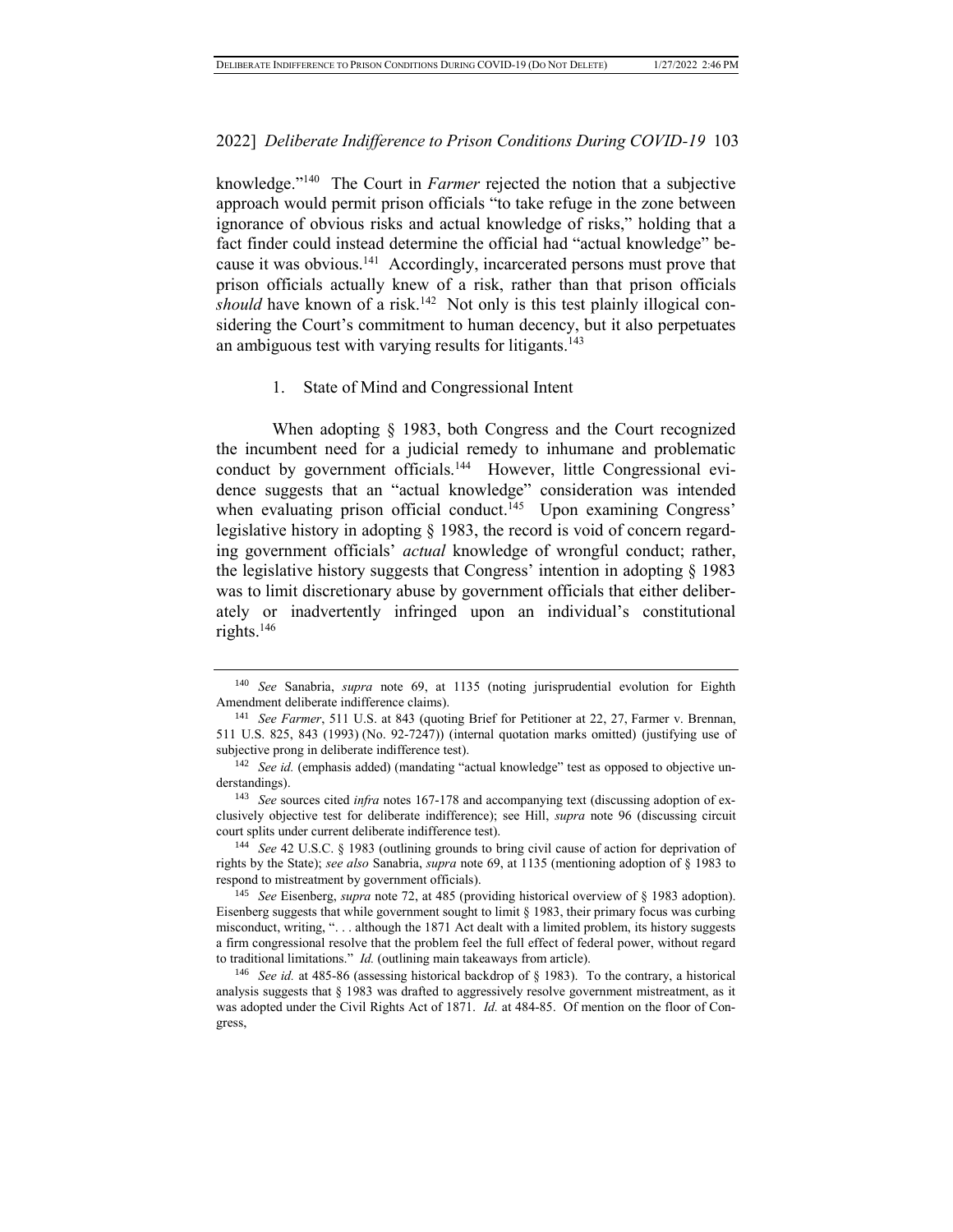Despite Congressional intention indicating government mistreatment must be curbed, the Supreme Court insisted upon a more limited standard when raising claims against government officials.<sup>147</sup> Furthermore, the Supreme Court's recognition of prison conditions as part of the cruel and unusual punishment analysis was undermined by the Court's decision to also consider prison officials' state of mind in their Eighth Amendment determinations.<sup>148</sup> By assessing a prison official's state of mind to determine whether conditions are inhumane, the Court explicitly ignores the objectively wrongful conditions of confinement.<sup>149</sup>

#### 2. Burdens on Incarcerated Persons

Accompanying the prerequisite burdens incarcerated persons are forced to overcome—such as the PLRA, § 1983, or *Bivens'* sufficiency arguments—incarcerated litigants must also compile some presentation of evidence that demonstrates prions officials near-intentionally subjected them to degrading and substandard conditions.<sup>150</sup> Before any judicial remedy is available, an incarcerated person must take several steps to avoid dismissal of the suit by the PLRA; per the exhaustion requirements of the PLRA, an incarcerated person must raise inadequate conditions or medical

Sheriffs, having eyes to see, see not; judges, having ears to hear, hear not; witnesses conceal the truth or falsify it; grand and petit juries act as if they might be accomplices. In the presence of these gangs all the apparatus and machinery of civil government, all the processes of justice, skulk away as if government and justice were crimes and feared detection. Among the most dangerous things an injured party can do is to appeal to justice. Of the uncounted scores and hundreds of atrocious mutilations and murders it is credibly stated that not one has been punished.

*Id.* (quoting CONG. GLOBE, 42d Cong., 1st Sess., pt. 2, app. at 78 (1871)).

<sup>147</sup> *See* 42 U.S.C. § 1983 (failing to delineate clear standard of "actual knowledge" to establish relief); *see also* Sanabria, *supra* note 69, at 1116-15 (emphasizing idea that *Farmer* test fails to provide any remedy for incarcerated persons' relief); Eisenberg, *supra* note 72, at 486 (suggesting congressional intent for § 1983 as covering government mistreatment).

<sup>148</sup> *Compare* Eisenberg, *supra* note 72, at 485 *with* Sanabria, *supra* note 69, at 1123 (juxtaposing scope of Congressional intent and practical execution of § 1983).

<sup>149</sup> *See Sanabria, supra* note 69, at 1135 (determining primary purpose of Eighth Amendment as disregarded under *Farmer* test).

<sup>150</sup> *See* 18 U.S.C. § 3626(a)(3) (defining procedural remedies for relief with respect to incarcerated persons' prison conditions). The statute specifically states, "[a] party seeking a prisoner release order in Federal court shall file with any request for such relief, a request for a three-judge court and materials sufficient to demonstrate that the requirements of subparagraph (A) have been met." *Id.* at § 3626(a)(3)(C) (placing burden on incarcerated persons to produce evidence of violation).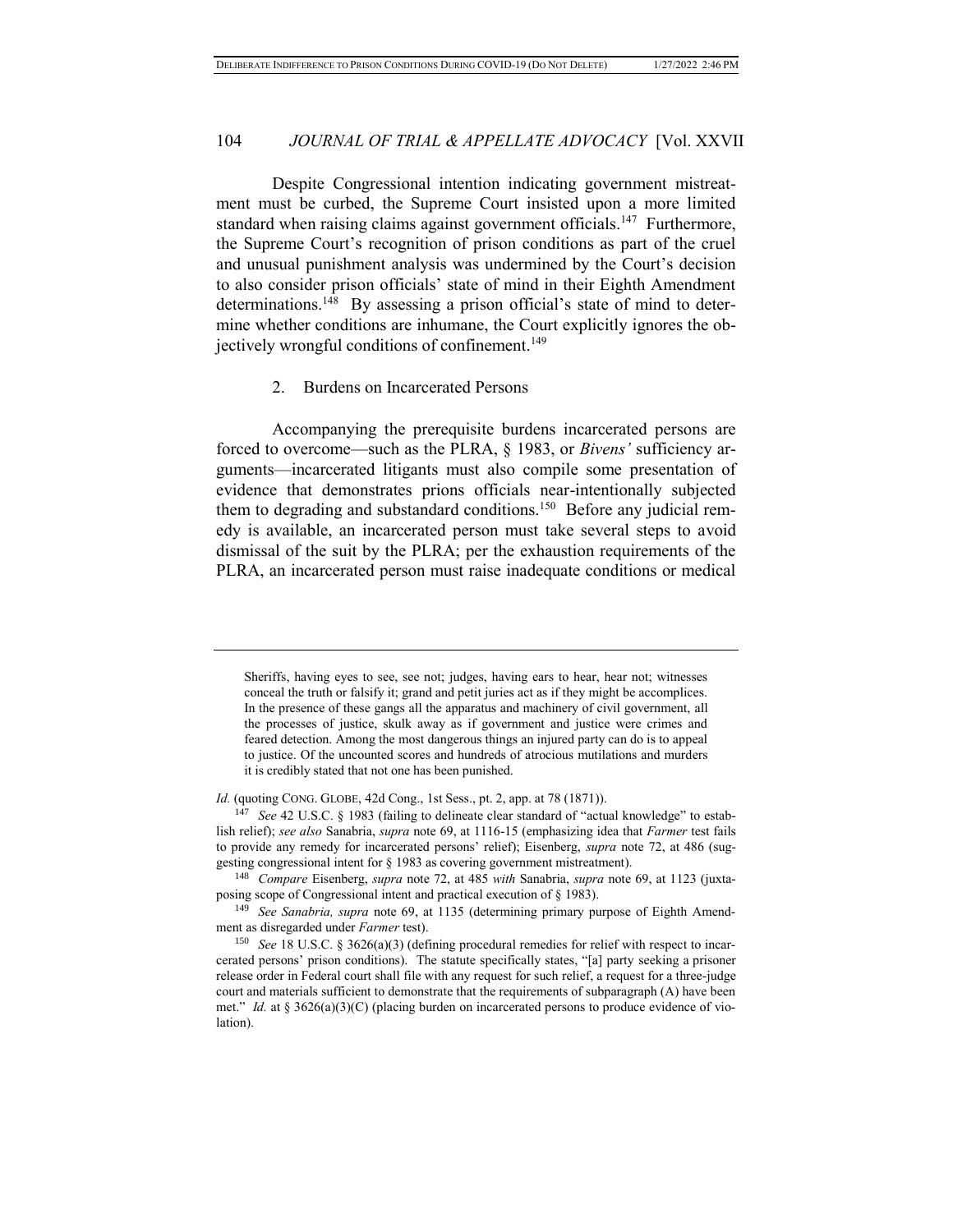issues with the prison's internal grievance systems prior to bringing suit.<sup>151</sup> Naturally, these claims often fail to provide any relief because the individual reviewing them is either ". . . an employee of the medical contractor, such as a colleague of the individual providers whose actions are being reviewed, or a prison administrator whose interests, particularly in controlling costs, are closely aligned with the contractor's interests."<sup>152</sup> Therefore, the determinations of the medical provider typically stand, thereby persisting the existence of medical issues for incarcerated persons.<sup>153</sup> In addition, this process is also long and draining for incarcerated persons, as they are repeatedly forced to undergo additional tests, file additional paperwork, seek additional referrals, and endure other cyclical administrative procedures.<sup>154</sup> Thus, incarcerated persons pursuing the grievance process typically spend months seeking treatment, in what some scholars refer to as "a giant feedback loop."<sup>155</sup> Finally, the PLRA specifically demands the dismissal of "frivolous claims," presenting incarcerated persons with an immediate barrier to proving their case.<sup>156</sup>

If the grievance process fails, then incarcerated persons must make their best attempt at obtaining judicial relief.<sup>157</sup> Based on the subjective

<sup>151</sup> *See id.* § 3626(a)(3)(A)(i)-(ii) (instructing incarcerated persons to surpass administrative requirements before alleging merits of claim). The statute places the requirements in the negative, instructing that "no court shall enter a prisoner release order *unless*— . . . ." *Id.* §  $3626(a)(3)(A)$ . This illustrates the emphasis the statute places on refusing release for incarcerated persons—much in line with the court's growing precedent. *See id.*

<sup>152</sup> *See* Thompson, *supra* note 58, at 649 (providing context to grievance process for incarcerated persons at administrative level). The author further elaborated on the inadequacies in terms of prison medical care, adding that "the reviewing officials often are not medical professionals. Thus, they are not qualified to question the individual provider's actions and usually defer to the provider's medical judgement." *Id.*

<sup>153</sup> *See id.* 650 (remarking on medical providers opinions as final).

<sup>154</sup> *See id.* at 649 (introducing other relevant considerations during grievance process).

<sup>155</sup> *See id.* at 649-50 (defining prison administrative process as "feedback loop" for its lack of resolution).

<sup>156</sup> *See id.* at 650-51 n.41 (describing *Estelle*'s determination that prison officials were not deliberately indifferent based on evidence alone); *see also* Estelle v. Gamble, 429 U.S. 97, 108 n.16 (1976) (dismissing complaint outright despite "detailed factual accounting" in complaint because "[b]y his exhaustive description he renders speculation unnecessary. It is apparent from his complaint that . . . the doctors were not indifferent to his needs.")

<sup>157</sup> *See* Thompson, *supra* note 58, at 650 (commenting on judicial remedy for inadequate medical care for incarcerated persons).

However, they face an uphill battle. If the provider has taken any action at all, a court may not be willing to find deliberate indifference. Even if a court undertakes an examination of the adequacy of care, the examination is typically one-sided, pitting a[n] [incarcerated person] without legal counsel or any expert witnesses against a medical provider armed with its own records and expert opinions.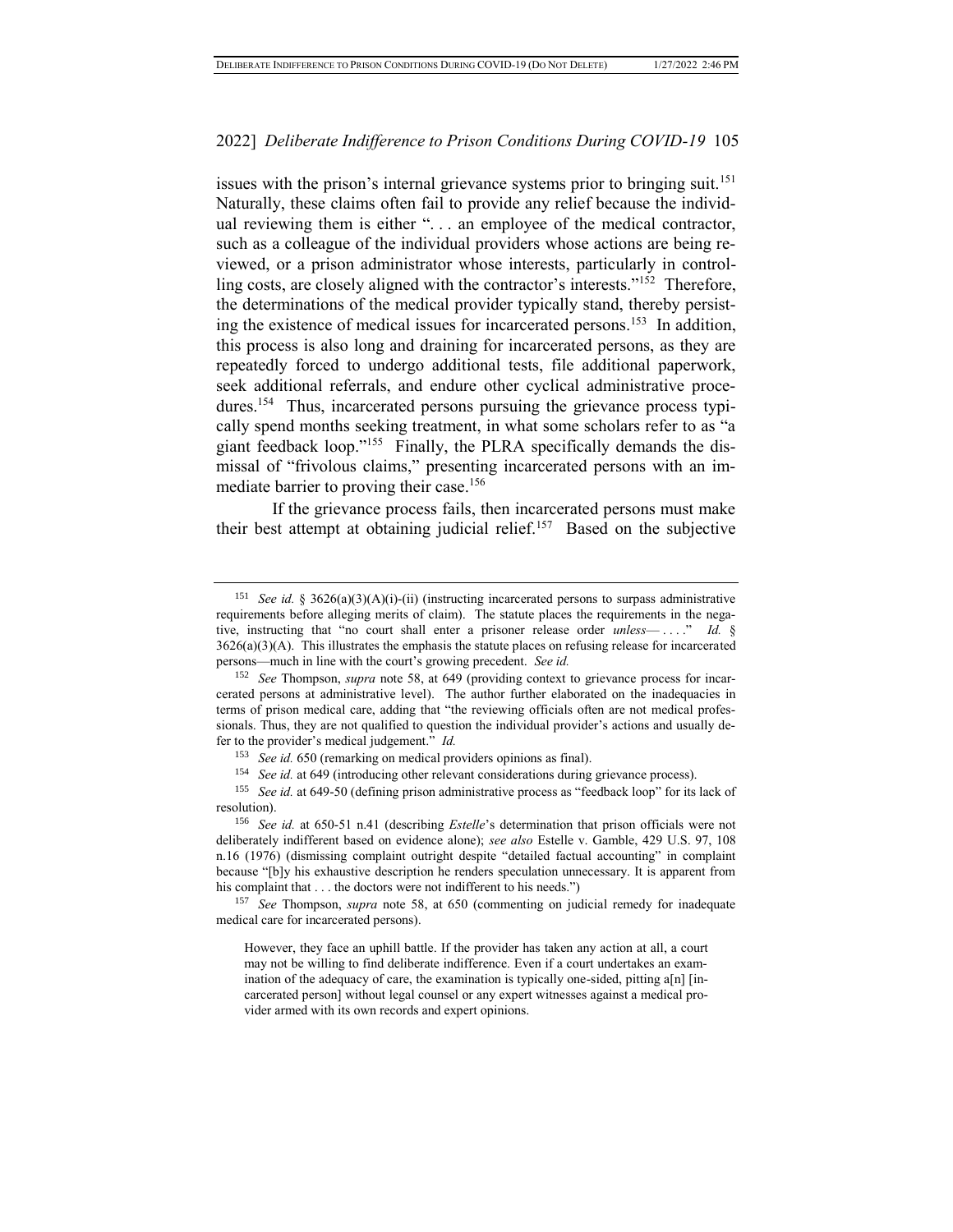approach instituted by *Farmer*, it is difficult for incarcerated persons to prove violations if prison officials took any steps towards protection.<sup>158</sup> For example, prisons that provide some CDC guidelines are often believed to have "responded reasonably" to the risk of danger posed by COVID-19.<sup>159</sup>

Eighth Amendment claims are further difficult to satisfy given the requisite showing of "inadequate" medical care, compelling a review of all medical documents, records, affidavits, and more.<sup>160</sup> Furthermore, courts have expressed a "general reluctan [ce] to second guess medical judgments," as well as an explicit determination that choice of treatment for incarcerated persons will not constitute deliberate indifference.<sup>161</sup> Despite its exclusion from the *Farmer* test, courts frequently cite this language to dis-

Providers can use their own records and affidavits to argue that they did not deny all care to the [incarcerated person] patient and that they did not interfere with any prescribed treatment. However, neither directly addresses the [incarcerated person's] claim, which is that the medical care was so inadequate that it constituted deliberate indifference.

*Id.* at 650 (discussing subjective setbacks); *see also* Sanabria, *supra* note 69, at 1129 (arguing incarcerated persons limited rights following subjective analysis).

<sup>159</sup> *See* Wilson v. Williams, 961 F.3d 829, 844 (6th Cir. 2020) (holding incarcerated persons unlikely to establish prison administrators responded unreasonably); Swain v. Junior, 961 F.3d 1276, 1289 (11th Cir. 2020) (failing to establish preliminary injunctive relief because prison officials responded reasonably).

There is no question that the BOP was aware of and understood the potential risk of serious harm to [incarcerated persons] at Elkton through exposure to the COVID-19 virus. As of April 22, fifty-nine [incarcerated persons] and forty-six staff members tested positive for COVID-19, and six [incarcerated persons] had died. 'We may infer the existence of this subjective state of mind from the fact that the risk of harm is obvious.' The BOP acknowledged the risk from COVID-19 and implemented a six-phase plan to mitigate the risk of COVID-19 spreading at Elkton . . . Here, while the harm imposed by COVID-19 on [incarcerated persons] at Elkton "ultimately [is] not averted," the BOP has 'responded reasonably to the risk' and therefore has not been deliberately indifferent to the [incarcerated persons'] Eighth Amendment rights.

*Wilson*, 961 F.3d at 840-41 (explaining reasoning for finding no deliberate indifference).

<sup>160</sup> *See* Thompson, *supra* note 58, at 652 (mentioning incarcerated litigants' struggle to obtain medical documents and files while preparing cases).

<sup>161</sup> *See* Westlake v. Lewis, 537 F.2d 857, 860 n.5 (acknowledging deference to medical opinions).

*Id.* (describing incarcerated persons' difficulties raising Eighth Amendment deliberate indifference claims).

<sup>&</sup>lt;sup>158</sup> *See id.* (analyzing subjective approach to deliberate indifference claims). Thompson goes on to discuss the difficulties in establishing a subjective violation, arguing that it provides an outlet for providers to deny mistreatment without any remedy to the incarcerated person.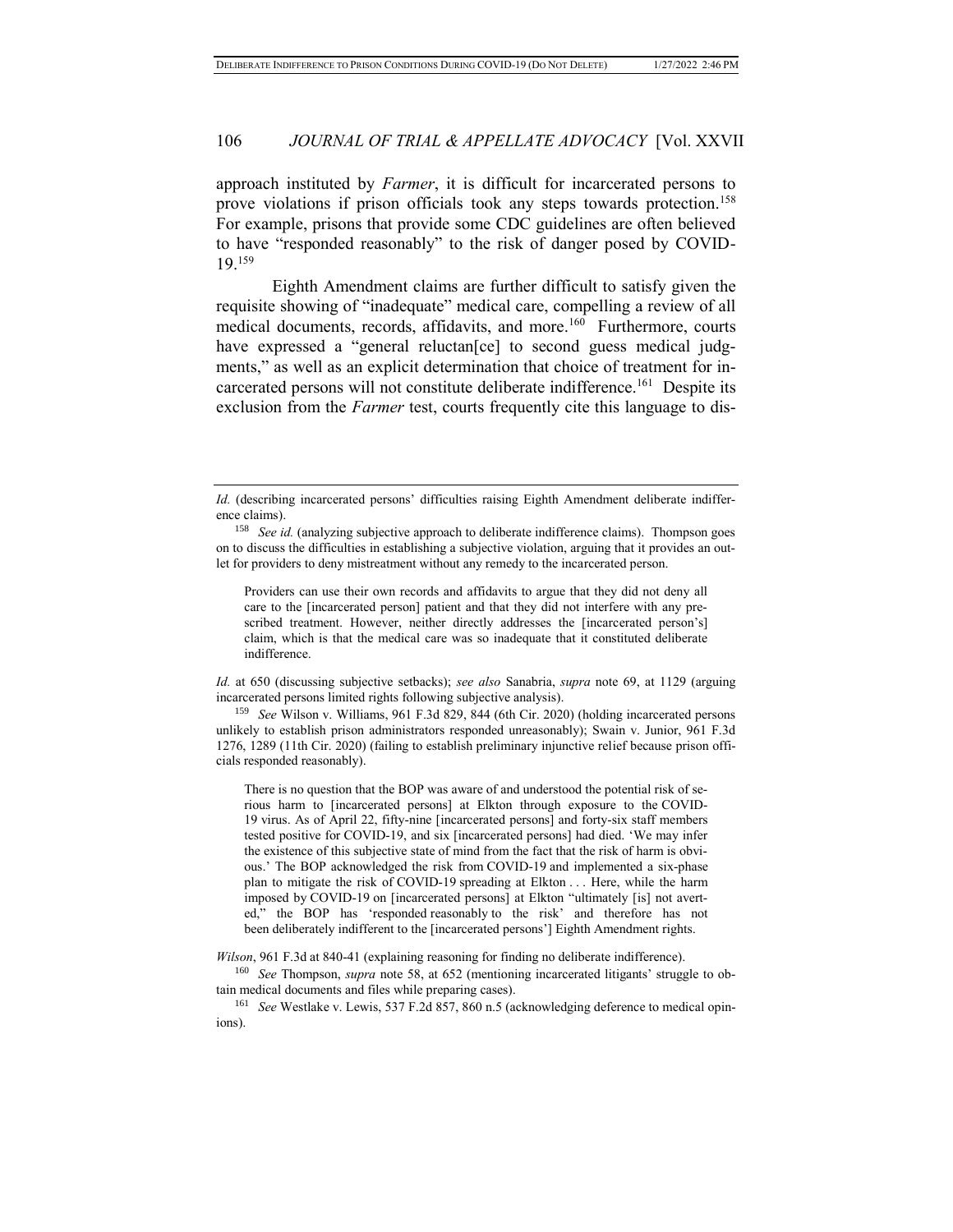miss prison claims at their early stages.<sup>162</sup> In addition, since many of the claims brought by incarcerated persons are filed *pro se*, they will likely lack the funding to obtain sufficient counsel or experts to testify to the inadequate care.<sup>163</sup>

These hardships are further exacerbated by the impact of COVID-19 on prison conditions.<sup>164</sup> Due to the unprecedented nature of the virus, prison officials often attempt to avoid liability by arguing that they are not well versed in adequate responses to the virus, and that even their minimal efforts meet the subjective standard proffered under *Farmer*. 165 Given the sheer number of obstacles regularly faced by incarcerated persons seeking relief, individuals forced into confinement remained disproportionately subjected to death during the height of the virus.<sup>166</sup>

[Incarcerated persons] generally lack the wherewithal to locate a willing expert and the funds to retain her as an expert witness. A plaintiff's sworn statement about how she was treated, without more, stands little chance against the records, affidavits, and expert opinions that the prison medical providers can generate.

*Id.*

<sup>164</sup> *See id.* (offering additional struggles amidst prison administration deference); *see also* Bellware, *supra* note 16 (emphasizing inhumane confinement conditions effects on incarcerated persons). Furthermore, incarcerated persons are not alone in their court claims, with even prison staff alleging inadequate response. *See* Bellware, *supra* note 16.

"All of us are trying to survive," Troitino said. "Your health affects me, and vice versa. [Incarcerated persons] and staff, we do not feel safe." Troitino is among the federal workers suing the government for hazard pay over what they say are risky conditions they're forced to work under during the pandemic — but he's hardly a disgruntled worker. When the BOP announced Aug. 5 it had moved into Phase 9 of its covid-19 action plan, [incarcerated persons] and their advocates panned the news as the bureau's attempt to create the impression that the virus is under control in facilities while papering over a deepening health and safety crisis.

*Id.* (introducing prison staff's disapproval of prison facilities).

<sup>165</sup> *See* Thompson, *supra* note 58, at 649 (listing procedural problems for incarcerated persons prior to court).

<sup>166</sup> *See* Bellware, *supra* note 16 ("Covid-19 cases are proportionally higher and have spread faster in prisons than in the outside population.")

<sup>162</sup> *See, e.g.*, *Bell*, 441 U.S. at 520 (affording deference to prison officials); *Overton*, 539 U.S. at 132 (reviewing penological purposes and giving greater weight to prison administrators); *Turner*, 482 U.S. at 78 (establishing four-factor test utilized in assessing prison regulations and appropriate deference); *Whitley*, 475 U.S. at 320-21 (concluding substantial deference to prison officials is appropriate).

<sup>163</sup> *See* Thompson, *supra* note 58, at 651-52 (describing difficulties incarcerated pro se litigants typically face when alleging Eighth Amendment claim in federal court).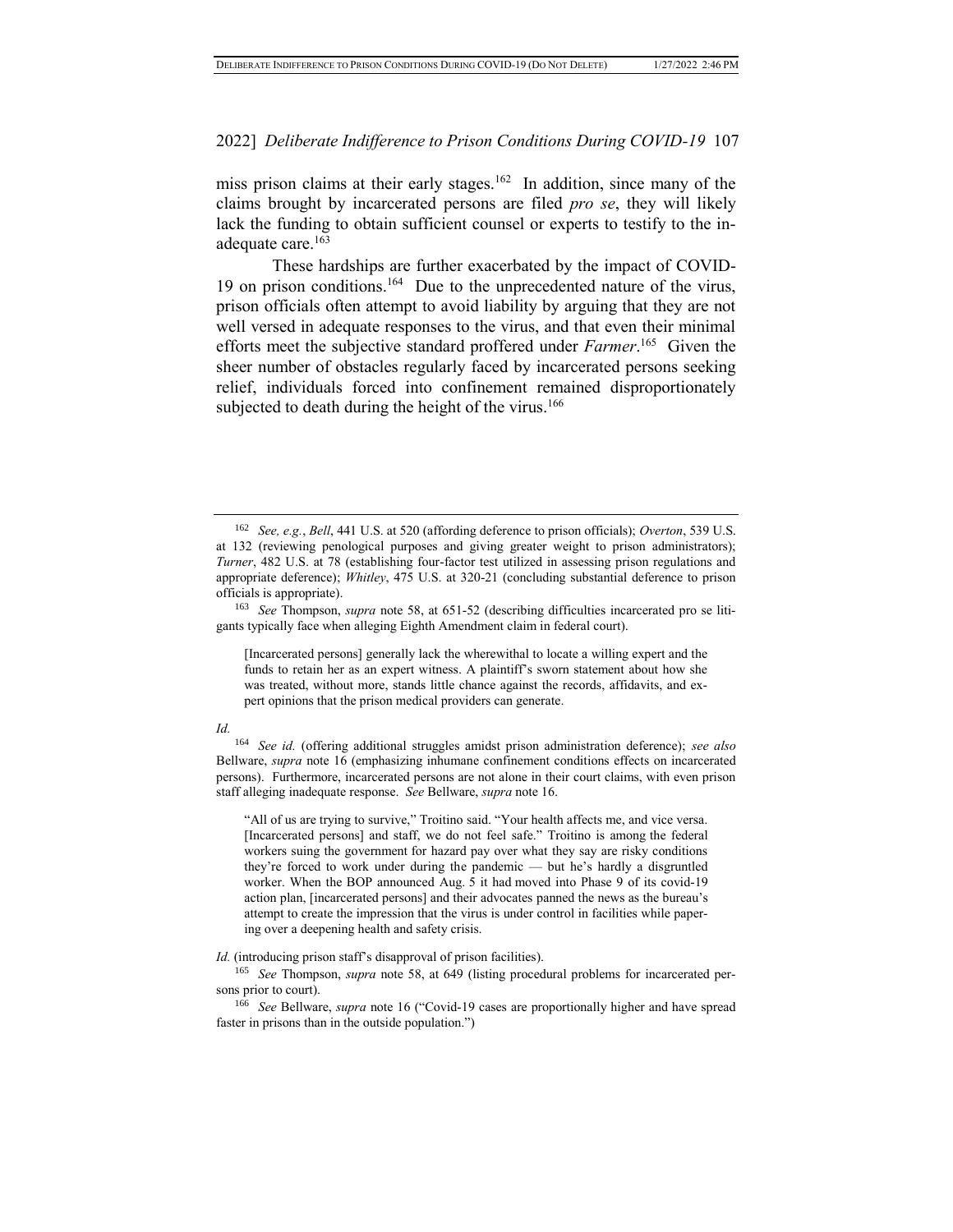#### *B. Adopting an Objective Test for Deliberate Indifference so as to Embrace "Evolving Standards of Decency"*

The Supreme Court's interpretation of the Eighth Amendment is that the treatment of prisoners must meet "evolving standards of decency," and that "[a] prison that deprives prisoners of basic sustenance, including adequate medical care, is incompatible with the concept of human dignity and has no place in civilized society."<sup>167</sup> Nevertheless, the Court's permitted use of objective analyses for the deliberate indifference test fully ignores the obvious disproportionate impact of COVID-19 on incarcerated persons and the few available legal mechanisms for relief.<sup>168</sup>

The Supreme Court explicitly recognized that in interpreting conditions of confinement, "'Eighth Amendment judgments should neither be nor appear to be merely the subjective views' of judges."<sup>169</sup> As a result, the Court emphasized that "judgment[s] should be informed by objective factors to the maximum extent possible."<sup>170</sup> As such, the Supreme Court should restructure their deliberate indifference test to more closely resemble this intention.<sup>171</sup>

Under an entirely objective deliberate indifference test, the court would assess: (1) whether there was an objectively serious medical need;

*Id.* (discussing importance of protecting incarcerated persons from inadequate medical care).

<sup>167</sup> *See* Brown v. Plata, 563 U.S. 493, 511 (2011) (noting deprivation of basic sustenance incompatible with civilized society); *see also* Estelle v. Gamble, 429 U.S. 97, 103-04 (contextualizing conditions of confinement protections).

These elementary principles establish the government's obligation to provide medical care for those whom it is punishing by incarceration. An [incarcerated person] must rely on prison authorities to treat his medical needs; if the authorities fail to do so, those needs will not be met. In the worst cases, such a failure may actually produce physical 'torture or a lingering death,' the evils of most immediate concern to the drafters of the Amendment. In less serious cases, denial of medical care may result in pain and suffering which no one suggests would serve any penological purpose. The infliction of such unnecessary suffering is inconsistent with contemporary standards of decency as manifested in modern legislation codifying the common-law view that '(i)t is but just that the public be required to care for the [incarcerated person], who cannot by reason of the deprivation of his liberty, care for himself.'

<sup>168</sup> *See Estelle*, 429 U.S. at 102 ("The Amendment embodies 'broad and idealistic concepts of dignity, civilized standards, humanity, and decency . . .' against which we must evaluate penal measures. Thus, we have held repugnant to the Eighth Amendment punishments which are incompatible with "the evolving standards of decency that mark the progress of a maturing society.")

<sup>169</sup> *See* Rhodes v. Chapman, 452 U.S. 337, 346 (1981) (quoting Rummel v. Estelle, 445 U.S. 263, 275 (1980)) (implementing objective tests for assessing Eighth Amendment claims).

<sup>170</sup> *See id.* (citing *Rummel*, 445 U.S. at 275) (evaluating beneficial uses of objective analysis). <sup>171</sup> *See id.* (insisting subjectivity will not adequately resolve cruel and unusual punishment claims).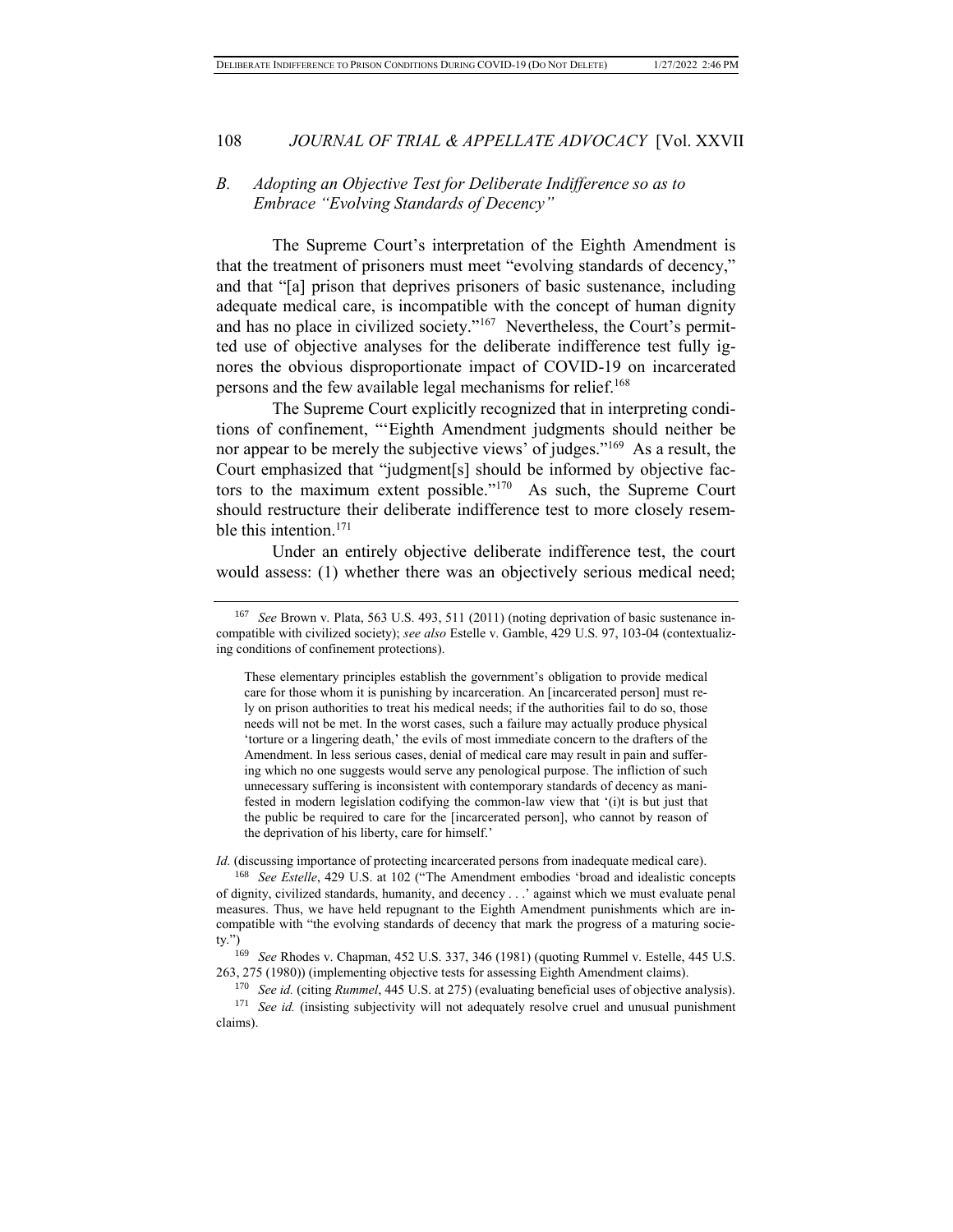and (2) whether an objectively reasonable prison official was deliberately indifferent to the risk the medical need poses.<sup>172</sup> An objective analysis of the second prong of the test requires that prison officials be held liable for risks that are deemed obvious, and also for more nuanced risks that minimal investigative efforts would reveal to such an objectively reasonable prison official.<sup>173</sup> While maintaining the "reasonable response" rather than an "any response at all" assessment under the deliberate indifference test, the Court can therefore find minimal efforts by prison officials deliberately different, even in the face of unprecedented health emergencies.<sup>174</sup>

As it stands, the subjective element of the approach fails to satisfy the evolving standards of decency test.<sup>175</sup> Applying objective indicia, public opinion is seeking more aggressive responses to COVID-19 by the government and international organizations are calling for a deeper protection of incarcerated persons.<sup>176</sup> Applying subjective indicia, it is clear that a number of the COVID-19 measures lack proportionality, as *all* incarcerated persons are subjected to these inhumane and inadequate medical conditions.<sup>177</sup> Where the Court employs a test that is inconsistently applied, therefore perpetuating inhumane prison conditions, the Court fails to provide any "evolving standard of decency" that they purportedly adhere to.<sup>178</sup>

- <sup>175</sup> *See* sources cited *supra* note 66 and accompanying text (introducing elements of test).
- <sup>176</sup> *See* Deane et al., *supra* note 15 (describing data on public opinion regarding COVID-19).

<sup>172</sup> *See* Farmer v. Brennan, 511 U.S. 825, 842-44 (assessing and ultimately rejecting purely objective analysis). Again, the Court in *Farmer* relied on standards of criminal recklessness in making this determination, finding that deliberate indifference requires a "subjective component," even when confronted with objectively inhumane conditions of confinement. *Id.* at 839.

<sup>173</sup> *See* sources cited *supra* note 68 and accompanying text (commenting on how even obvious risks may not implicate liability if prison official was unaware).

<sup>174</sup> *See* sources cited *supra* notes 68-69 and accompanying text (noting reasonable response may be adequate to pass subjective deliberate indifference test).

It may seem hard to believe today, but in late March 2020, there was strong bipartisan support for a variety of government-imposed shutdown measures. At the time, broad majorities in both parties supported restricting international travel to the U.S., canceling sports and entertainment events, closing K-12 schools, asking people to avoid gatherings of more than 10 people and halting indoor dining at restaurants.

*Id.*; *see also* Crimaldi, *supra* note 15 (outlining worsening health conditions for incarcerated persons during COVID-19 and subsequent calls for action).

<sup>&</sup>lt;sup>177</sup> *See* sources cited supra note 52 and accompanying text (discussing specifically subjective indicia under evolving standards of decency test).

<sup>178</sup> *See* sources cited *supra* notes 49-51 and accompanying text (describing elements of evolving standards of decency test).